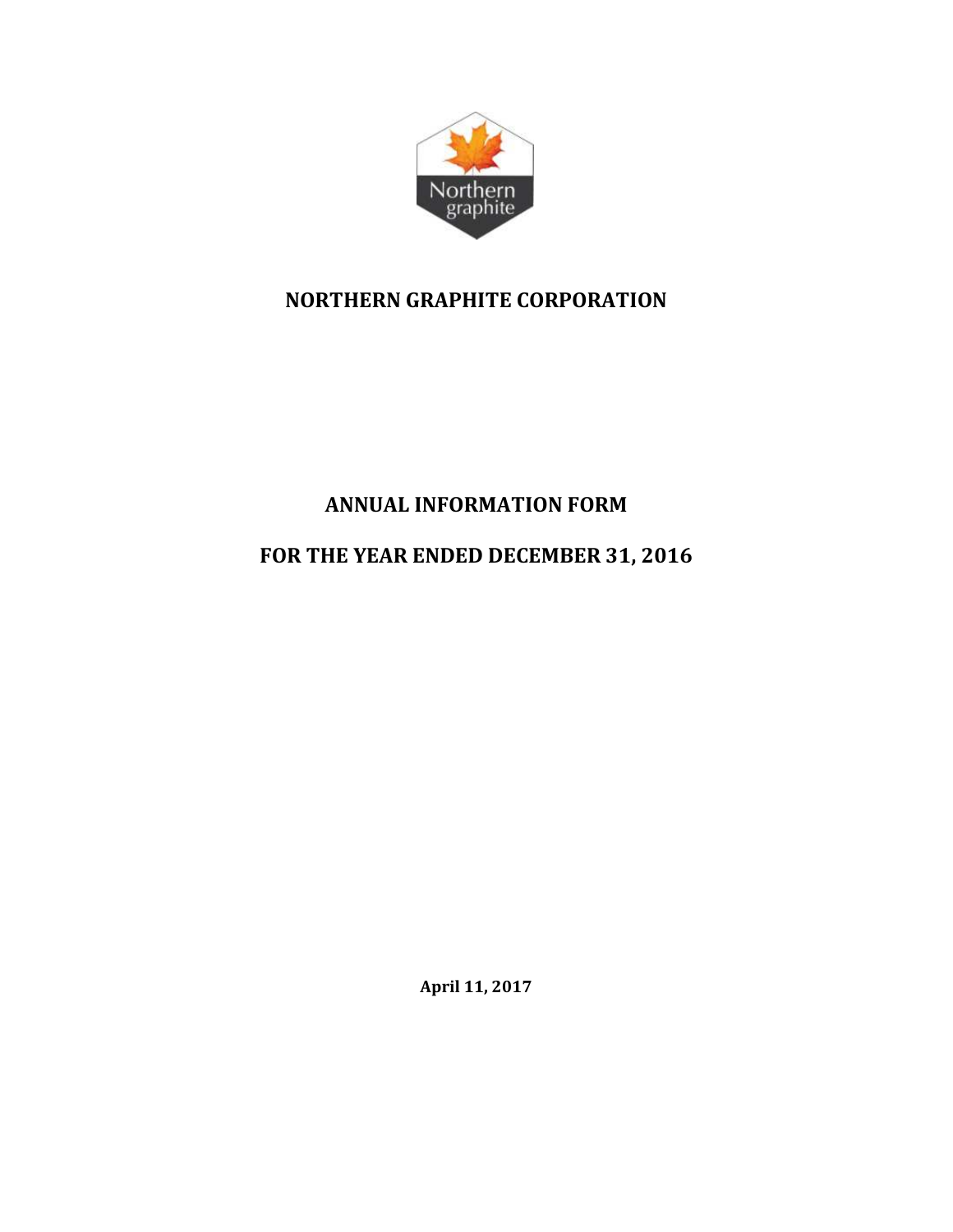## **TABLE OF CONTENTS**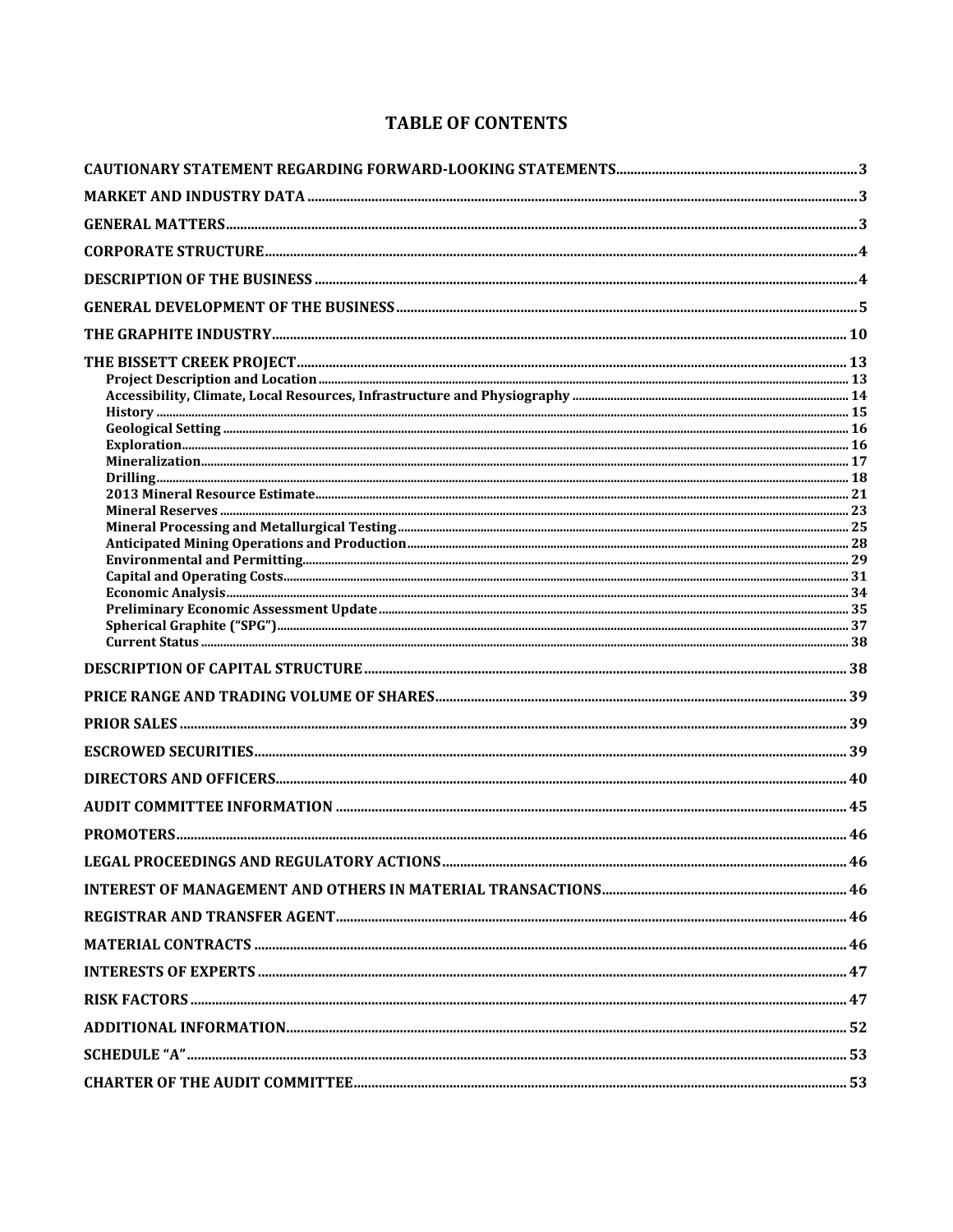#### **CAUTIONARY STATEMENT REGARDING FORWARD-LOOKING STATEMENTS**

This Annual Information Form contains "forward-looking statements" which reflect management's expectations regarding the Corporation's future growth, results of operations, performance and business prospects and opportunities. Such forward-looking statements may include, but are not limited to, statements with respect to the future financial or operating performance of the Corporation and its projects, the future price of graphite or other metal and mineral prices, the estimation of mineral resources, the timing and amount of estimated future production, costs of production, capital, operating and exploration expenditures, costs and timing of the development of deposits, costs and timing of future exploration, requirements for additional capital, government regulation of mining operations, environmental risks, reclamation expenses, title disputes or claims, limitations of insurance coverage and the timing and possible outcome of regulatory matters. Often, but not always, forward-looking statements can be identified by the use of words such as "plans", "expects", "is expected", "budget", "scheduled", "estimates", "forecasts", "intends", "anticipates", or "believes" or variations (including negative variations) of such words and phrases, or statements that certain actions, events or results "may", "could", "would", "might" or "will" be taken, occur or be achieved.

Forward-looking statements involve known and unknown risks, uncertainties, assumptions and other factors that may cause the actual results, performance or achievements of the Corporation to be materially different from any future results, performance or achievements expressed or implied by the forward-looking statements. Such factors include, among others: general business, economic, competitive, political and social uncertainties; the actual results of current exploration activities; conclusions of economic evaluations; fluctuations in currency exchange rates; changes in project parameters as plans continue to be refined; changes in labor costs or other costs of production; future prices of graphite or other industrial minerals; possible variations of mineral grade or recovery rates; failure of plant, equipment or processes to operate as anticipated; accidents, labor disputes and other risks of the mining industry, including but not limited to environmental hazards, cave-ins, pit-wall failures, flooding, rock bursts and other acts of God or unfavorable operating conditions and losses; delays in obtaining governmental approvals or financing or in the completion of development or construction activities; actual results of reclamation activities, and the factors discussed in the section entitled "Risk Factors" in this Annual Information Form. Although the Corporation has attempted to identify important factors that could cause actual actions, events or results to differ materially from those described in forward-looking statements, there may be other factors that cause actions, events or results to differ from those anticipated, estimated or intended. Forward-looking statements contained herein are made as of the date of this Annual Information Form and the Corporation disclaims any obligation to update any forward-looking statements, whether as a result of new information, future events or results or otherwise, except as may be required by applicable securities laws. There can be no assurance that forward-looking statements will prove to be accurate, as actual results and future events could differ materially from those anticipated in such statements. Accordingly, readers should not place undue reliance on forward-looking statements.

## **MARKET AND INDUSTRY DATA**

This Annual Information Form includes market and industry data that has been obtained from third party sources, including industry publications, as well as industry data prepared by management on the basis of its knowledge of, and experience in, the industry in which the Corporation operates (including management's estimates and assumptions relating to such industry based on that knowledge). Management's knowledge of such industry has been developed through its experience and participation in such industry. Although management believes such information to be reliable, the Corporation has not independently verified any of the data from third party sources referred to in this Annual Information Form or ascertained the underlying economic assumptions relied upon by such sources. Furthermore, references in this Annual Information Form to any publications, reports, surveys or articles prepared by third parties should not be construed as depicting the complete findings of the entire publication, report, survey or article. The information in any such publication, report, survey or article is not incorporated by reference in this Annual Information Form.

#### **GENERAL MATTERS**

Unless otherwise indicated, all amounts herein are stated in Canadian dollars (\$). Unless otherwise specified, the information contained in this Annual Information Form is presented as at December 31, 2016.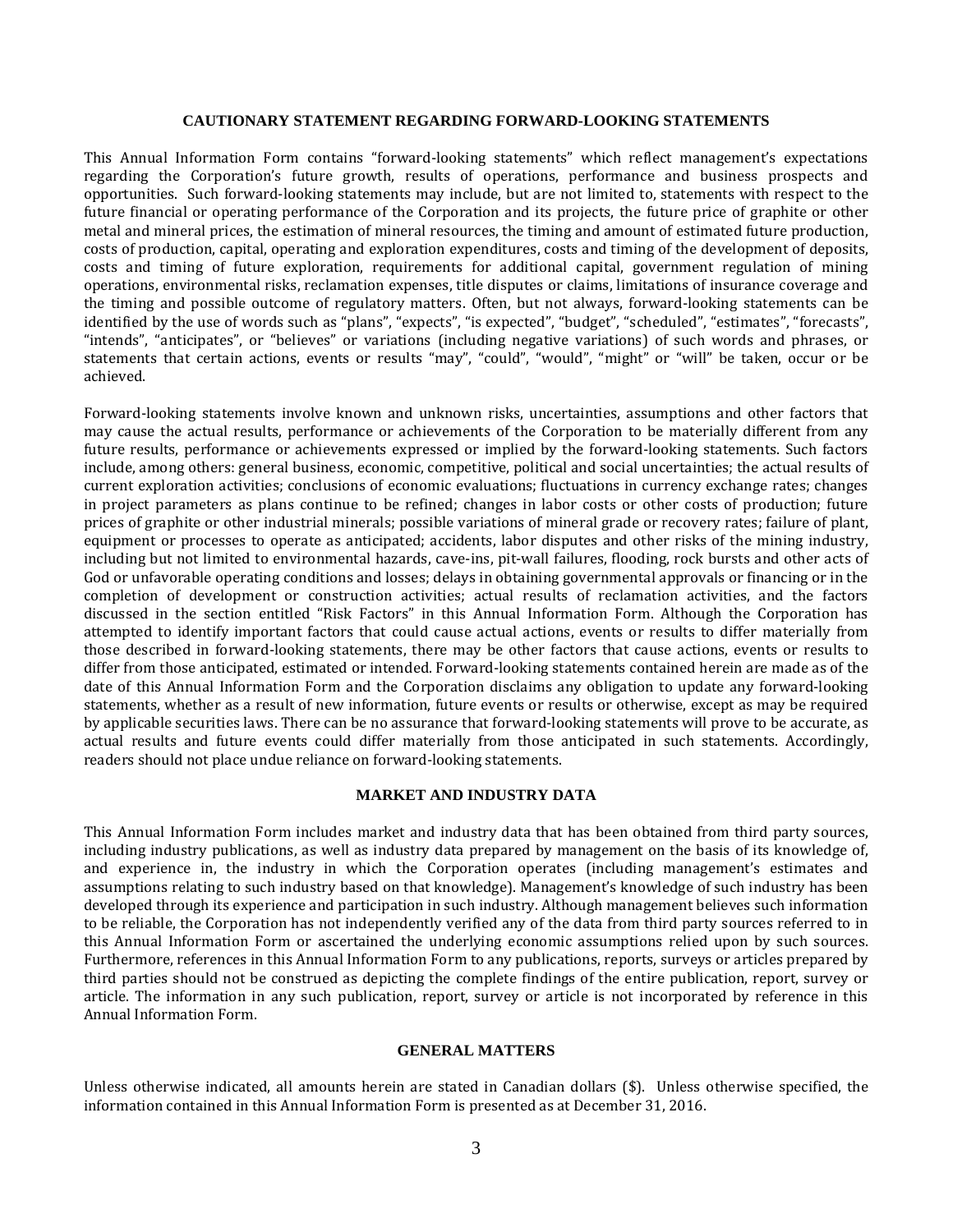#### **CORPORATE STRUCTURE**

#### **Name and Incorporation**

Northern Graphite Corporation ("**Northern**" or the "**Corporation**") was incorporated on February 25, 2002 under the *Business Corporations Act* (Ontario) as "Industrial Minerals Canada Inc." Pursuant to articles of amendment dated March 1, 2010, the Corporation changed its name to "Northern Graphite Corporation" and subdivided its then outstanding common shares. Pursuant to articles of amendment dated August 10, 2010, the Corporation amended its articles to remove certain private company restrictions and cumulative voting provisions.

The head office of the Corporation is located at Suite 201, 290 Picton Avenue, Ottawa, Ontario, K1Z 8P8. The registered office of the Corporation is located at Suite 6000, 1 First Canadian Place, Toronto, Ontario, M5X 1E2.

#### **Inter-corporate Relationships**

The Corporation has no subsidiaries.

## **DESCRIPTION OF THE BUSINESS**

Northern is a mineral exploration and development company, which holds a 100% interest in the Bissett Creek graphite project (the "**Bissett Creek Project**"). The Bissett Creek Project presently consists of Ontario mining lease number 106693 (covering 565 hectares) and Ontario mining lease number 109335 (covering 1,938 hectares) (the "**Mining Leases**"). Ontario mining lease number 109335 was granted in July 2013 and expires on June 30, 2034. Ontario Mining Lease number 106693 was granted in September 2014 and expires on August 31, 2035. Both leases require annual rental payments to the Ontario Ministry of Northern Development and Mines (the "**MNDM**") in an amount prescribed by the *Mining Act* (Ontario), which is approximately \$7,584. The Company also holds five unpatented mining claims, which are contiguous to the Bissett Creek Project, and cover approximately 464 hectares (the "**Mining Claims**"). The total area of the Mining Leases and the Mining Claims is approximately 2,967 contiguous hectares, and they are all located in the United Townships of Head, Clara and Maria, in the County of Renfrew, Province of Ontario.

The Corporation's principal business is the exploration and potential development of the Bissett Creek Project. The Corporation has no other properties or rights to acquire other properties.

Northern completed a bankable feasibility study on the Bissett Creek Project in July 2012 (the "**FS**") which confirmed the technical and financial viability of constructing and operating an open pit mine and 2,500 tonne per day processing plant at the Bissett Creek Project, and in respect of which a technical report prepared in accordance with National Instrument 43-101 – *Standards of Disclosure for Mineral Projects* ("**NI 43-101**") was filed on SEDAR on August 24, 2012. The FS was updated on September 23, 2013 (the "**FS Update**") following an additional drill program on the Bissett Creek Project, the release of a new and larger resource estimate for the project based on the results of the drill program, revision of the mine plan based on the new resource model, and updating of the economics for the project to incorporate the new resource estimate, some modifications to capital and operating cost assumptions, and lower graphite prices.

The Corporation subsequently completed a preliminary economic assessment on an expansion case for the Bissett Creek Project on October 23, 2013 (the "**Expansion PEA**"), and in respect of which a technical report prepared in accordance with NI 43-101 was filed on SEDAR on December 6, 2013 (being the 2013 Technical Report (as hereinafter defined)). The Expansion PEA was undertaken to demonstrate the potential ability to meet expected future growth in graphite demand by doubling production after three years of operation based only on the measured and indicated resources. The Expansion PEA was completed subsequent to the FS, the expanded resource model and the FS Update.

The Corporation also updated the Expansion PEA on June 24, 2014 (the "**Expansion PEA Update**") to assess the economics of building a two million tpa processing plant at the outset rather than increasing from one million tpa to two million tpa after three years of operation. The larger process plant was evaluated due to developments in the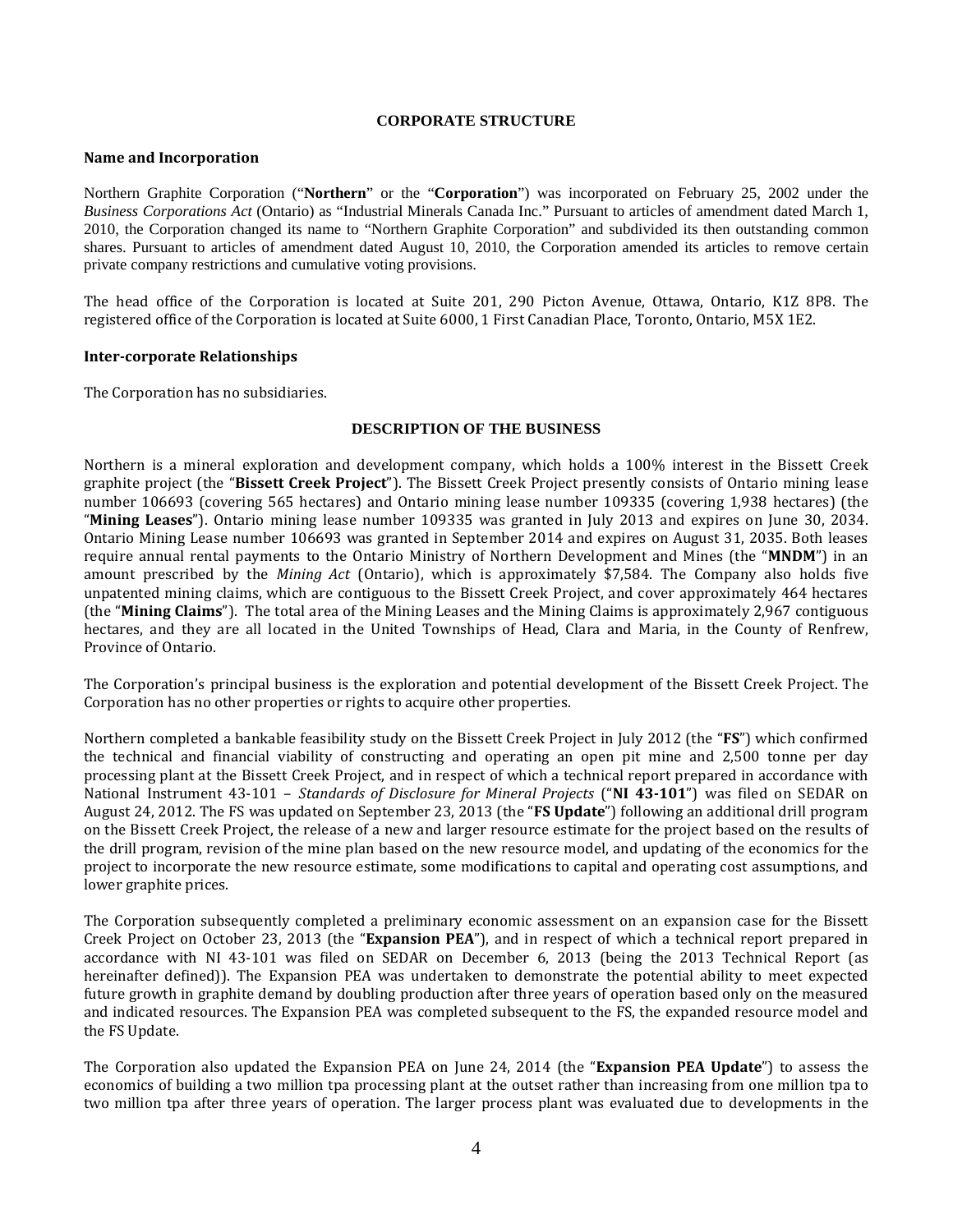lithium-ion battery industry but the Corporation does not intend to pursue the development scenario envisioned by the Expansion PEA Update at the present time.

The Corporation and previous management originally filed a mine closure plan ("**MCP**") with MNDM in 2004 (the "**2004 MCP**") and was authorized to begin production based on a dry recovery process but a commercial operation was never established due to technical problems and financial difficulties. In the fourth quarter of 2012, the Corporation filed an amended MCP to increase the size of the potential operation and to use a conventional flotation recovery process as outlined in the FS. On August 26, 2013, the Corporation announced that the MNDM had accepted the Corporation's MCP for filing. The Corporation is now in a position to begin construction of a mine on the Bissett Creek Project, subject to arranging the necessary full project financing and additional species at risk permitting. The Corporation intends to file a notice of material change to the MCP, with the MNDM, with respect the changes contemplated in the FS Update. It is possible that the MNDM could require that another closure plan amendment be filed. A number of operational permits and environmental authorizations are also required prior to the commencement of mining and processing operations. The Corporation expects that these permits and authorizations will be obtained in the normal course as needed. Site work for the Bissett Creek Project would include the clearing of internal roads, plant site and tailings basin. Construction of the plant and infrastructure are estimated to take approximately 12 months.

The Bissett Creek Project is subject to a royalty of \$20 per ton of graphite concentrate and a 2.5% net smelter return ("**NSR**") on any other minerals or metals produced, both of which are payable to the original prospectors who identified and staked the Bissett Creek Project. An annual advance royalty of \$27,000 is payable in two equal installments on March 15 and September 15 of each year, which will be credited against future royalties on graphite concentrate produced from the Bissett Creek Project.

The Corporation has an employment contract with Gregory Bowes, Chief Executive Officer. The Corporation has no other employees and retains consultants to assist in its operations on an as-needed basis. The Corporation will begin building a team to construct and operate the Bissett Creek Project once the next stage of financing is completed.

## **History**

## **GENERAL DEVELOPMENT OF THE BUSINESS**

Until March 1, 2010, the Corporation was a wholly-owned subsidiary of Mindesta Inc. ("**Mindesta**"), formerly Industrial Minerals, Inc., a corporation incorporated under the laws of Delaware and quoted on the over-the-counter bulletin board in the United States. Mindesta was a reporting issuer in British Columbia pursuant to British Columbia Instrument 51-509 – *Issuers Quoted in the U.S. Over-the-Counter Markets* ("**BCI 51-509**"). Mindesta acquired Ontario mining lease number 106693 and a number of associated mining claims in 2002 and assigned them to the Corporation in 2003.

The Corporation filed the 2004 MCP in 2004, the acceptance of which by the MNDM authorized Northern to proceed with the construction of a mine and processing plant on the Bissett Creek Project property. A small processing plant, based on a dry recovery process, was constructed and a very small amount of material was mined. However, the performance of the dry process was unsatisfactory, commercial operation was never achieved, and the Bissett Creek Project was put on a care and maintenance basis in 2005.

In May 2007, Mindesta retained SGS Canada Inc., formerly and then named Systèmes Geostat International Inc. ("**SGS**"), to prepare a NI 43-101 compliant technical report on the Bissett Creek Project, including a preliminary economic assessment. Mindesta received the completed technical report from SGS in December 2007 and intended at that time to proceed with additional exploration drilling, pilot plant testing and preparation of a feasibility study. Due to Mindesta's lack of financial resources this work was not completed and the report prepared by SGS was not filed with securities regulators.

Between March 2007 and June 2008, Mindesta experienced a number of changes in directors and management as it attempted to develop and execute a strategy for the exploration and development of the Bissett Creek Project. Eventually, these changes resulted in Gregory Bowes joining the Board of Directors of Mindesta on June 23, 2008 as an independent director. Mr. Bowes was also made a director of the Corporation on July 9, 2008.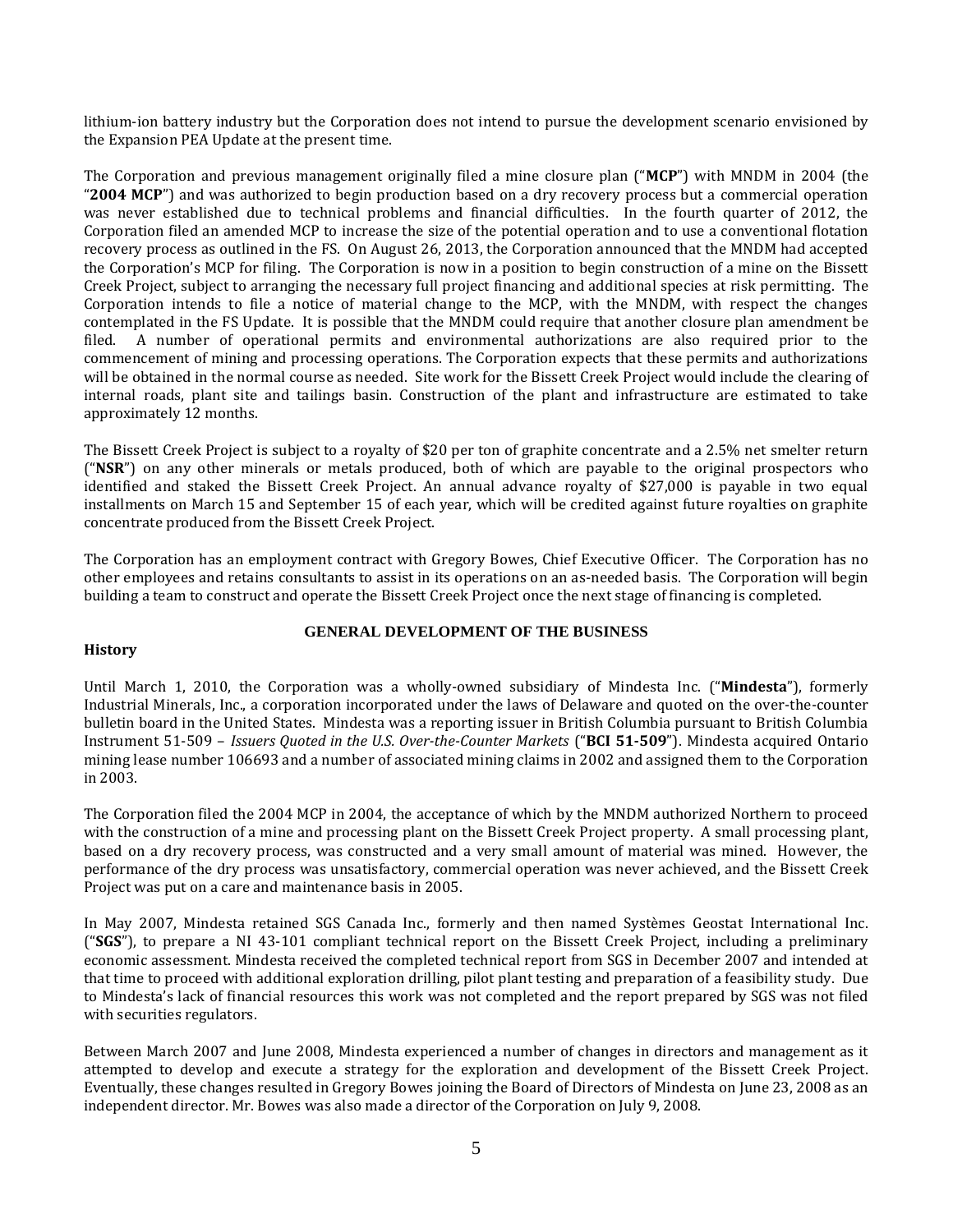Faced with the lack of prospects for the exploration and development of the Bissett Creek Project through Mindesta, the management and Board of Directors of Mindesta determined that the best prospects for advancing the Bissett Creek Project would be through the Corporation independently seeking its own financing and pursuing a going public transaction in Canada. Mr. Bowes was appointed President and Chief Executive Officer of the Corporation effective May 1, 2009 with the objective of executing upon this strategy.

In late 2009 and early 2010 the Corporation raised approximately \$2,431,750 in a number of private transactions to finance its activities.

On March 1, 2010, the Corporation changed its name to "Northern Graphite Corporation" and subdivided its outstanding common shares to result in Mindesta then owning 11,750,000 common shares of the Corporation.

In 2010, following the reorganization of the Corporation, SGS updated their 2007 work and produced a technical report (the "**2010 Technical Report**") entitled "Technical Report Preliminary Economic Assessment on the Bissett Creek Graphite Property of Industrial Minerals, Inc. & Northern Graphite Corporation" dated July 16, 2010 and revised on February 2, 2011. It was prepared by Gilbert Rousseau P.Eng and Claude Duplessis P.Eng of SGS, each of whom is an independent "qualified person" pursuant to NI 43-101.

Following the completion of the 2010 Technical Report, Northern decided to undertake a drilling program, commence a pre-feasibility study and metallurgical testing, and initiate the environmental and mine permitting process for the Bissett Creek Project.

The Corporation commenced the drill program in July 2010 with the objectives of upgrading inferred resources to indicated resources, confirming results of historical drilling, and expanding the resource to demonstrate the potential to significantly increase production in the future if warranted by graphite demand. A total of 51 holes were drilled, totaling 2,927 metres. All 51 holes intersected widespread graphite mineralization and as a result, the deposit was significantly enlarged and remained open to the north and to the east. Following completion of the 2010 Technical Report, and the 2010 drill program, SGS was engaged to complete a pre-feasibility study including undertaking a new set of metallurgical tests to confirm previous results.

The Corporation engaged Knight Piesold Consulting to define and complete all environmental and engineering studies required to file a closure plan amendment for the Bissett Creek Project and to prepare and submit all permit applications required to initiate construction and mining. This process included local community and First Nations consultations.

On February 1, 2011, Don Baxter was appointed as President and Stephen Thompson was appointed as the Chief Financial Officer of the Corporation. Mr. Bowes resigned as President to focus on his role as Chief Executive Officer and a Director.

On April 18, 2011, the Corporation completed an initial public offering consisting of the issuance of an aggregate of 8,000,000 common shares at a price of \$0.50 per share for gross proceeds of \$4,000,000 pursuant to a final prospectus dated April 7, 2011 filed in the provinces of Ontario, Alberta and British Columbia (the "**IPO**"). The common shares of the Corporation commenced trading on the TSX Venture Exchange (the "**TSX-V**") on April 20, 2011 under the symbol "NGC". As a result of the IPO, Mindesta's ownership in Northern was further reduced to 31.5%.

In June, 2011, the Corporation decided to upgrade the pre-feasibility study underway on the Bissett Creek Project to a full bankable feasibility study.

In September 2011, the Corporation announced a significant increase in estimated resources based on the results from the 2010 drilling program. The updated base case mineral resource for the Bissett Creek Project, using a cut off of 0.986% graphitic carbon ("**Cg**"), totalled 25,983,000 tonnes grading 1.81% Cg in the indicated category (470,300 tonnes of contained graphite) while inferred resources totalled 55,038,000 tonnes grading 1.57% Cg (864,100 tonnes of contained graphite). The deposit remains open along strike to the north and south, and down dip to the east. The drilling program and resource estimate confirmed that near surface graphite mineralization comprises an area of over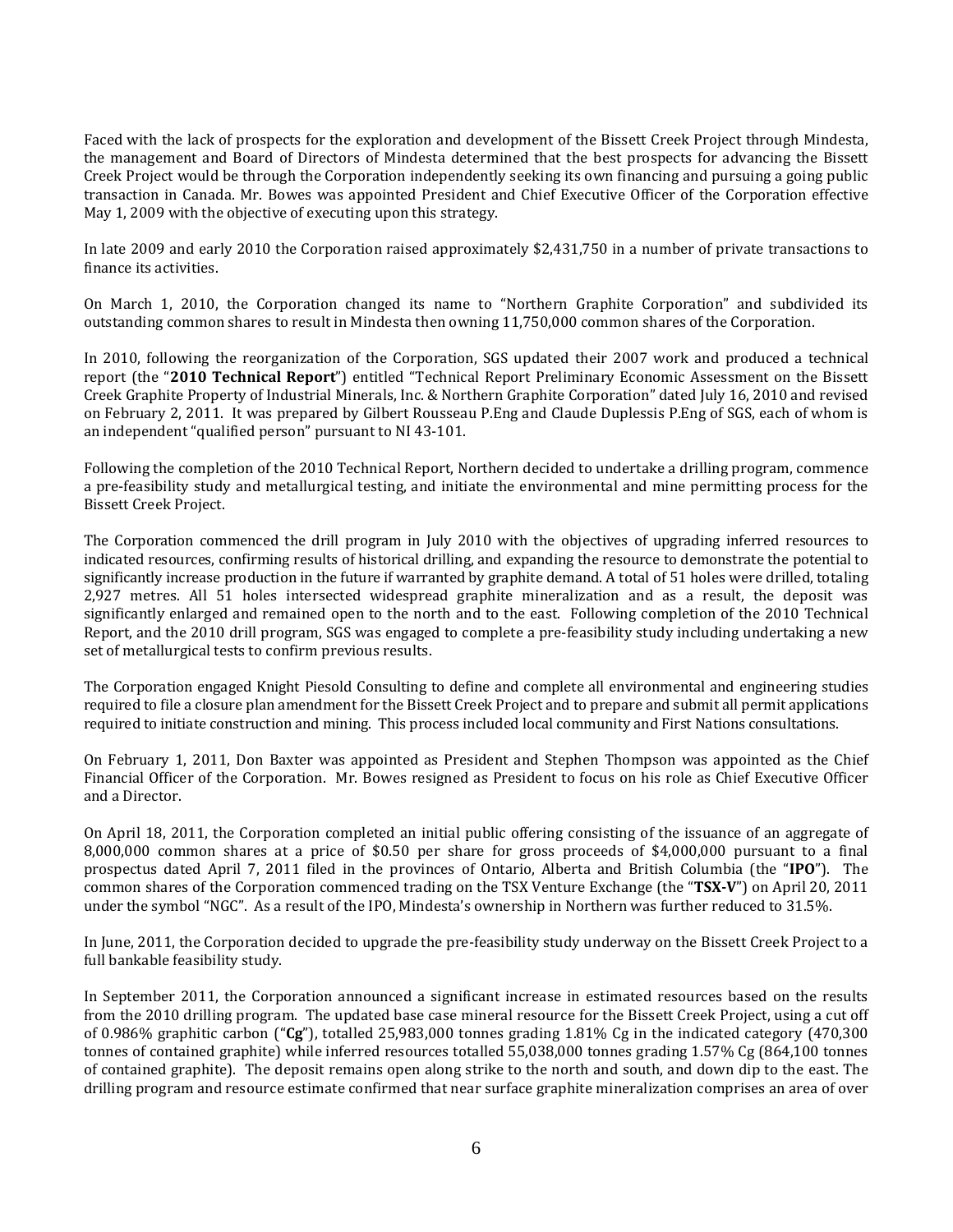one square kilometer. The deposit is tabular and very shallowly dipping (10%). The waste to ore ratio for this new resource was 0.27:1.

SGS Minerals Services in Lakefield, Ontario ("**SGS Lakefield**") performed locked cycle tests **("LCTs")** on composite material taken from drill core samples across the deposit in 2011. The test produced six final concentrates which showed consistent flake size distribution and carbon grade. The overall concentrate grade averaged 95%Cg. A concentrate which grades 94%Cg and has a flake size distribution of 80% greater than +80 mesh is the industry standard premium product. Almost all Bissett Creek production meets this specification as the final concentrates averaged over 70%, +80 mesh. Approximately 6% of the concentrate was +100 mesh and 12% was +200 mesh, both with high carbon content. Less than 10% was very small, -200 mesh flake and powder with a carbon content in the low 80s.

Most significantly, almost 50% of the graphite concentrate produced was +48 mesh XL flake which averaged 98% Cg with one value as high as 99.2% Cg. The overall carbon recovery in the LCTs was 92.2%.

On December 12, 2011, the Board of Directors of Mindesta declared a pro rata dividend-in-kind, payable January 25, 2012 to shareholders of record as at January 5, 2012, whereby most of the shares of the Corporation owned by Mindesta would be distributed to Mindesta shareholders. At the close of trading on January 25, 2012, Mindesta completed the distribution to its shareholders of 9,413,581 shares of the Corporation (approximately 25% of the Northern common shares outstanding) on the basis of one common share of Northern for each share of Mindesta common stock held. Mindesta no longer holds any common shares of Northern.

On March 16, 2012, the Corporation completed a non-brokered private placement through the issuance of 6,206,377 common shares at a price of \$1.70 per share for gross proceeds of \$10,550,841. In connection with the private placement, and in accordance with the policies of the TSX-V, the Corporation paid total finder's fees of \$121,517 and issued 71,480 finder's warrants, each exercisable to acquire one common share of the Corporation at a price of C\$2.00 per share for a period of one year (and which have since expired). The net proceeds of the placement were used to finance the completion of the FS and to finance permitting, detailed engineering and design work with respect to the Bissett Creek Project, along with providing working capital and funds for general corporate purposes.

In July 2012, the Corporation completed the FS. The FS was prepared by G Mining Services Inc. and included contributions from SGS Lakefield (metallurgy) and SGS (resource modelling), Knight Piesold Ltd. (environmental, permitting, tailings management and road infrastructure) and Met-Chem Canada Inc. (process engineering). The FS confirmed the technical and financial viability of constructing and operating an open pit mine and 2,300 tpd processing plant on the Bissett Creek Project.The FS is the subject of a NI 43-101 technical report dated August 23, 2012 and prepared by Louis Gignac, ing., Nicolas Ménard, ing., Antoine Champagne, ing., Ahmed Bouajila, ing., Robert Menard, ing., and Robert Marchand, ing., each of whom is an independent "qualified person" under NI 43-101, which has been filed on SEDAR.

On November 8, 2012, the Corporation announced that ongoing metallurgical testing by Hazen Research had succeeded in purifying spherical graphite (the "**SPG**") from the Bissett Creek Project to 99.99% Cg and large flake graphite to 99.83% Cg. These bench scale tests were the first step in demonstrating that the laboratory purification process developed by Northern can be scaled to commercial levels.

On November 29, 2012, the Corporation was accepted for graduation to Tier 1 of the TSX-V. As a result, all of the securities of Northern that were then remaining in escrow, being an aggregate of 1,734,541 common shares, were released effective November 29, 2012. Northern no longer has any securities remaining in escrow.

On January 8, 2012, the Corporation announced that it had signed a letter of intent with Caterpillar Financial to provide financing for up to US\$17.5 million in Caterpillar mining and power equipment for the Bissett Creek Project. Caterpillar Financial has also preliminarily indicated its additional interest in participating in a project debt facility, subject to receipt of an information memorandum relating thereto and its agreement with the terms and conditions thereof.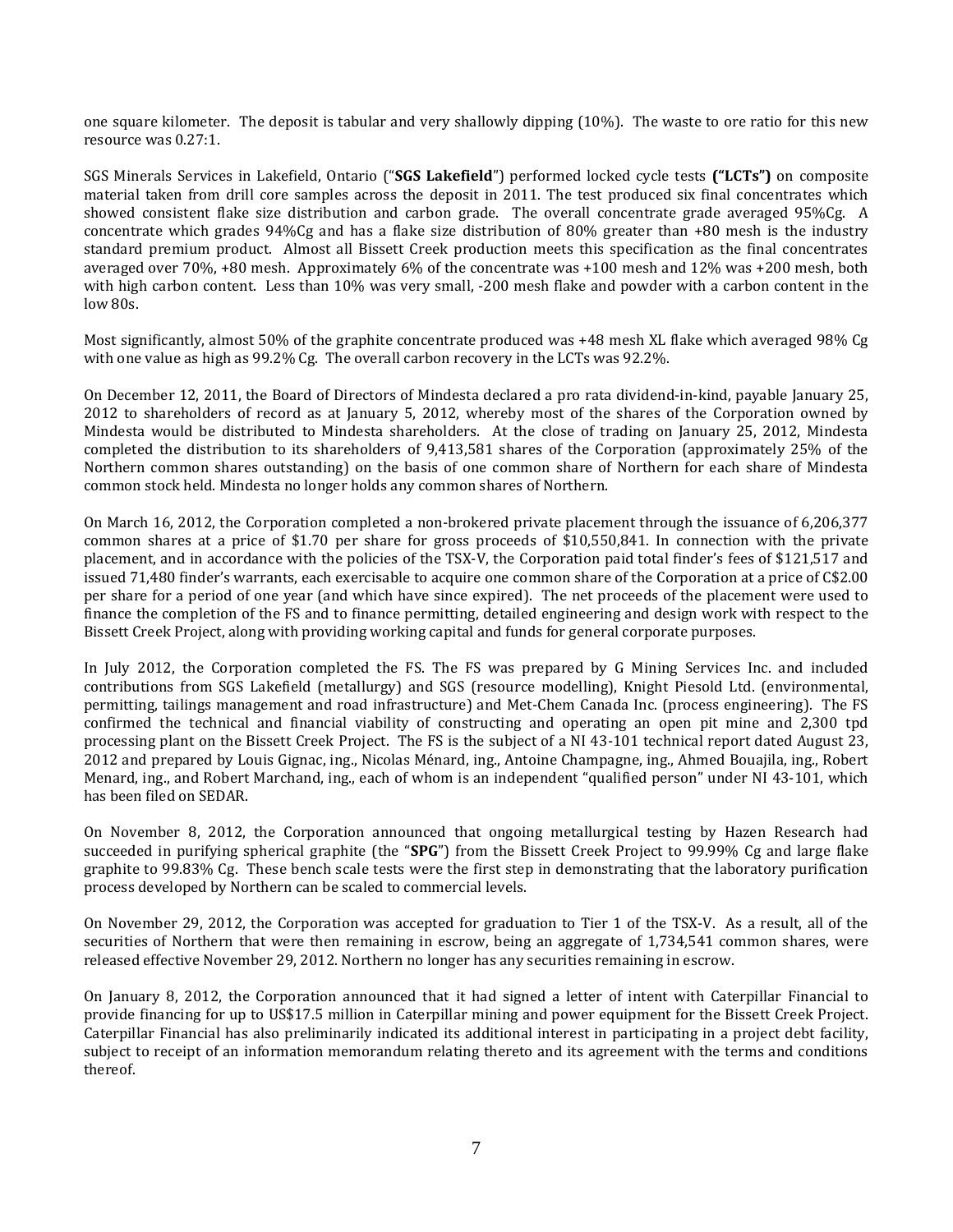On January 18, 2013, the Corporation announced that following a competitive bidding process involving five engineering firms, it had awarded a \$3.5 million contract for the detailed engineering and design of the Bissett Creek Project to PES-BECMA. Detailed engineering work was subsequently suspended pending full mine financing.

On March 7, 2013, the Corporation announced positive results from a 61 hole, 3,425 meter drilling program on the Bissett Creek Project. The Corporation subsequently announced a new resource estimate for the Bissett Creek Project based on results from the drill program which successfully achieved its objective of upgrading a significant portion of inferred resources to measured and indicated resources.

On August 26, 2013, the Corporation announced that the MNDM had accepted the Corporation's MCP for filing and that the Corporation was granted an additional mining lease for the Bissett Creek Project.

On September 23, 2013, the Corporation announced that the FS economics had been updated to incorporate the new and larger resource estimate and therefore, a new mine plan, some modifications to the capital and operating cost assumptions, and lower graphite prices. The FS Update was prepared by AGP. The FS Update was not considered a material change and no new technical report under NI 43-101 was filed.

On September 30, 2013, the Corporation announced that its proprietary process for purifying SPG had been tested on concentrates from the Bissett Creek Project and had consistently achieved 99.95%+C purity levels in extensive independent laboratory and bench scale testing. High purity graphite is required for many value added applications including lithium-ion batteries.

On October 23, 2013, the Corporation announced the results of a Preliminary Economic Assessment on an expansion case for the Bissett Creek Project. The Expansion PEA was undertaken to demonstrate the ability to meet expected future growth in graphite demand by substantially increasing production from the deposit based on measured and indicated resources only. A technical report relating to the Expansion PEA prepared in accordance with NI 43-101, being the 2013 Technical Report, was filed on SEDAR on December 6, 2013.

On November 11, 2013, the Corporation announced that it had partnered with Coulometrics LLC to manage development of the Corporation's proprietary technologies for manufacturing SPG and improving the performance of lithium-ion batteries.

On June 14, 2014, the Corporation announced the results of the Expansion PEA Update which assessed the economics of building a two million tpa processing plant at the outset rather than increasing from one million tpa to two million tpa after three years of operation as contemplated in the Expansion PEA. The larger process plant was evaluated due to developments in the lithium-ion battery industry. The Expansion PEA Update was not considered a material change and no new technical report under NI 43-101 was filed.

On January 22, 2015, the Corporation announced that concentrates from its Bissett Creek Project deposit have been successfully upgraded to the highest nuclear grade classification level using the Corporation's proprietary purification process.

On January 27, 2015, the Corporation announced that it had appointed Endeavour Financial Limited (Cayman) as its exclusive advisor with respect to negotiating and structuring strategic partnerships and offtake agreements, and raising debt financing, for the Bissett Creek Project. Endeavor was unsuccessful and the arrangement was terminated.

On March 2, 2015, Northern announced that independent testing carried out by NGS Naturgraphit GmbH ("**Naturgraphit**"), which provides a broad range of consulting, research and development and laboratory services to graphite producers, dealers and consumers, had indicated that flake graphite concentrates from the Bissett Creek Project meet or exceed quality requirements for all major end markets and in particular, refractories and expandable graphite. The analysis and evaluation carried out by Naturgraphit did not detect any limitations on potential uses for Bissett Creek flake graphite. Furthermore, Naturgraphit recommended that Northern create a +32 mesh XXL flake concentrate because of high demand and prices and lack of a reliable source of supply. Microscopic investigation indicated shiny, platy and pristine graphite flakes that are almost free of discoloration and impurities. Samples were deemed suitable for refractory applications due to there being very little or no  $CaCO<sub>3</sub>$  or iron sulphides, a high degree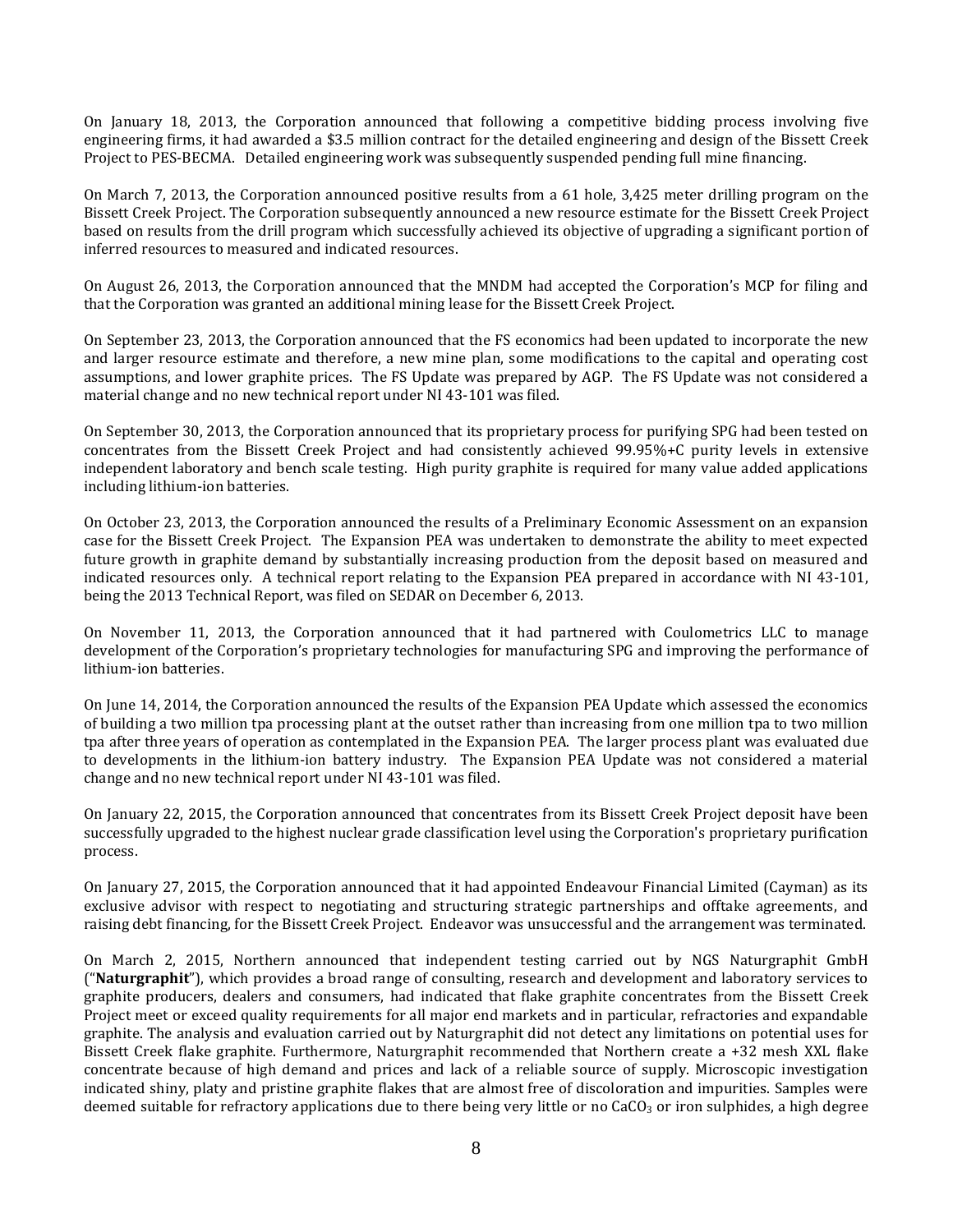of crystallization, a high carbon content achieved by flotation alone, and little volatile matter. In addition, the melting point of the ash is higher than the majority of Chinese flake graphite and is in the range of best flake graphite from Mozambique. The absence of large quartz grains also makes the concentrate suitable for graphite foil, brake pads, lubrication products and carbon brushes in electric motors.

In addition, Naturgraphit concluded the expansion volume of Northern's +80 mesh concentrate was approximately 400cm3/g, which is very good and better than the best Chinese expandable graphite. The expansion volume of Northern's +50 mesh concentrates was similar, although testing by other potential users has achieved values up to 600cm3/g. Expandable graphite is used in thermal management for consumer electronics, fuel cells, seals and gaskets, fire retardants, flow batteries and many other products.

Naturgraphit also concluded that it should be possible for Northern to achieve high purity levels with a simple, inexpensive process due to the absence of large quartz grains, and that the very low content of heavy metals makes the material suitable for the battery market.

On July 8, 2015, the Company closed a short form prospectus offering of 2,102,998 units of the Corporation at a price of \$0.60 per unit for gross proceeds of \$1,261,799. Each unit is comprised of one common share and one half of one common share purchase warrant. Each warrant entitles the holder to purchase one common share of the Company at an exercise price of \$0.80 per share for a period of 24 months from the closing of the offering. The Corporation intends to use the net proceeds from the Offering to fund ongoing permitting necessary for the construction and operation of a mine at the Bissett Creek Property, to conduct additional product qualification work to further develop its technologies for purifying graphite and making spherical graphite for use in lithium ion batteries, and for general working capital.

On February 8, 2016, the Corporation announced that a major international engineering company had completed a fatal flaw analysis and scoping study with respect to the Corporation 's proprietary purification process. It was concluded that Northern's process does not present any major technical challenges, can be carried out using relatively standard processing equipment and will not generate any harmful waste products. Capital costs are estimated at approximately US\$10.5 million (including a 35% contingency) for a facility to purify 5,000 tonnes per year of either flake graphite concentrate or spherical graphite, the anode material used in lithium ion batteries. Operating costs to purify spherical graphite to 99.95%C were estimated at approximately US\$0.50/kg. Capital and operating costs are based on conservative reagent volumes and retention times and could be reduced with further testing and optimization which will be done through the construction of a pilot plant.

On March 29, 2016 the Corporation announced that, along with a number of other industry participants including Coulometrics LLC, they were jointly acquiring a micronizing and spheronizing mill to produce spherical graphite, a critical step in the production of anode material used in lithium ion batteries.

On October 27, 2017 the Corporation, along with Elcora Advanced Materials Corp., Nouveau Monde Mining Enterprises Inc., Metals of Africa Limited, Pyrotek Incorporated and Coulometrics LLC announced that the micronizing and spheronizing mill acquired by the group had been installed and was operational. The mill is being used to produce and optimize the yield of spherical graphite from various mine concentrates and to maximize its performance. The Corporation also announced that Stephen Thompson, CFO had resigned to pursue another opportunity.

On March 24, 2017 the Corporation closed a non-brokered private placement and issued 8,333,333 units at a price of \$0.30 per unit for gross proceeds of \$2.5 million. Each unit consists of one common share and one half of one common share purchase warrant, with each full warrant entitling the holder to purchase one common share at a price of \$0.40 per share for a period of two years. The securities are subject to a four month hold period from the date of closing.

## **Trends**

There are significant uncertainties regarding the price of graphite as well as other minerals and metals and the availability of equity financing for the purposes of mineral exploration and development. For instance, the prices of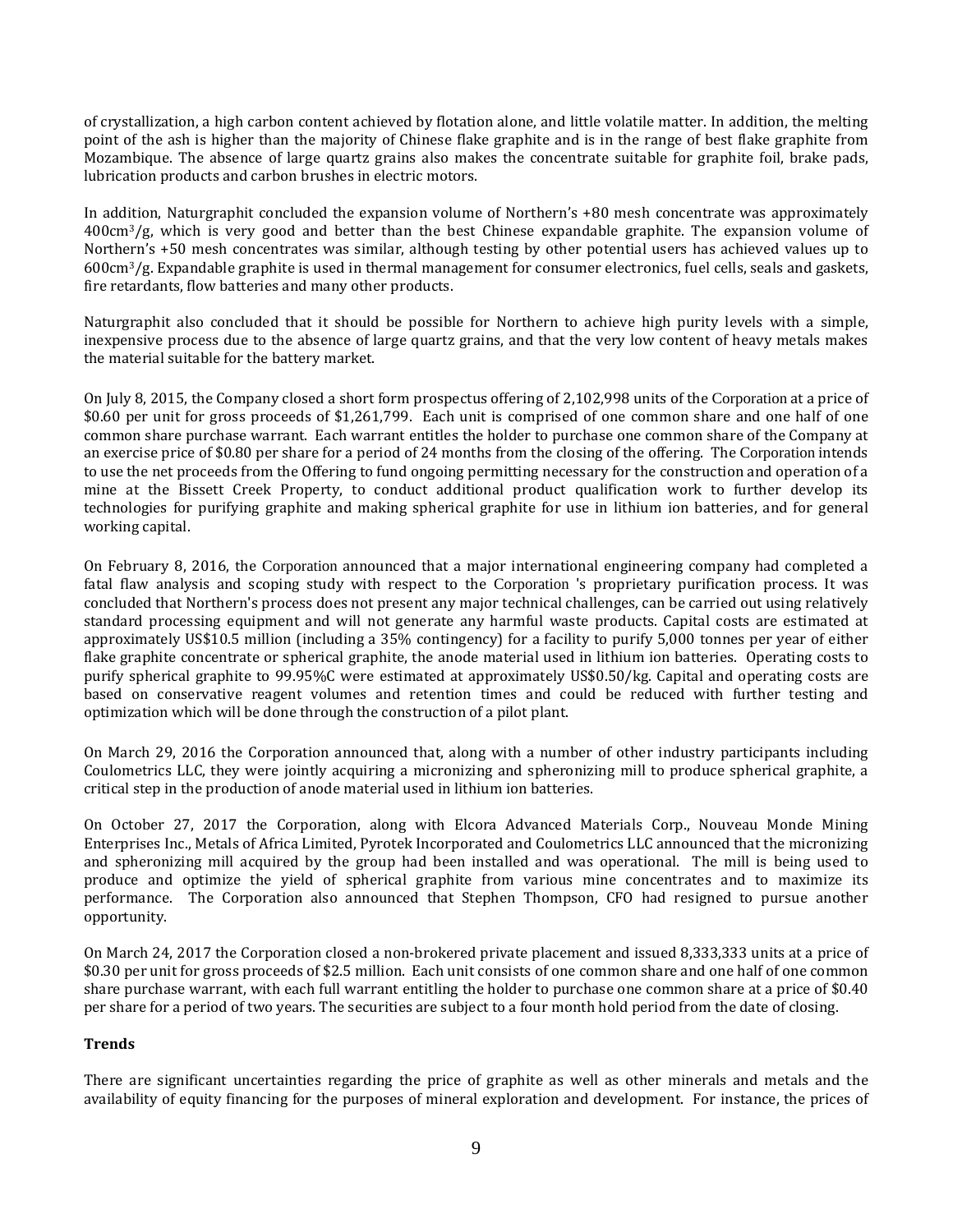minerals, including graphite, have fluctuated widely in recent years and it is expected that wide fluctuations will continue. Management of the Corporation is not aware of any trend, commitment, event or uncertainty both presently known or reasonably expected by the Corporation to have a material adverse effect on the Corporation's business, financial condition or results of operations other than the normal speculative nature of the natural resource industry and the risks disclosed in this Annual Information Form under the heading "Risk Factors".

## **THE GRAPHITE INDUSTRY**

Graphite is one of only two naturally occurring forms of pure carbon, the other being diamonds. Graphite consists of a two dimensional, planar molecular structure whereas diamonds have a three dimensional crystal structure. Graphite generally occurs as flakes, which are multiple layers of graphene held together by weak bonds. Graphene is a single, one atom thick layer of carbon atoms arranged in a "honeycomb" or "chicken wire" pattern. It has been estimated that there are three million layers of graphene in a one millimeter thickness of graphite. The delamination or exfoliation of graphite flakes is therefore one method of making graphene.

Graphite is formed by the metamorphism of carbon rich materials which leads to the formation of either crystalline flake graphite, fine grained amorphous graphite, or crystalline vein or lump graphite. Graphite is a non-metal but has many properties of metals and is desirable for its thermal and electrical conductivity, resistance to acids and heat, chemical inertness, and lubricity.

Because of supply concerns relating to the fact that China produces over 70% of the world's graphite, and to potential demand growth from new applications such as lithium-ion batteries, the European Union announced that graphite is one of 14 "critical mineral raw materials" considered to be in supply risk. The United States government has also included graphite on a list of mineral resources whose loss could critically impact the public health, economic security and/or national and homeland security of the United States. There is very little recycling of, or substitution for, graphite.

## **Graphite Supply**

World production of natural graphite has generally been in the order of 900,000 tonnes per annum with about 60 per cent being amorphous graphite and 40 per cent being flake graphite according to Roskill Information Services ("Roskill"). China accounts for 75-80 per cent of total production including most of the amorphous graphite and about 60 per cent of the flake production. Roskill estimates that worldwide natural graphite production in 2015 was approximately 800,00 tonnes of which China produced 533,000 tonnes or 67% of the total. About 380,000 tonnes of worldwide production was flake graphite in 2015 (Benchmark Mineral Intelligence) and the balance was amorphous graphite. These figures indicate that Chinese production of both amorphous and flake graphite have declined by over 100,000 tonnes per annum in recent years. Statistics from other sources indicate the decline in amorphous production has been far larger.

The Chinese mining industry, including graphite, is generally very fragmented and characterized by a large number of small producers and even illegal miners. The country's natural resource strategy is address the lack of investment and professional mine planning and natural resource management, as well poor labor and environmental standards, by closing smaller operations and forcing others to consolidate to create a larger, more professional industry. Generally this translates into the elimination of marginal and polluting producers and lower production. In 2012 China invested US\$150 million to create Southern Graphite Ltd., a state owned amorphous graphite monopoly. The new company is consolidating 230 mines down to twenty which will significantly reduce the country's amorphous graphite production capacity. Since then the Chinese government has also closed a number of flake graphite mines for environmental reasons and is pressuring others to consolidate.

Historically, most Chinese flake production came from Shandong province. However, production has declined as mines get older and deeper, costs rise, resources are depleted and environmental regulations become more strict. The majority of production now comes from Heilongjiang province where deposits are generally higher grade but smaller flake and lower quality.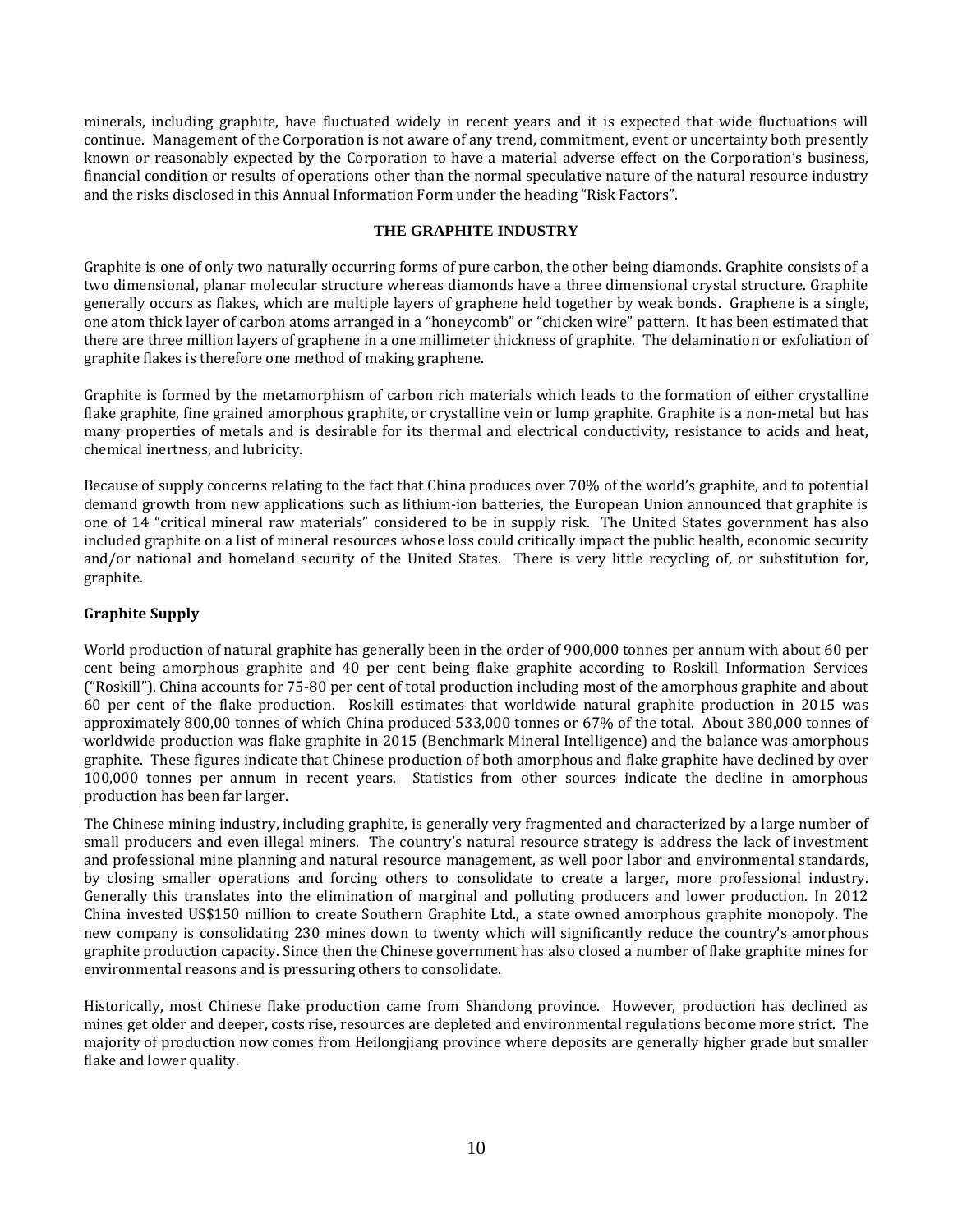Aging mines, industry consolidation, stricter environmental standards and increasing labor and environmental costs generally all lead to lower production and have caused Benchmark Mineral Intelligence to question whether Chinese flake graphite production has peaked. Resource nationalism is also an issue as it appears China does not want to sell scarce resources cheaply to the rest of the world as it has done for years, especially while incurring a huge environmental cost to do so. It wants to sell valued added products such as batteries or electric cars, not raw materials. China currently imposes a 17%, non-refundable value-added tax on graphite and an export permit is required. Export permits are only granted to large producers to eliminate small, inefficient operations and provide a means to control exports in the future.

Recently China removed a 20% export duty on graphite in response to World Trade Organization complaints. Shortly thereafter it announced plans to bring in a pollution tax and to build a stockpile equal to 80% of annual production by 2020. That latter seems to indicate that the Chinese government thinks there is a looming supply problem.

## **Graphite Demand**

The three major markets for flake graphite are the steel industry, lithium ion batteries and expandable graphite which together account for in the order of 80 per cent of demand. Graphite is also used in the automobile industry in gaskets, brake linings and clutch parts and has a myriad of other industrial uses including electric motors (carbon brushes), lubricants, pencils and many other products. The graphite commonly used in golf clubs, hockey sticks, tennis rackets and composite materials is actually carbon fiber, a synthetic form of graphite made from petroleum coke.

Historically the single biggest use has been refractories for the steel industry. These are essentially fire bricks which line and protect furnaces. They contain 10-25 per cent graphite which acts as a light weight reinforcement that provides high strength as well as resistance to heat and corrosion. Graphite is also added to steel to increase the carbon content. In 2011 and 2012 demand from the Chinese steel industry was strong, graphite prices were at all time highs and shortages of some grades were reported. The slowdown in the Chinese economy in 2012 caused a substantial decline in both refractory demand and graphite prices. It appears the steel industry has bottomed and there are some encouraging signs of a recovery including higher coal and iron ore prices. The refractories industry mainly uses small, medium, large and some XL flake.

Graphite is the anode material in lithium ion batteries and there are no substitutes although it can be either synthetic or natural graphite. Natural graphite is much less expensive and has a higher capacity whereas synthetic graphite charges faster and has a longer cycle life. Natural graphite based anode material is called spherical graphite or "SPG" and is manufactured from graphite mine concentrate through a process that involves micronization, rounding, purification, high temperature heat treatment and coating. Micronizing and rounding flake graphite concentrate provides a yield of about 40 per cent SPG. The rejects have little value.

Almost 100 per cent of "uncoated" SPG is made in China because of low costs and lax environmental standards. The key step in the process is purification. The Chinese use a wet chemical approach which is largely based on hydrofluoric acid, an extremely hazardous substance with a lot of workplace health and safety issues. Large quantities of fresh water are required to rinse the graphite after purification and production costs are a function of how much neutralization of the waste water actually takes place. Many believe this process is not environmentally sustainable as SPG production rapidly increases to meet growing EV demand. Western companies who wish to enter the uncoated spherical graphite market therefore require an alternative purification technology that is cost competitive and environmentally sustainable. Coating of SPG for low quality batteries takes place in China using simple, standard industry processes but for high end batteries, particularly for EV use, it is mainly done by South Korean or Japanese companies who possess proprietary technologies.

The Chinese predominantly use small flake (-100 to +150 mesh) to make SPG because it is plentiful and cheap. Generally flake sizes smaller than 150 mesh are not used because they have a lower yield and are more expensive to purify. There is evidence to suggest that larger flake sizes have a higher yield but at present, their value is too high and it would not cost competitive to use them to make SPG. As LiB demand grows, small flake supplies tighten and prices increase, it will become economic to use larger flake sizes. The concentrates must also be at least 94 per cent carbon otherwise purification can be cost prohibitive. Consequently, only a smaller subset of the 380,000 tonnes of flake graphite produced annually has the size and purity to be used in the LiB market.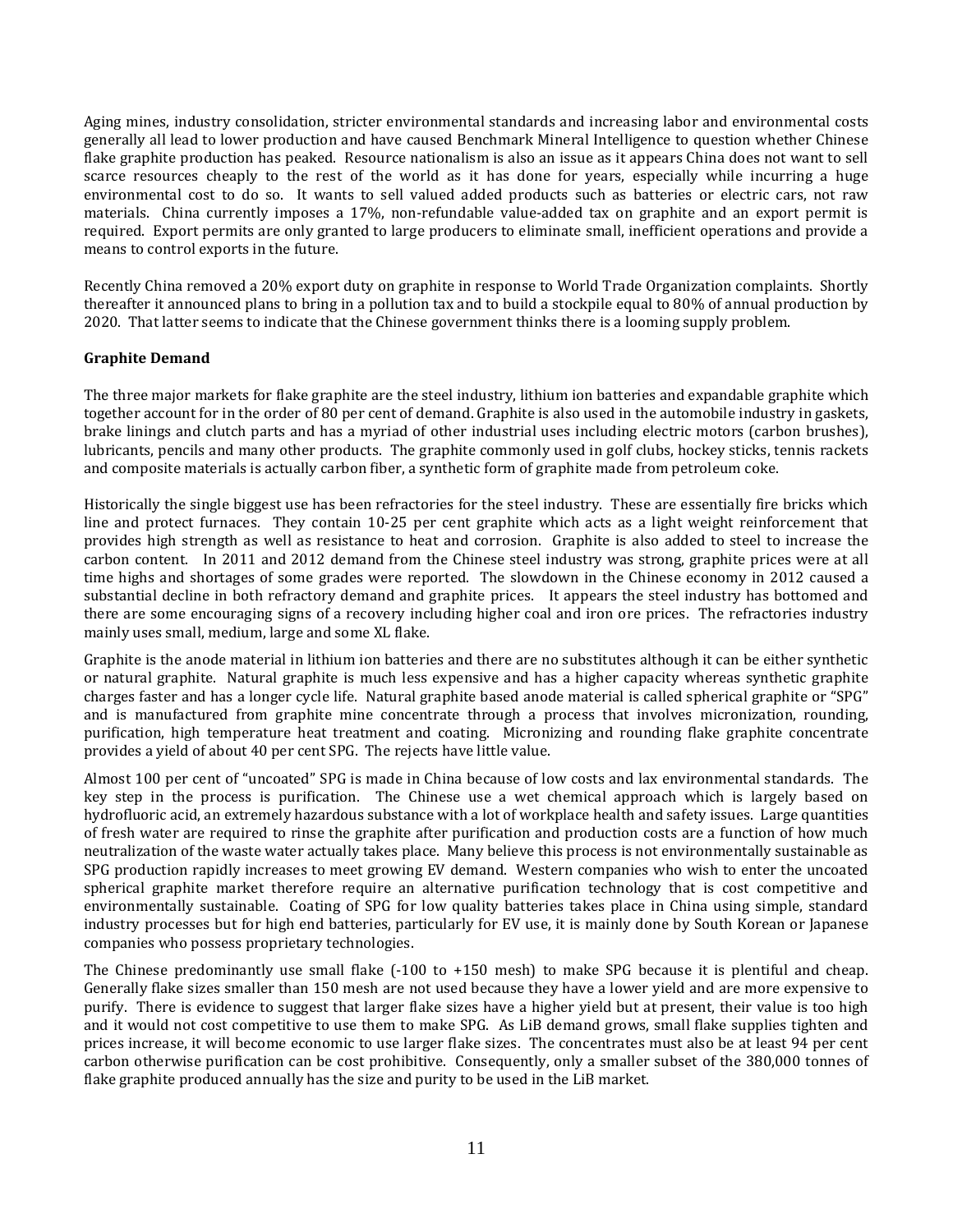Avicenne Energy estimated that in 2009 the demand for natural and synthetic anode material were each about 8,000 tonnes. Benchmark Mineral Intelligence estimates that the anode material market was 110,000 tonnes in 2016 of which 70,000 tonnes was natural graphite. Assuming a 40 per cent yield, this equates to 175,000 tonnes of flake graphite demand. In a very short period of time, LiBs have gone from a very small market to the second largest. LiBs are a \$20 billion business that is growing at over 20 per cent per year. This growth has largely been due to small devices such as cell phones, cameras, laptops, power tools, etc. Markets such as hybrid and electric vehicles and grid storage are still in their infancy which provide ample opportunities for continued strong growth in LiB production and therefore the demand for raw materials including flake graphite.

The mining of natural graphite in China has a large environmental footprint in terms of air and water pollution, as well as poor working conditions. The same is true of both downstream processing in China, and the production of synthetic graphite, which is also very energy intensive, requiring large amounts of cheap energy. Therefore, the EV industry is currently using products in its batteries (natural and synthetic SPG) which are not produced in an environmentally sustainable manner.

Expandable graphite is made by treating graphite concentrate, predominantly +50 mesh XL flake, with a dilute acid solution. When heated, the flakes expand hundreds of times in volume and can be pressed into sheets and foils which are used in thermal management in consumer electronics, corrosion and heat resistant seals and gaskets, fire retardants, fuel cells, flow batteries, smart building products and many others. Expandable graphite is one of the fastest growing graphite markets along with LiBs and the only one to experience price increases over the last couple years. An industry participant has estimated that the market is currently about 50,000 tonnes per annum in size.

Most mines also produce a substantial amount of "micro" flake and fines (-150 mesh) which are not suitable for the major markets. The fines are sold into smaller, low value, low growth markets such as pencils, lubricants and recarburizers where they compete with amorphous graphite. As the production of SPG increases, so will the amount of rejects which will also compete in the -150 market, further depressing it.

## **Graphite Prices**

There is no spot price or futures market for graphite and it is not sold under long term contracts. Sales are negotiated between producers and consumers of which there are many. A number of industry sources (including Industrial Minerals magazine and Benchmark Mineral Intelligence) publish prices for the most popular grades and they generally provide a reliable indication of pricing. Generally concentrates have to be above 150 mesh in size (which is considered small flake), have a carbon content higher than 94 per cent and not have any undesirable impurities in order to consistently attract buyers and achieve the best price. Prices increase with flake size and carbon content. The premiums are relatively small going from +150 mesh (small) flake to +100 mesh (medium) and +80 mesh large flake. Prices are much higher for +50 mesh (XL) and +32 mesh (XXL) flake sizes as they are rarer and more valuable. Most mine concentrates, produced by flotation alone, range between 94 and 98 per cent carbon. The difference in pricing is about US\$100 per tonne. Most mines also produce a substantial amount of -150 mesh material, which is micro flake and fines, and it usually has a carbon content less than 94 per cent. This material presents a marketing challenge as it is not suitable for any of the major markets.

Graphite prices peaked in the \$1,300/tonne range for the premium grade (large flake +80 mesh, 94-97%C) in the late 1980s and then declined sharply as Chinese producers dumped product on the market. This caused western mines to close and development projects to be shelved. Prices did not begin to recover until 2005, and peaked in a range of US\$2,500 to \$3,000/tonne in 2012 when some shortages were reported. The subsequent slowdown in the Chinese economy combined with a lack of growth in the US/Japan/Europe economies has caused prices to fall back approximately 50% from the 2012 levels. Current CIF Europe prices are US\$1,750/t for 94-95%C +50 mesh flake, US\$1,000/t for 94%C +80 mesh flake and US\$825/t for 94%C +100 mesh medium flake (Source: Benchmark Mineral Intelligence). These grades will account for almost all of Bissett Creek production except that the +50 mesh production will be higher purity and include substantial quantities of +32 mesh flake and therefore will receive a price premium. Industry sources do not quote prices for higher purity +50 or +32 mesh flake.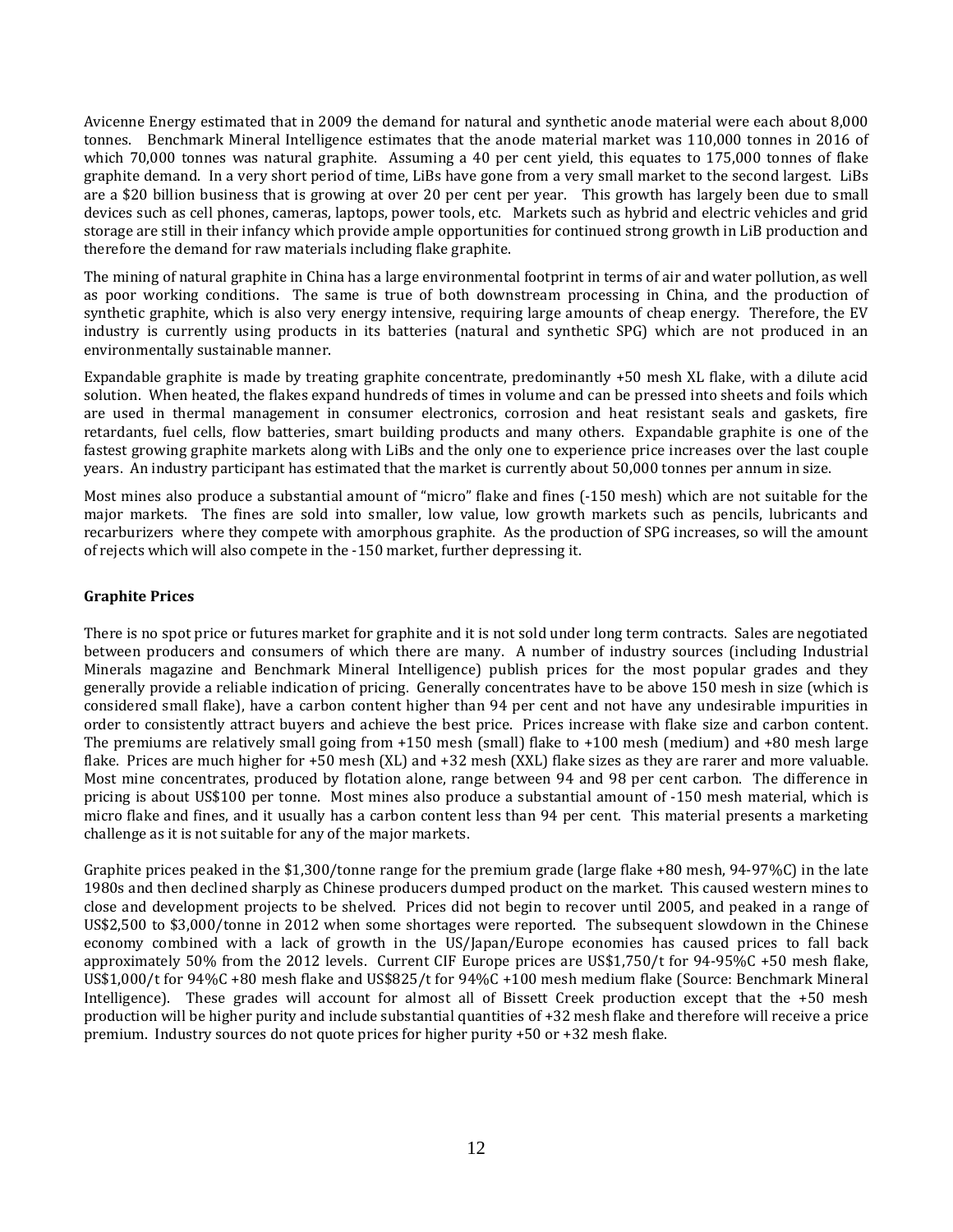## **Flake Graphite Prices**



## **Benchmark Mineral Intelligence**

## **THE BISSETT CREEK PROJECT**

The following description of the Bissett Creek Project is summarized from the technical report dated December 6, 2013 entitled "Northern Graphite Corporation, Bissett Creek Project, Preliminary Economic Assessment" prepared by Marc Leduc, P.Eng. together with Pierre Desautels, P.Geo. and Gordon Zurowski, P.Eng. of AGP (the "**2013 Technical Report**"), and in many cases is a direct extract from such report. Portions of the following information are based on assumptions, qualifications and procedures described in the 2013 Technical Report but which are not fully described herein. Reference should be made to the full text of the 2013 Technical Report, which is incorporated by reference herein. The 2013 Technical Report has been filed with certain Canadian securities regulatory authorities pursuant to NI 43-101 and is available for review under Northern's SEDAR profile at *www.sedar.com.* 

## **Project Description and Location**

The Corporation holds a 100% interest in the Bissett Creek Project, which is located south of the Trans-Canada Highway (Highway 17) and 53 kilometres east of Mattawa, and west of Deep River, Ontario. The Bissett Creek Project is located in the United Townships of Head, Clara and Maria, in the County of Renfrew, Province of Ontario, approximately 300 km northeast of Toronto.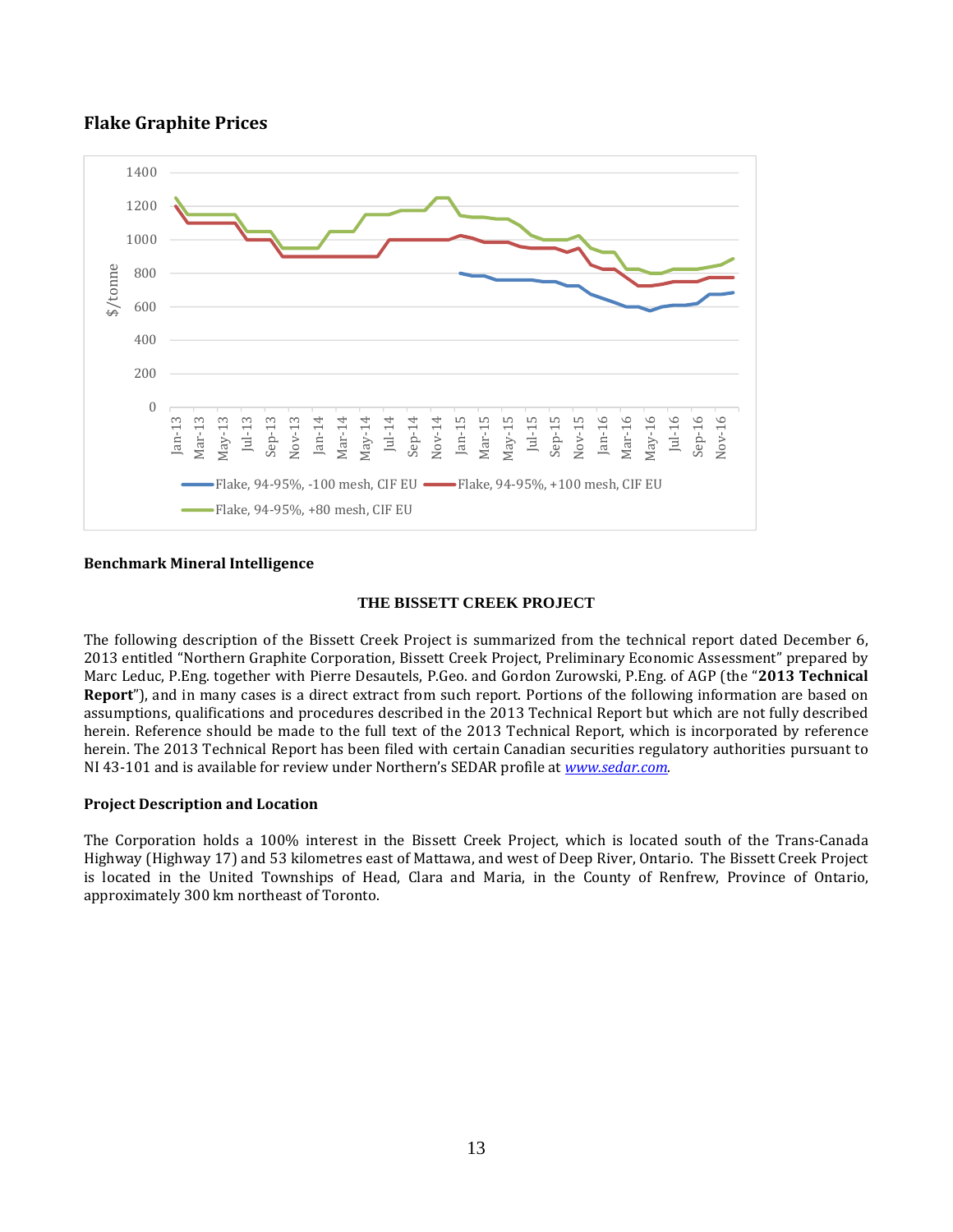

The Bissett Creek Project consists of Ontario mining lease number 106693 which covers 565 hectares and Ontario mining lease number 109335 covering 1,938 hectares. Ontario mining lease number 109335 expires in June, 2034 and Ontario Mining Lease number 109335 expires on June 30, 2034. Both leases require annual rental payments to the MNDM in an amount prescribed by the *Mining Act* (Ontario) which is approximately \$7,584. The Corporation also holds five unpatented mining claims which cover 464 hectares. The total project area including the mining claims and leases is approximately 2,967 hectares, all of which are contiguous to one another. The Bissett Creek Project is centered on UTM coordinates 727170 E and 5112025N (NAD 83) on the topographic map (NTS 31L/01). The Mining Leases cover all of the area that will be encompassed in the proposed mining operation and related infrastructure.

Royalties on the Bissett Creek Project include an annual advance payment of \$27,000 to the three original prospectors who discovered the property which will be credited against a royalty of \$20 per ton of concentrate on net sales once the mine is operational, and a 2.5% NSR on any other minerals derived from the property payable to the same parties.

## **Accessibility, Climate, Local Resources, Infrastructure and Physiography**

## *Accessibility*

The property is accessible from the Trans-Canada Highway (Highway 17), approximately 53 km east of the town of Mattawa. The Trans-Canada Highway in this area connects the cities of North Bay, Ottawa and Montreal where the nearest port is located. The Bissett Creek road intersects Highway 17 two km east of the village of Bissett Creek. Access from Highway 17 to the property is by way of a well maintained gravel forestry road for a distance of 13 km and then east on a winding gravel road for a distance of 4 km.

## *Climate*

The nearest town to the Bissett Creek Project with the most complete data on climate is Petawawa, which hosts a military base. In Ontario, the climate is generally continental, although modified by the Great Lakes to the south, and precipitation increases from NW to SE. Annual rainfall is from 200 to 600 mm.

## *Local Resources*

All major geological and mining services are available in North Bay, Sudbury or Ottawa, which are situated 115 km and 243 km to the northwest, and 244 km to the southeast, respectively. The nearest towns, Mattawa and Deep River, may also provide workers and minor services, lodging and living support.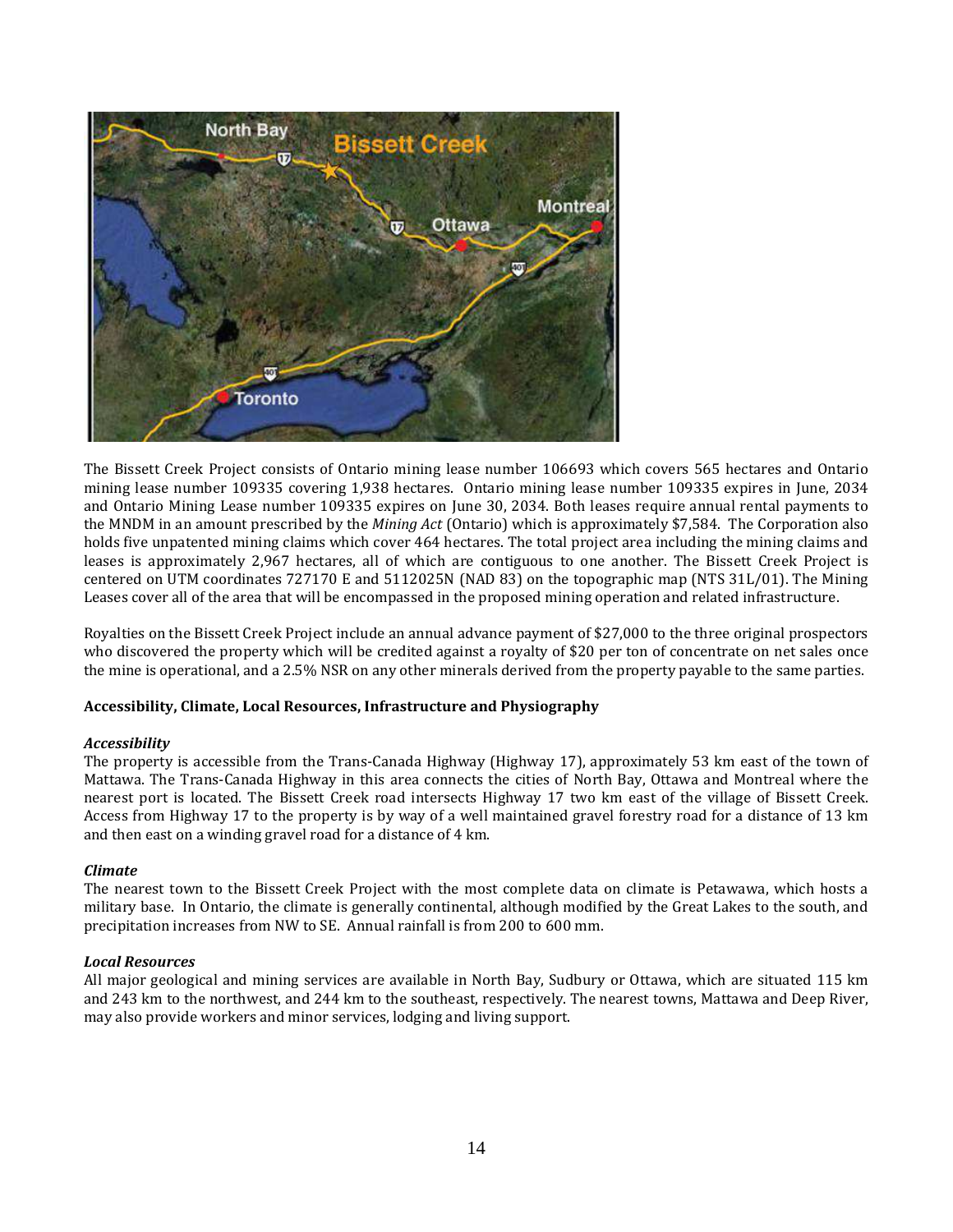## *Infrastructure*

The access road and stripping of the overburden in certain areas were completed between 1987 and 1992. A dry process pilot plant and a couple smaller buildings were completed in 2005 and are kept in good condition The dry process equipment was removed during 2011.

Sand and gravel are available within the Bissett Creek Project site if additional material should be required.

Presently, there is no electrical power from Ontario Hydro at the site and electrical power at the site is provided by a small power generator. The FS contemplated the Corporation bringing in a natural gas pipeline from the Highway 17 corridor to fuel natural gas generators at the site for future production. In the 2013 Technical Report it is assumed that compressed natural gas ("**CNG**") will be transported from the Trans Canada pipeline to the site by truck. Waste heat from power generation will be used to dry the graphite concentrate produced as well as heat the buildings.

## *Physiography*

The Bissett Creek Project is located in rolling hilly terrain. The elevation above sea level ranges from 270 to 320 meters. The property is covered by a mixed forest of conifers and hardwoods. Merchantable red and white pine occurs near the western margin of the property. Soil cover is variable. Rock exposures are found in road cuts and ridge crests. Soil cover is normally sandy, glaciofluvial deposits over ridge areas and glacial lake and stream sediments at lower elevations. Lower lying areas tend to be swampy and covered by moderately thick growth of stunted cedar and swamp grasses. Overburden depth on the property is variable, ranging from zero to ten metres thick in the swampy areas.

## **History**

The Bissett Creek Project was first staked by Frank Tagliamonti and associates in 1980. The same year, Donegal Resources Ltd. optioned the Bissett Creek Project but limited work was performed prior to its decision to abandon the property. In 1981, Hartford Resources Inc. ("**Hartford**") optioned the Bissett Creek Project and staked an additional 24 claims. In 1984, Princeton Resources Corp. ("**Princeton**") acquired a 100% interest in the Bissett Creek Project through the acquisition of Hartford. Hartford had held the claims since 1981 and had conducted some exploration work including line cutting, surveying, and trenching. During the latter part of 1984 through 1986, Princeton carried out a program of mapping, trenching, surveying, drilling, sampling, and testing with the result that 10 million tonnes of approximately 3% graphite were defined. *This estimate is historic in nature, was not completed in accordance with NI 43-101, and should not be relied upon. A qualified person has not done sufficient work to classify the estimate as current mineral resources or mineral reserves and Northern Graphite is not treating the historical estimate as current mineral resources or mineral reserves.* In 1985, Princeton set up a base camp and constructed a batch testing plant.

In November 1986, North Coast Industries Ltd. ("**North Coast**") entered into an option agreement with Princeton whereby North Coast would be awarded a 58% interest in the Bissett Creek Project upon the completion of a batch testing plant, bulk sampling and the production of graphite flake for end user tests. North Coast was awarded its 58% interest in June 1987 and subsequently acquired Princeton's remaining 42% interest in February 1989.

In 1986, North Coast hired KHD Canada Inc. ("**KHD**") to review the test plant and make process recommendations. In 1987, the results of these recommendations indicated that the Bissett Creek Project graphite deposit could be concentrated into high grade and high value graphite flakes. A full feasibility study was undertaken and completed in 1989 which deemed the Bissett Creek Project to be viable. Kilborn Engineering Ltd., KHD, Bacon Donaldson and Associates Ltd. and Cominco Engineering Services Limited determined that the Bissett Creek Project had a minimum of 20 million tonnes of graphitic material grading higher than 3.18%C. *Historical information is provided for informational purposes only. The feasibility study and resource estimate were not completed in accordance with NI 43- 101 and therefore should not be relied upon.* World graphite prices underwent a significant decline in the late 1980's as China aggressively entered the graphite market, and the Bissett Creek Project was put on hold. North Coast continued to maintain the leases up until 1997 but graphite prices did not recover sufficiently to warrant proceeding with a mine/mill development.

In 2002, Mindesta, through the Corporation, took over the Bissett Creek Project and attempted to develop a dry process for the recovery of the graphite flakes. A poorly engineered and flawed design resulted in very little product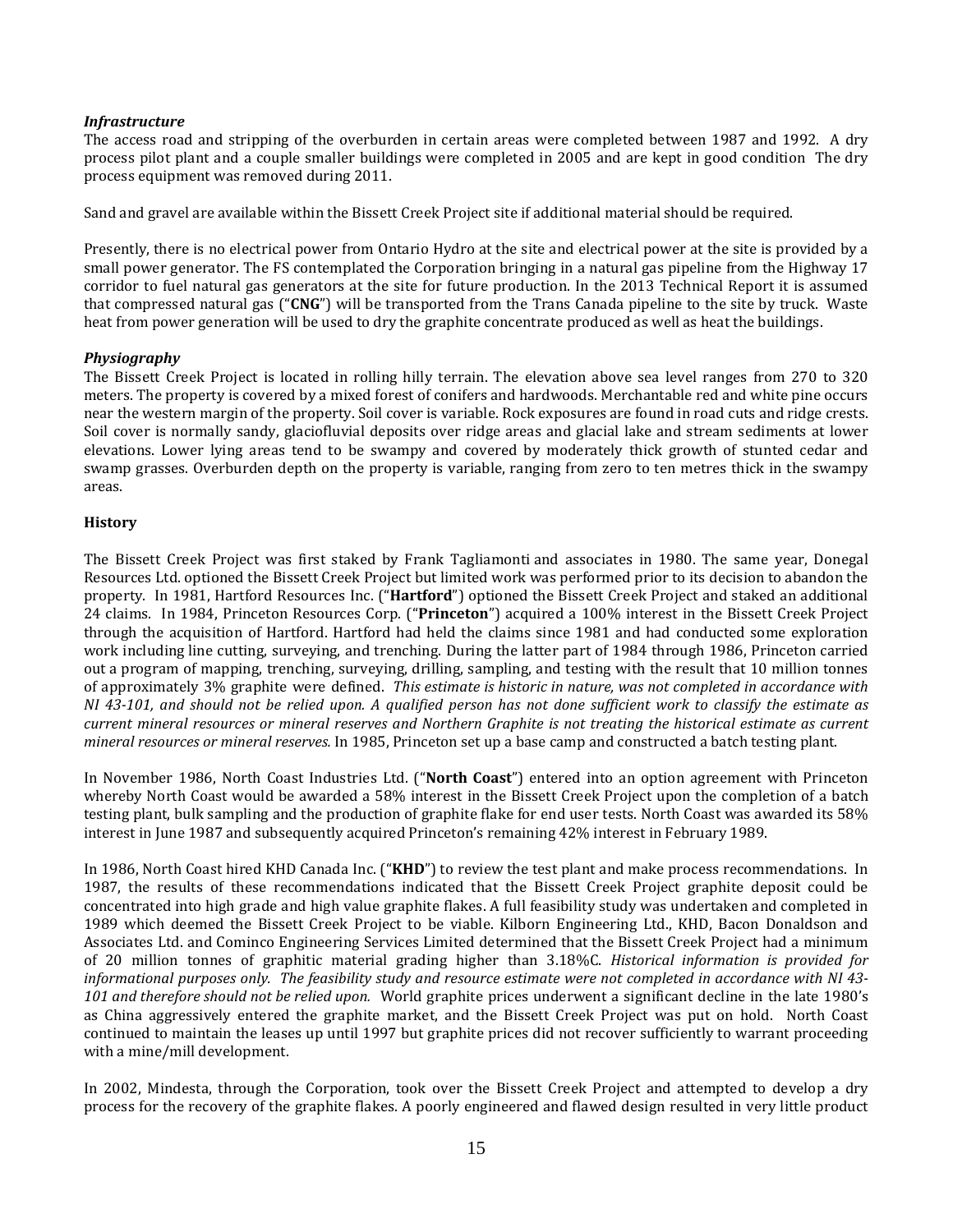being produced and continuous or commercial operation was never achieved. In April 2007, Mindesta, through a new management group, proceeded to review the past documentation and determined that there was sufficient data to proceed with a preliminary economic assessment. Graphite prices had recovered significantly and SGS was contracted in May 2007 to produce a NI 43-101 compliant technical report on the Bissett Creek Project.

Title to the mining lease and claims was held by Industrial Minerals Canada Inc. which was then a subsidiary of Mindesta and which subsequently changed its name to "Northern Graphite Corporation" in December 2009.

## **Geological Setting**

The Bissett Creek Project lies within the Ontario Gneiss Segment of the Grenville Structural Province of the Canadian Shield. This area is characterized by quartzofeldspathic gneisses which have undergone upper amphibolite facies grade of regional metamorphism with metamorphic temperatures estimated to have reached the 600 to 700 degrees Celsius range. The Ontario Gneiss Segment is distinguished from other areas of the same belt by having northwesterly dominant foliation and structural trends.

Mapping by S.B. Lumbers, 1976, of the Ontario Department of Mines, indicates that the property and surrounding area are underlain by Middle Precambrian metasedimentary rocks. These are coarse and medium grained, biotite-Kfeldspar quartz-plagioclase gneisses which are high grade metamorphic equivalents of pure sandstone, arkose and argillite. These highly deformed and recrystallized rocks have been folded into northwest trending, northeast dipping recumbent folds which are refolded by large broad open folds. Greater than 10 % of the rocks are composed of remobilized quartz and feldspar migmatite.

The Bissett Creek Project is predominantly underlain by Middle Precambrian age meta-sedimentary rocks. These are divided into graphite gneiss, transitional graphitic gneiss, and barren gneiss for mapping purposes. The graphitic gneiss is a distinctive recessive weathering unit, commonly exposed along rock cuts, hill tops and occasional cliff faces. It is a calcareous, biotite-amphibole-quartzofelspathic gneiss (generally red-brown to pale yellow-brown weathering). Graphite, pyrite and pyrrhotite occur throughout. Graphite occurs in concentrations visually estimated to be from 1 to 10 %. Sulphides occur in concentrations from 1 to 5 %.

The deposit may be classified as a sedimentary type in origin. However, metamorphism has transformed the original organic content of the mother sedimentary rock into graphitic carbon flakes. The actual appellation of the deposit is graphitic gneiss which has a moderate 5 to 20 degree dip to the east and the high grade layer dips 20 to 30 degrees to the south on the property. This unit is sandwiched between the upper barren non-calcareous gneiss, which forms the hanging wall of the deposit and a similar lower barren gneiss which forms the footwall. A total thickness of 75m of graphitic gneiss was intersected by drilling. The barren gneiss is a pale to dark grey-green non-calcareous unit. Black biotite, dark green amphiboles and red garnets distinguish the units from the graphite bearing varieties.

## **Exploration**

In 1984, Princeton completed geological mapping, line cutting, surveying, trenching, sampling and diamond drilling. A total of 1,041 ft. (317 m) of BQ diameter core was drilled in seven holes. Forty trench samples were taken along five new trenches. A 15 ton bulk sample was taken from a previously known surface high grade outcrop. In 1985, Princeton completed geological grid mapping, a magnetic survey, diamond drilling and bulk sampling. A pilot test plant was constructed on site. Ninety-nine vertical BQ diamond drill holes were completed for a total footage drilled of 16,836 (3,131 m).

In late 1986, North Coast optioned a 58% interest in the property and became the operator. As part of this agreement, North Coast operated the pilot plant processing some 4,900 tons of ore and producing approximately 36 tons of graphite concentrate.

In 1987, North Coast completed geological mapping and trenching. Sixty-seven percussion holes were drilled to 60 feet, where possible, and a total of 977 feet of N-DBGM diameter core were drilled in six holes. An additional 5,707 feet of BQ diameter core was drilled in 34 holes. North Coast collected a number of smaller bulk samples for bench test work by KHD and a large 60 tonne bulk sample for pilot testing by EKOF Flotation Gmbh ("**EKOF**") and KHD.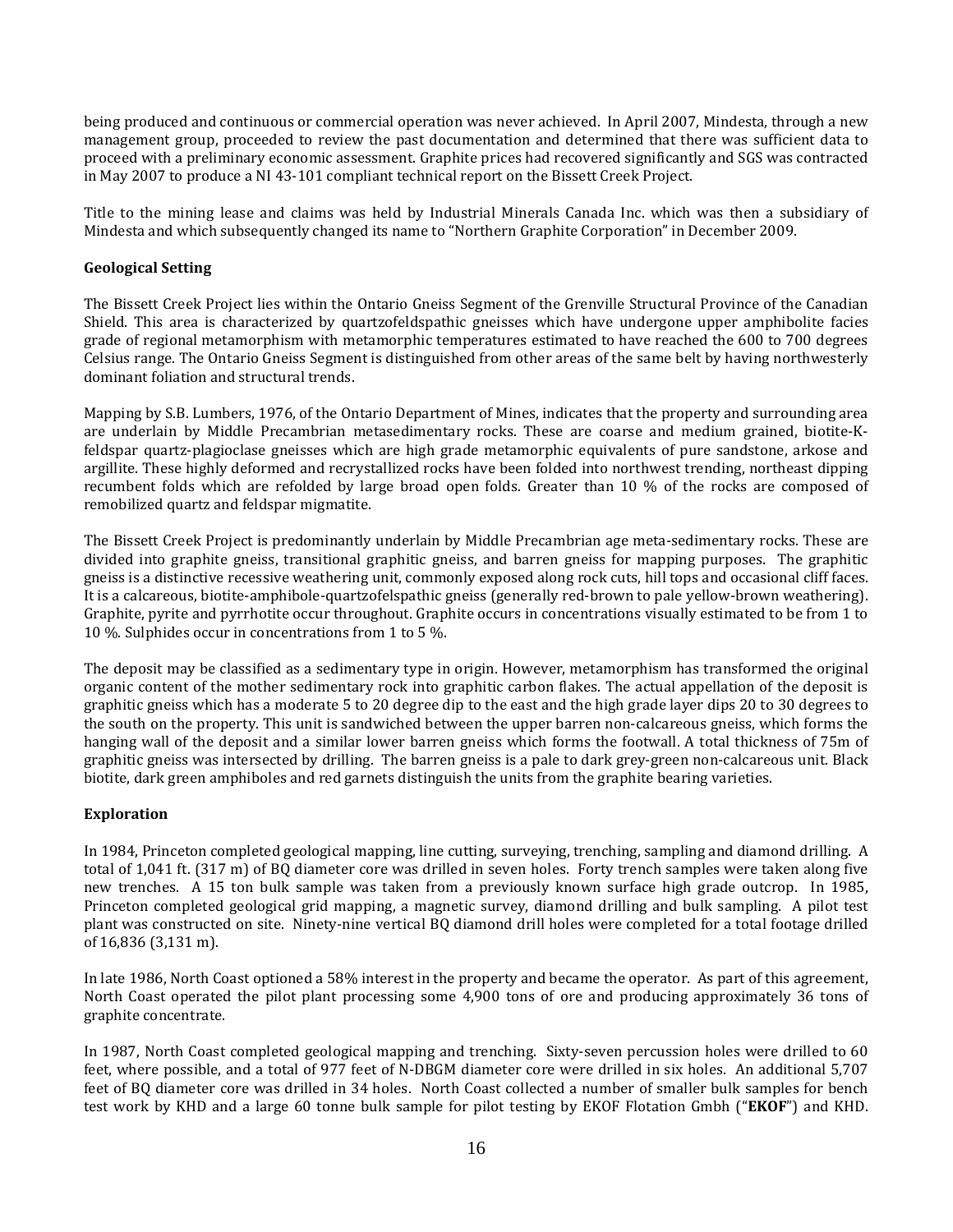Further detailed exploration and evaluation work consisted of ore reserve calculations, mine planning, estimates of associated capital and operating costs, extensive metallurgical evaluation, process design, environmental assessment, graphite flake quality evaluation, flake concentrate end user testing and market analysis. North Coast engaged KHD to review the pilot plant flow sheet and equipment, to make process recommendations, and to perform test work on samples and concentrate from the pilot plant. Based on the positive conclusions of the "Prefeasibility Study for the Bissett Creek Graphite Project" issued in December 1987 by KHD, a full feasibility study was completed by KHD in April 1989 for operation of a graphite beneficiation plant with mining facilities and necessary infrastructure. This work determined that the property had a minimum of 20 million tons of graphitic material grading 3.18%. *This estimate is historic in nature, was not completed in accordance with NI 43-101, and should not be relied upon. A qualified person has not done sufficient work to classify the estimate as current mineral resources or mineral reserves and the Corporation is not treating the historical estimate as current mineral resources or mineral reserves.* 

SGS's geological and mining-metallurgical engineers visited the site on June 6 and 7, 2007 and the geological engineer visited again on August 6 and 7, 2007. No additional work was done on the Bissett Creek Project between the summer of 2007 and the completion of a preliminary economic assessment by SGS Geostat in July, 2010 (subsequently revised in February 2011).

Following completion of the 2010 Technical Report, the Corporation implemented its recommendations and completed a 2,900m infill and exploration drilling program and initiated a metallurgical testing program, a prefeasibility study and the environmental and permitting review process, all with the objective of positioning the Corporation to make a construction decision on the Bissett Creek Project in early 2012. Subsequently, the Corporation made the decision to upgrade the pre-feasibility study to a full bankable feasibility study which was completed in the third quarter of 2012, being the FS.

In late 2012 the Corporation completed a 61 hole, 3,425 meter drill program which was designed to infill a significant portion of inferred resources with the objective of upgrading them to the measured and indicated categories. In addition, extensions to higher grade zones outside of the resource model were tested. On May 7, 2013, the Corporation announced a new resource estimate which included the 2012 drill results. The Corporation revised the existing mine plan and announced updated FS economics based on the revised mine plan and the updated resource, being the FS Update.

Site visits were conducted by the following qualified persons pertaining to the 2013 Technical Report: Pierre Desautels, P.Geo. – AGP Mining Consultants (October 15, 2012), Marc Leduc, P.Eng. (July 10, 2013), and Gordon Zurowski, P. Eng – AGP Mining Consultants (September 23, 2013).

## **Mineralization**

In Ontario, graphite occurs in both the Superior and Grenville structural provinces but the more important graphite deposits have been found historically in the Grenville Province. In the Superior Province it is associated with gold and base metal deposits occurring in carbonaceous sediments and shear zones. In the Grenville Province, graphite occurs within both the Central Gneiss Belt ("**CGB**") and the Central Metasediment Belt ("**CMB**"). Disseminated flake and "amorphous" graphite occurs in certain marble units in the CGB, within siliceous gneiss units in the CGB and within some of the marble units of the CMB. Prior production from Ontario has come from graphite deposits within the marbles of the CMB which are locally of higher grade. Economic deposits now are being found in the siliceous metasediments of the CGB. The lower grade of deposits in the CGB is offset by their larger size and amenability to open pit mining.

At the Bissett Creek Project, the graphite mineralization is well characterized by homogeneously distributed graphite flakes (about 1 to 5 mm in size and 3 to 10 % of volume) within biotite schists with variable content of amphibole, clinopyroxene, chlorite, carbonate and graphite. Ubiquitous trace minerals included sphene, apatite, garnet and zircon. Sulfides were reported as trace amounts, usually as pyrite and pyrrhotite. On the basis of the graphite content and variation of the gneissic facies, the graphitic gneiss can be divided into biotite rich quartzo-feldspathic and graphitic gneiss, paragneiss, biotite rich quartzo-feldspathic and graphitic gneiss, and, diopside-tremolite-biotite rich quartzo-feldspathic and graphitic gneiss.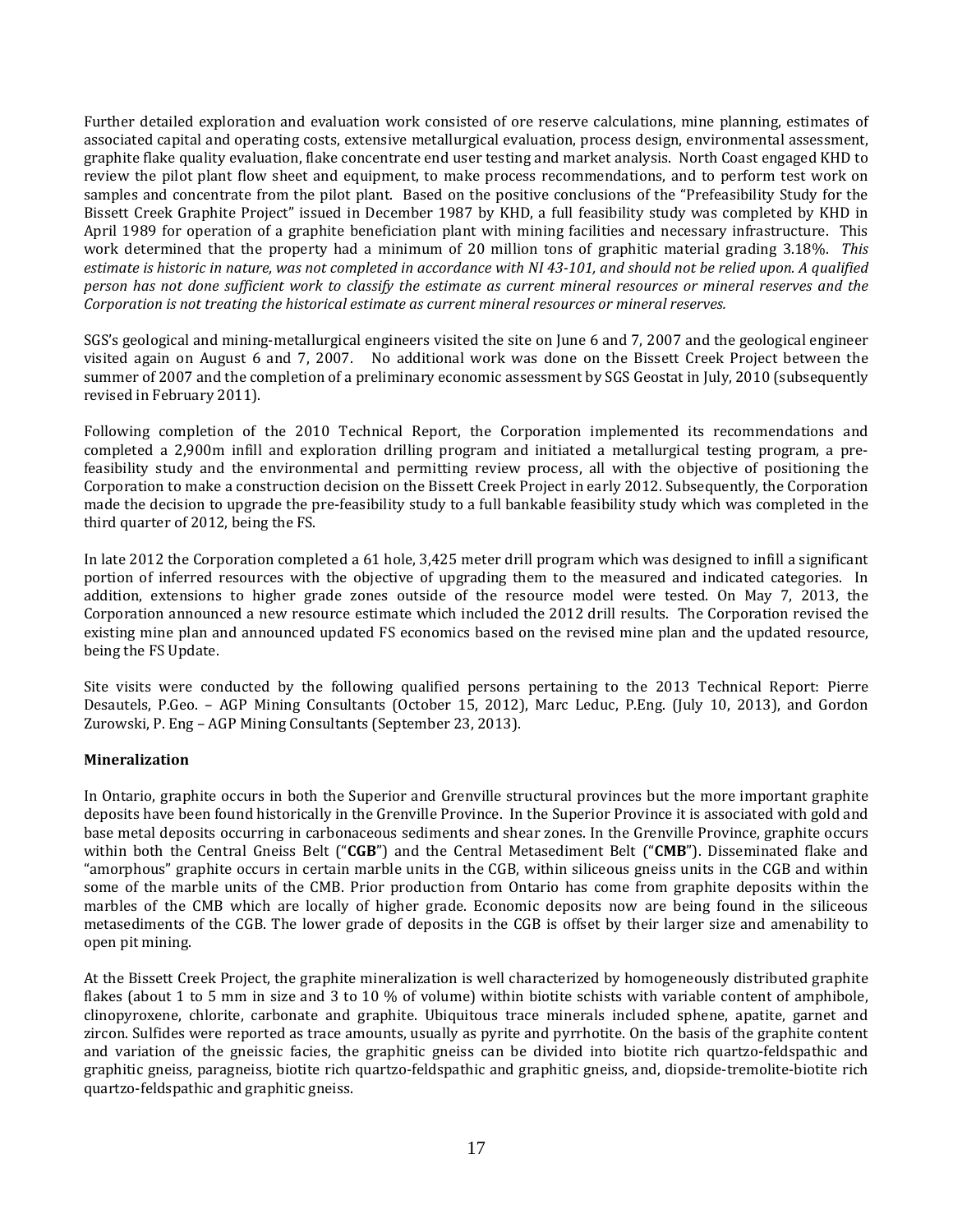Graphite flakes occur disseminated in the graphitic gneiss horizon and are in variable concentration in the transitional gneiss. The diopside-tremolite-biotite-graphite bearing gneiss is mostly located in the upper part of the mineralized graphitic horizon whereas the graphite rich paragneiss (up to 10 % graphite) sub-unit generally confined at the base. Graphite generally forms slender, oval to sub-rounded planar flakes averaging 0.3-1.5 mm long and 0.03-0.07 mm wide. These commonly occur adjacent to flakes of biotite of similar size or are associated with patches of pyrrhotite. Much less commonly, books of a few flakes are contorted or warped, and minor quartz or less commonly biotite occurs between the individual flakes.

The overall size distribution of the graphite flakes observed in core samples throughout the deposit does not show a direct relationship to the total graphitic carbon of the analysis. Large flakes are generally present independently of the percentage grade of the graphite, making the graphite gneiss horizon prospective along its entire length.

## **Drilling**

A total of 275 diamond drill holes have been drilled on the Bissett Creek Project for a total of 14,371 m. An additional 82 percussion holes and 17 geotechnical holes have also been drilled.

|                  | <b>Percussion Holes</b> | <b>Geotech Holes</b> | <b>DDH Holes</b> | meters   |
|------------------|-------------------------|----------------------|------------------|----------|
| 1984             |                         |                      | 4                | 187.8    |
| 1985             |                         |                      | 102              | 5,156.3  |
| 1986             |                         |                      | 6                | 274.3    |
| 1987             | 82                      |                      | 45               | 2,154.0  |
| <b>Sub Total</b> | 82                      |                      | 157              | 7,772.4  |
| 2007             |                         |                      | 6                | 246.4    |
| 2010             |                         | 17                   | 51               | 2,926.9  |
| 2012             |                         |                      | 61               | 3425.0   |
| Total            | 82                      | 17                   | 275              | 14,370.7 |

## **Drilling Summary**

Starting in 1984 and continuing through 1985 Princeton drilling totalled 5,450m in 106 diamond drill holes and 30 unnamed test holes. The majority were drilled on a 64m x 46m spacing. A smaller grid spacing of 23m x 23m was used in one area and one fence of holes was drilled at a 10m spacing to determine the continuity of the graphite horizons.

The 1985 drilling program outlined a total of 3.8 million tonnes ("**Mt**") of flake graphite bearing gneiss grading an average of 3.05% graphitic carbon ("**Cg**") using a 2.5% Cg cut-off grade. *This resource estimate is not compliant with the current NI 43-101 regulations and is presented herein as a historical reference only and should not be relied upon.* Most of the tonnage is near surface with close to 3 Mt of the 3.8 Mt within 34m of the bedrock surface. This tonnage occurs in three higher grade horizons dipping gently southeast and contained within an envelope of lower grade graphitic gneiss. Grade and thickness decrease in the southwest, northeast and down dip directions. In cross-section, true thicknesses range from 15 to 30m. Commonly, a second horizon with a thickness ranging from three to six meters occurs in the same section. The larger horizons are traceable over a 350m strike length.

In 1986, six diamond drill holes for a total of 274m were drilled in a tight grid spacing. These holes were probably drilled by North Coast. North Coast's 1987 drill program included 67 percussion holes drilled strictly for assay, using a Gardner-Denver 750 c.f.m. airtrack drill with a vacuum, filter and screen system. Holes were drilled to 60 feet where possible and the whole length was sampled in ten feet lengths. Additionally, a total of 1,207m of N-DBGM diameter core was drilled in 26 holes and 947m of BQ diameter core was drilled in 19 holes. All holes were vertical.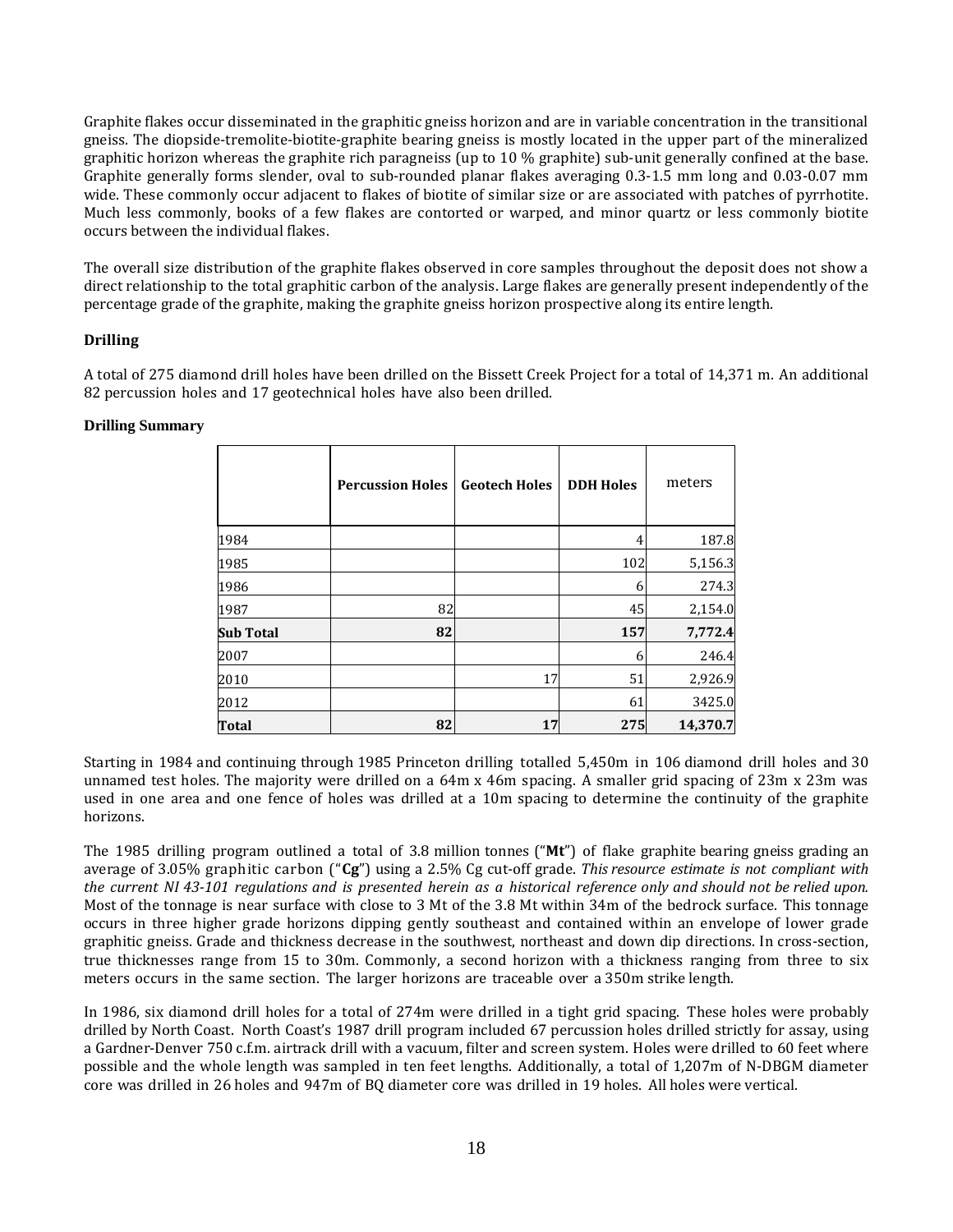All 1980's drill hole collars were surveyed in 1988 by triangulation using a total station by R. M. Blais & Associates Ltd. for CEC Engineering Ltd. Collar coordinates were reported on maps in a local mine grid system in imperial units and converted to a metric system in UTM NAD27 zone 17 projection system. The conversion (i.e. translation and rotation) from the local mine grid system to the UTM NAD27 system is unknown. There are no digital records of the information and none of the historical casings could be found in the field for resurveying.

In 2007, SGS was retained by Mindesta to prepare a NI 43-101 compliant technical report on the Bissett Creek Project, including a preliminary economic assessment. An additional six vertical diamond drill holes totalling 247m were completed in the northeast zone to confirm grade and graphite flake size in an area that had been investigated in the 1980's. The diamond drill holes were bored by George Downing Estate Drilling Ltd. between August 1 and August 9, 2007. All six holes of the 2007 drill program intersected mineralized gneiss. There was no overburden at the drill site locations. The graphitic gneiss foliation being sub horizontal, the vertical holes cut mineralized thicknesses from 30m up to 49m. Drilling confirmed that the main graphitic gneiss body at the Bissett Creek Project is made up of various consistently mineralized zones and that graphite flakes were observed in all six holes.

Northern's 2010 drilling program was jointly planned in part with SGS Geostat as a follow up to the 2010 Technical Report recommendations. The objectives of the drilling program were three-fold. First, five historical holes were twinned in order to validate historical drill results where high grade zones had been intersected. Since none of the historical drill hole casings could be located in the field, collars were located on geo-reference historical maps and were assumed to be within five meters of the actual location. Second, an additional eight holes were planned to validate the continuity of mineralized zones between the 50m spaced historical drill hole sections. Third, the drilling was intended to upgrade part of the inferred resources to indicated resources.

In late 2012 the Corporation completed a 61 hole, 3,425 meter drill program on its Bissett Creek Project. The drill program was designed to infill a significant portion of inferred resources with the objective of upgrading them to the measured and indicated categories. In addition, extensions to higher grade zones outside of the current resource model were tested. Almost all 61 holes returned widths and grades similar to those used in the FS. On May 7, 2013, the Corporation announced a new resource estimate which included the 2012 drill results.

## **Sampling and Analysis**

Graphite is evaluated and marketed on the following basis:

- Flake size (mesh size);
- Carbon content of cleaned flakes (carbon content of concentrate); and
- Ash content (amount of oxides and carbonates still present in graphite flakes after concentration).

Those evaluation methods are generally accepted and used by industrial graphite users. However, these are all concentrate measurements and one must start with a base line assessment of the mineralization. Flake size is determined with standard sieve tests using standard "tyler" sieve size openings. The "ash content" is determined by qualitative spectrographic analysis on the graphitic flake. The determination of contained carbon in the flake poses a different problem. The industry accepts a variety of determination methods, as described below:

- a) double-loss-on-ignition analysis ("**LOI**");
- b) flotation product produced; loss-on-ignition; and
- c) organic carbon removal; measurement of the inorganic carbon ("**LECO**").

The double-loss-on ignition method was the most accepted in the graphite industry; however it is very slow and cumbersome for use in drill core and large numbers of geologic samples. Also, the method does not eliminate all the organic carbon in the sample and the industry does not credit the organic portion of a concentrate.

During the course of the project's exploration programs, the Cg content was determined using various methods, including flotation, LOI, and acid-bath with LECO finish. The type and extent of certain volatiles observed in the Bissett Creek Project samples makes quantitative analyses for graphite content problematic. Consequently, it was determined that the acid- bath LECO method produced the most reliable results to use for ore resource estimations. Even though different acid digestion procedures might have been used through time to remove organic carbon prior to the measurement of the inorganic carbon by LECO, all those samples were retained for the current ore resource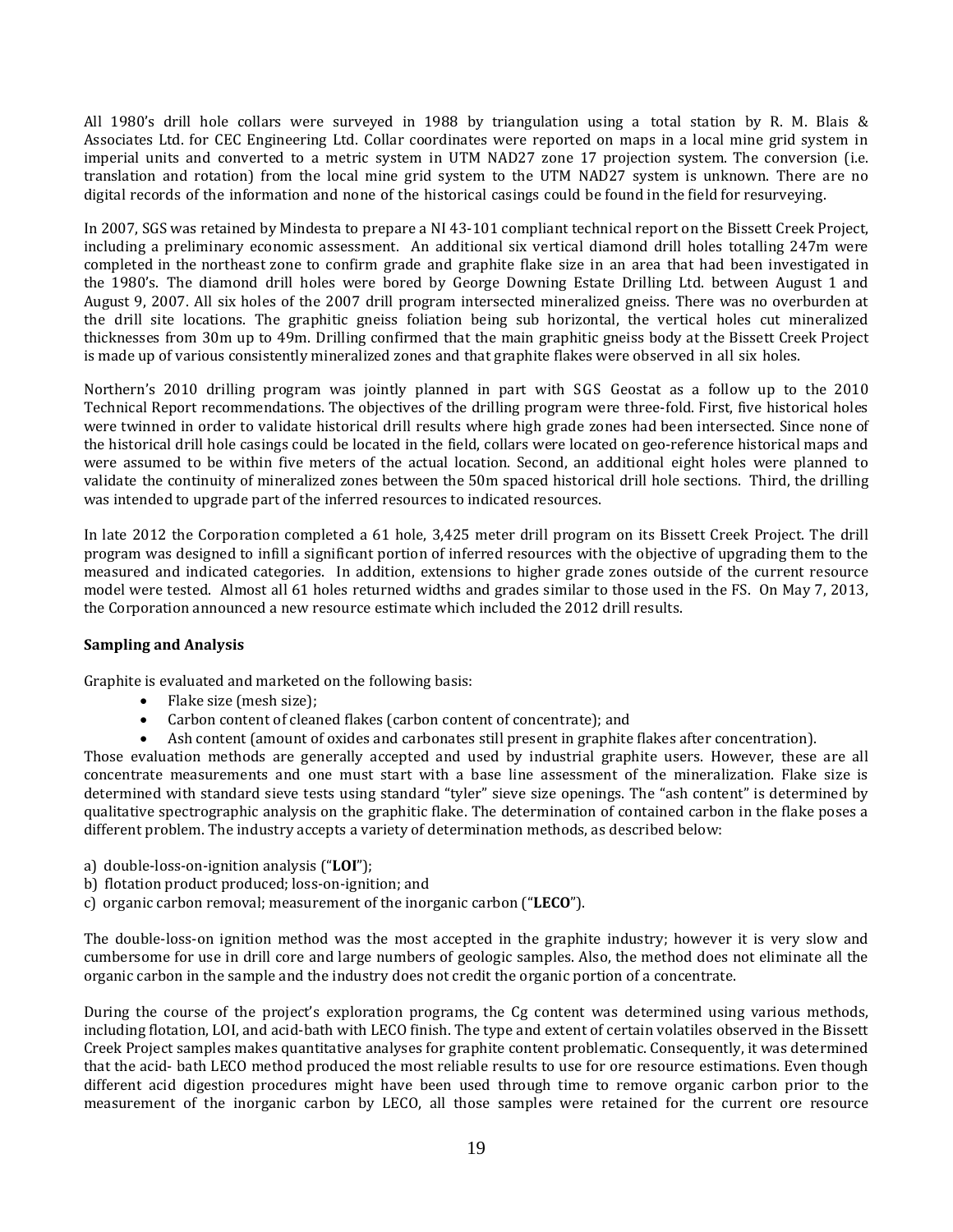estimation. The SGS Geostat 2007 drilling program aimed at giving a certain level of confidence with respect to the use of historical data and was able to reproduce similar grades and thicknesses to those intersected by historical holes. Therefore, results are considered reliable for the purposes of the current resource estimation.

## *1980s' Drilling*

Two analytical methods were used during the exploration drilling program. The first method used (Flotation) was to determine if an acceptable flake product could be recovered from the rock and then a determination of the carbon content of the graphite flakes was made. All drill core samples were visually estimated by the site geologists to determine their graphite content. A substantial correction factor was needed to correlate the visual estimates with the chemical assays of the contained graphite. The average reduction factor was estimated to be a little less than four, but it is very apparent that the factor could be as high as eight and as low as two. Some preliminary estimates of grade were made by using the results of the preliminary metallurgical test work, but once the main 1985 drill program was underway Lakefield Research Inc. ("**Lakefield**") carried out more definitive metallurgical testing and assayed some of the then current drill core samples for contained Cg content by chemical means. An initial 90 samples were assayed by Lakefield. Subsequent assaying was carried out by Erana Mines Ltd. ("**Erana**"), who were advised to use similar equipment and procedures to that used by Lakefield. Erana reran an initial 42 samples previously assayed by Lakefield with reasonable correlations. The second method, LECO, allows direct analysis of material without initial separation of the graphitic flake. This technique also eliminates all the organic carbon material and reads only the inorganic carbon content. To provide analytical checks, initially in the program, alternate samples were sent to Lakefield in Lakefield and Porto Metal Mills Ltd. in Sudbury.

The Flotation method entailed taking five kilograms of material, crushing same and by flotation methods producing a graphitic flake concentrate. From this, flake size distributions and ash contents were determined. Carbon contents were determined by LOI and LECO.

The LECO method procedure used is to remove any carbon in carbonates by an acid bath, followed by a short term ignition of the sample at 3000°F. The gas that is given off is then passed through various adsorption tubes to remove all constituents that might interfere with the determination of the amount of carbon dioxide (CO2) produced and then the carbon dioxide is itself adsorbed. The amount of graphite is calculated from the weight of  $CO<sub>2</sub>$  that has been adsorbed.

As the exploration drilling program progressed between 1986 and 1987, the majority of samples were prepared and analyzed at a site facility with regular checks conducted at Lakefield in Lakefield, Ontario (every tenth sample) and KHD facilities in West Germany. The carbon content determination was done using two methods, the double-loss-onignition and by LECO.

## *2007 Program*

In 2007, all core samples were prepared at Ortech Laboratory, in Ontario and assayed at Activation Laboratories Ltd for graphitic carbon using double-acid digestion with one in five samples assayed for total carbon (C). The graphitic carbon analytical procedure used a 0.5 g sample digested with hydrochloric and perchloric acids to remove all forms of carbon with the exception of Cg. An Eltra CS-2000 is used for the analysis.

## *2010 Program*

For the 2010 drilling program, core sample preparation and analyses were performed by SGS Minerals Services, Toronto Laboratory in Don Mills, Ontario, and the results certified by laboratory manager for SGS in Vancouver, B.C. SGS's assay method does not measure graphitic carbon directly with the instruments but Cg results are indirectly calculated by subtracting the carbon in the carbonates from the total carbon. This implies determining total carbon by LECO and total  $CO<sub>2</sub>$  by coulometry for each sample. This approach assumed that the only other form of carbon in the samples, other than graphitic carbon, is contained within the carbonates and that no organic carbon is present. According to SGS, these methods have been fully validated for the range of samples typically analysed. Method validation includes the use of the certified materials, replicates and blanks to calculate accuracy, precision, linearity, range, and limit of detection, limit of quantification, specificity and measurement uncertainty.

Northern implemented a QA/QC program in 2010 consisting of inserting a) a field duplicate sample in every hole; b) an analytical standard after every 35 or 40 drill core samples, intermittent with the blank sample; and c) a blank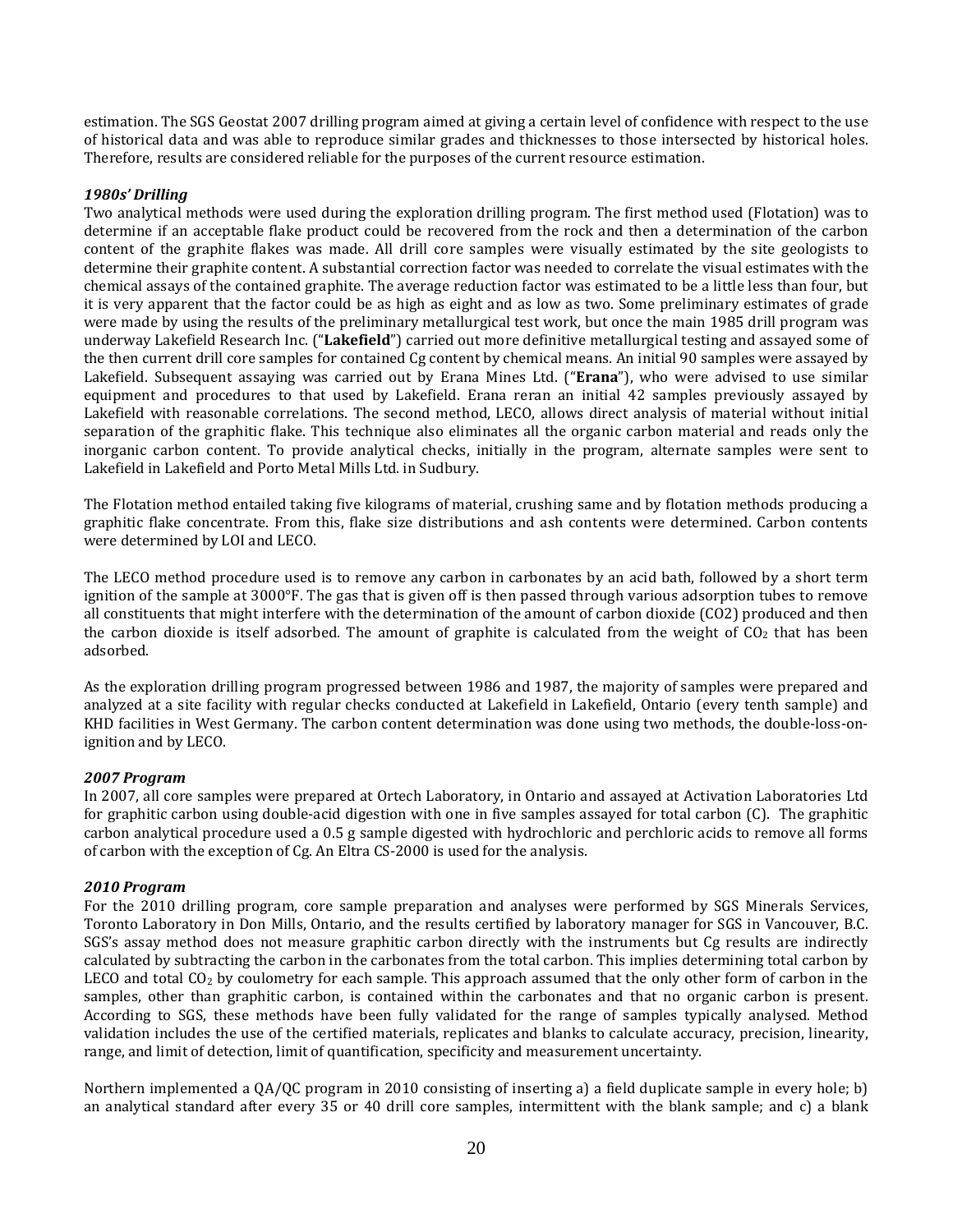sample after 35 or 40 samples, intermittent with the standard sample. The reference material, not certified, was provided by SGS Laboratory in Lakefield, Ontario. The blank sample consisted of barren granitic gneiss sampled from drill hole BC-10-03 between 0.5 and 3.6 m. The reference material was originally prepared from a 150 kg nonoxidized bulk sample originally ordered to initiate metallurgical testing. All products were submitted in triplicate for LECO (C and Cg) and double LOI method at SGS.

## *2012 Program*

All samples from the 2012 drill program were collected and supervised by Mehmet Taner, P.Geo., PhD and a "qualified person" under NI 43-101, and delivered to SGS Mineral Services (Toronto). SGS is an ISO/IEC 17025 accredited analytical laboratory. The samples were ashed at 500º C to remove organic carbon. Carbonate carbon was estimated on one aliquot of the ashed sample using dilute perchloric acid to release  $CO<sub>2</sub>$  which was then measured by a Coulometric analyzer. A second aliquot was used to estimate total carbon content. The second aliquot was combusted at 950 $\degree$ C and the carbon was converted to CO<sub>2</sub> and measured by the coulometer. Graphitic carbon was calculated as follows: percentage of graphitic carbon equals the percentage of total carbon in ashed sample minus percentage carbon as carbonate in ashed sample. For QA/QC purposes, the Corporation inserted a total of 40 standards (one every  $35<sup>th</sup>$  to  $40<sup>th</sup>$  sample), intermittent with 19 blank samples. A field duplicate sample was generally taken in every hole (1/4 of the core) within well mineralized sections. A total of 29 duplicate samples were taken.

## *Data Verification*

Northern Graphite has made a strong commitment to the geological and assay database and have, as far as is possible, produced a database that is complete, well documented and traceable. Following the site visit and prior to the resource evaluation, AGP carried out an internal validation of the drill holes in the Bissett Creek database.

The historical drill data pre-dating the 2007 drill campaign and the newer 2007 through to 2011 data was originally validated by SGS Canada as part of the FS dated August 23, 2012. As part of this work, the historical database was compiled from various sources and SGS Canada, who are independent of Northern Graphite, believe the actual compilation reflected the original dataset even though neither the original digital data nor lab assay certificates could be found. For this resource update, AGP did not re-compile the entire historical database. Data validation focused on the more recent drill data, especially the 2012 results which were not previously validated by SGS.

Notwithstanding the comment above, AGP did obtain the original database directly from SGS Canada to ensure the assays used in this resource update are the same as what was used in the feasibility resource. Additionally AGP spot checked the historical drill holes against what was available in the various reports provided by Northern Graphite before accepting the SGS compilation as valid. Assay validation by AGP covers 90% of all received assays for the 2007-2012 drill programs. The data collected by Northern Graphite adequately represents the style of mineralization present on the Bissett Creek deposit. The error rate in the drill database for the data that was validated by AGP was found to be very low. The historical data lacked assay certificates and according to SGS Mineral Services, the documentation shows conflicting results which were interpreted to be originating from a re-sampling campaign. For that reason, AGP regards the sampling, sample preparation, security, and assay procedures reviewed adequate to support the mineral resource with a restriction on resource classification for blocks that were interpolated primarily from historical data.

Drilling was in progress during a site visit by AGP in 2012 and therefore core logging and sampling procedures could be observed. Overall, AGP concluded that the logging, sampling, sample preparation, security, and chain of custody procedures reviewed during the site visit, are to industry standard and adequate to support the resource estimate.

## **2013 Mineral Resource Estimate**

Effective May 7, 2013, AGP estimated the global mineral inventory for the Bissett Creek Project utilizing 268 diamond drill holes totalling 14,361 m of historic and recent drilling. This estimate is an update to the resource model used in the FS prepared by G Mining Services and incorporated 61 new holes drilled by Northern Graphite in late 2012. Under CIM definitions, mineral resources should have a reasonable prospect of economic extraction. In order to meet this requirement, a Lerchs-Grossman optimized shell was generated to constrain the potential open pit material that includes measured, indicated and inferred material. Within this resource constraining shell, at the 1.02% Cg cut-off, the model returned 69.8 million tonnes of Measured and indicated mineralization grading at 1.74% graphitic carbon,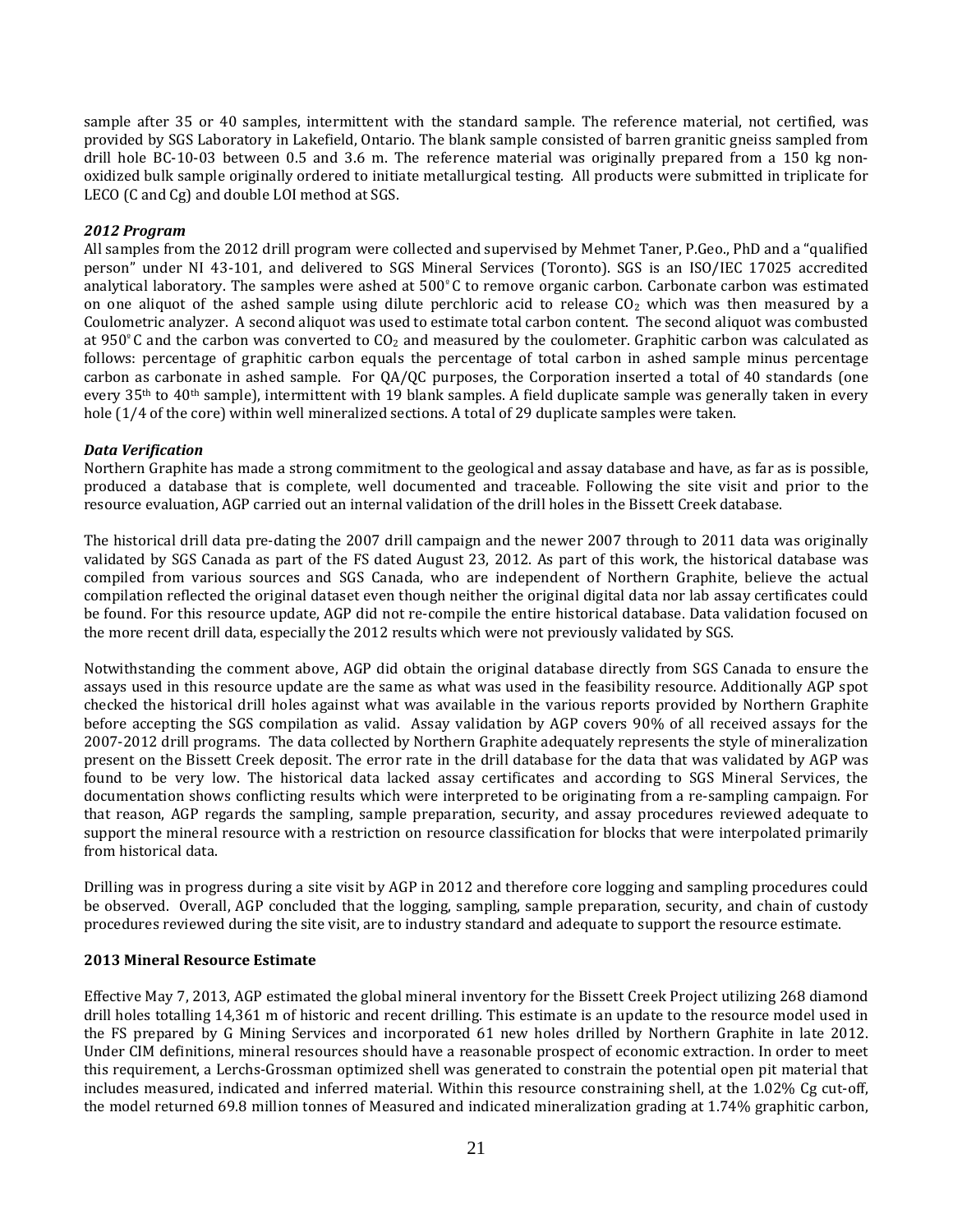containing 1.2 million tonnes of in situ graphite. The Inferred resources amounted to 24.0 million tonnes, grading 1.65% graphitic carbon and containing 0.4 million tonnes of in situ graphite. Base case cut-off grade selected considered results of the FS with adjusted metal prices.

|        | <b>Measured + Indicated Resources</b> |        |                         |                | <b>Inferred Resources</b> |                         |
|--------|---------------------------------------|--------|-------------------------|----------------|---------------------------|-------------------------|
| Cutoff | <b>Tonnage</b>                        | $Cg\%$ | In Situ<br>Graphite (t) | <b>Tonnage</b> | Cg%                       | In Situ<br>Graphite (t) |
| 1.02   | 69,791,000                            | 1.74   | 1,213,000               | 24,038,000     | 1.65                      | 396,000                 |
| 1.50   | 37,565,000                            | 2.14   | 803,000                 | 11,971,000     | 2.02                      | 242,000                 |
| 1.75   | 23,439,000                            | 2.45   | 574,000                 | 6,274,000      | 2.39                      | 150,000                 |
| 2.00   | 15,902,000                            | 2.73   | 435,000                 | 3,564,000      | 2.79                      | 100,000                 |

**Bissett Creek Project Resource Estimate, May 6, 2013** 

Notes: • Resource shell is based on Measured, Indicated and Inferred material, tonnages rounded to the nearest thousand

- Graphite price used is US\$1,800 per tonne with an exchange rate of \$1Cdn=\$1 US
- Dilution and ore loss are considered to be zero
- Feasibility Study costs and information have been used for Resource Shell generation

| Overburden Mining Cost     |      | \$1.85 Per tonne material |
|----------------------------|------|---------------------------|
| <b>Waste Mining Cost</b>   |      | \$3.24 per tonne material |
| Ore Mining Cost            |      | \$4.15 per tonne ore      |
| Process Cost               |      | \$9.61 per tonne ore      |
| General and Administrative |      | \$3.41 per tonne ore      |
| Recovery                   | 95%  |                           |
| Royalty                    | \$20 | per tonne of concentrate  |
|                            |      |                           |

• No mining restrictions relating to permitting were applied

- Pit slopes of 45 degrees in rock and 30 degrees in overburden
- Cutoff of 1.02% Cg

Mineral resources were estimated in conformance with the CIM Mineral Resource definitions referred to in NI 43-101. Pierre Desautels, P.Geo., Principal Resource Geologist, and Gordon Zurowski, P.Eng., Principal Mining Engineer, both of AGP and "qualified persons" under NI 43-101 who are independent of the Corporation, have prepared and authorized the release of the mineral resource estimates presented herein.

*Mineral resources that are not mineral reserves do not have demonstrated economic viability. The estimate of mineral resources may be materially affected by environmental, permitting, legal, title, taxation, sociopolitical, marketing, or other relevant issues.* 

*The quantity and grade of reported inferred mineral resources in this estimation are uncertain in nature and there has been insufficient exploration drilling to define these inferred mineral resources as indicated or measured mineral resources and it is uncertain if further exploration will result in upgrading them to indicated or measured mineral resources.* 

Notes on 2013 Mineral Resource Estimation Methodology:

- The updated mineral resource is based on 268 diamond drill holes totaling 14,361 meters of historic and recent drilling. This includes 117 surface diamond drill holes totaling 6,919 meters completed under Northern's supervision from 2007 to 2012.
- All drill holes are diamond drill core and were sampled and assayed over their entire length in the mineralize section of the core of mostly 1 m sample intervals. A QA/QC program was in place since the 2010 drill program, which included the insertion of standards, duplicates and blanks.
- A total of 263 DLOI assays (out of a total of 4,099) were calculated to derive a "LECO equivalent" assay using a 3rd degree polynomial equation that affected mostly material in the Inferred resource.
- Specific gravities were determined by ALS Minerals for a representative number of rock and mineralization types provided by Northern. 657 determinations exist in the database. The specific gravity was weighted by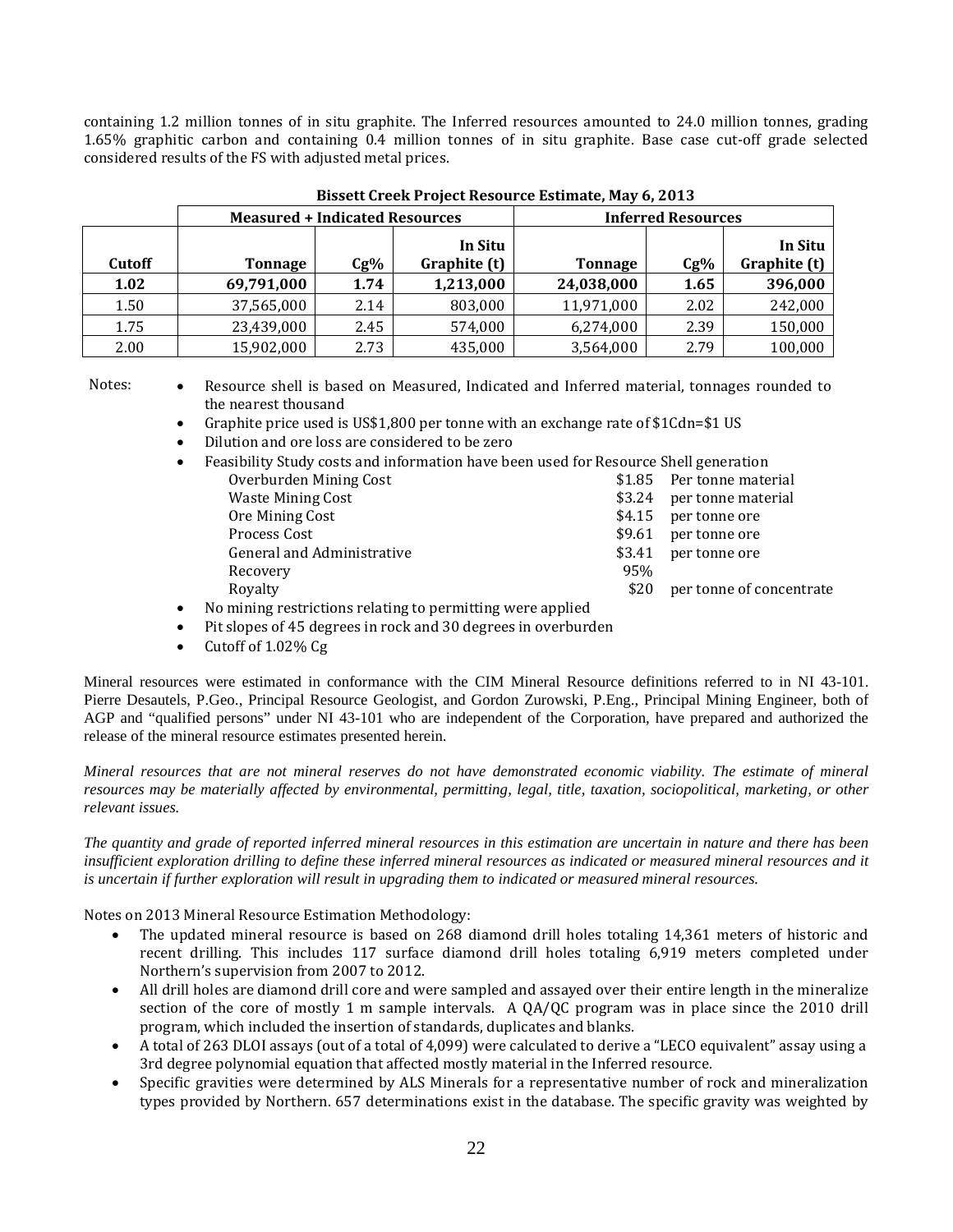the lithology count for each of the domains. There was no variation from the average specific gravity of all mineralized domains and a value of 2.72 was applied to the entire block model.

- A detailed review of the geological mapping, geological logs and grade distribution led to the development of three-dimensional (3D) domain models based primarily on grade boundaries and partially on lithological units. The wireframing resulted in two higher grade envelopes based on a natural cut-off grade ranging between 2.5% and 2.8% Cg. These two envelopes reside within a lower grade graphitic gneiss domain averaging 1.4% Cg. A mostly barren zone exists below these high grade units and forms the bottom footwall contact of the mineralization. Seven minor barren units were also modeled within the mineralized zone to tie the surface mapping with the drilling. These domains were utilized in the variography studies and in grade interpolation constraints. The model prepared for the May 6, 2013 resource estimate was updated based on the new 2012 diamond drilling information.
- For the treatment of outliers each statistical domain was evaluated separately and no top cut was necessary. However, a search restriction imposed on threshold values of 6% Cg was used to restrict the influence of the highest values during the interpolation.
- The composite intervals selected were 3.0 metres.
- A 3D geological block model was generated using GEMS© software. The block model matrix size is 8 m x 8 m x 3 m in consideration of Northern planning to use a 6 meter bench height for drilling and blasting but sampling and mining in 3 meter flitches. Ordinary kriging was used for all domains with inverse distance and nearest neighbour check models. The interpolation was carried out in multiple passes with increasing search ellipsoid dimensions. Classification for all models was based primarily on the pass number, distance to the closest composite and drill density map. The measured classification was downgraded in areas where the interpolation of the grade relied mostly on historical drill holes.
- The reported mineral resources are considered to have reasonable prospects of economic extraction. A Lerchs Grossman optimized constraining shell was generated to constrain the potential open pit material. This shell was designed using design parameters from the FS. The constraining shell extends down to the barren unit at the bottom of the model.
- The rounding of tonnes as required by NI 43-101 reporting guidelines may result in apparent differences between tonnes, grade and contained graphite.

## **Mineral Reserves**

Probable mining reserves for the Bissett Creek Project were established in the FS Update based on measured and indicated resources of 69.8 Mt grading 1.74% graphitic carbon Cg based on a 1.02% Cg cutoff and are included in the 2013 Technical Report for information purposes. The measured and indicated resources are inclusive of the probable reserve. The resource estimate was prepared by AGP who established a breakeven cut-off grade ("**COG**") and ran optimized Whittle pits on the measured and indicated resources based on a number of parameters including those outlined in the table below.

|                                                        | <b>FS Update</b><br>(base case) |
|--------------------------------------------------------|---------------------------------|
| Probable reserves (million tonnes)                     | 28.3Mt                          |
| Feed Grade (% graphitic carbon)                        | 2.06%                           |
| Waste to ore ratio (excl. low grade stockpile)         | 0.79                            |
| Processing rate (tonnes per day - 92% availability)    | 2,670                           |
| Mine life                                              | 28 years                        |
| Mill recovery                                          | 94.7%                           |
| Average annual production                              | 20,800t                         |
| Capital cost (\$ millions - including 10% contingency) | \$101.6M                        |
| Cash operating costs (\$/tonne of concentrate)         | \$795/t                         |
| Mining costs (\$/tonne of ore)                         | \$5.63                          |
| Processing costs (\$/tonne of ore)                     | \$8.44                          |
| General and administrative costs (\$/tonne of ore)     | \$2.50                          |
| CDN/US dollar exchange rate                            | 0.95                            |
| Graphite prices (US\$ per tonne)                       | \$1,800                         |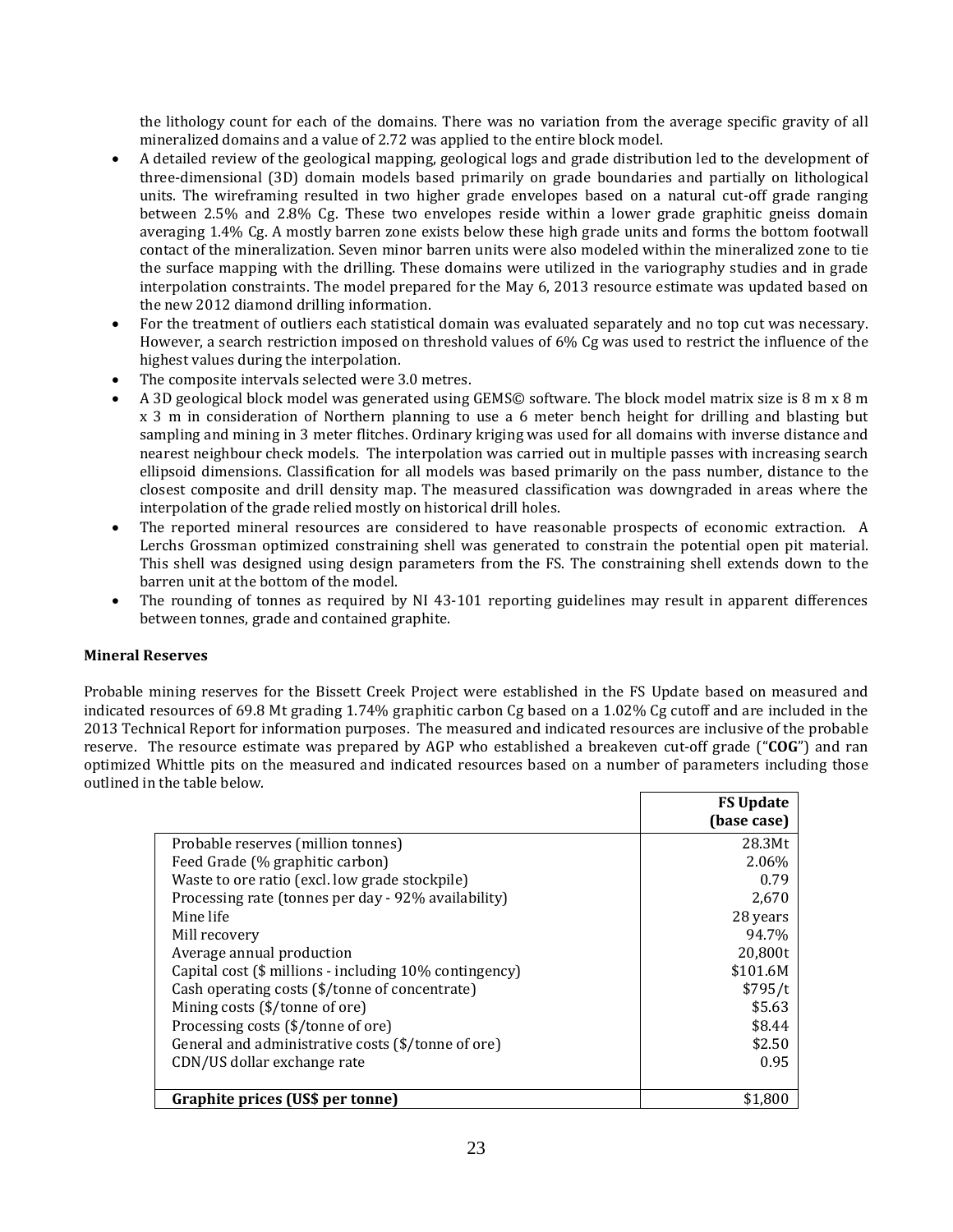The final mine plan for the FS Update only contemplated a 25 to 30 year operation and resulted in probable reserves of 28.3 Mt of ore grading 2.06% Cg based on a COG of 0.96% Cg. Probable reserves include 24.3 Mt grading 2.20% Cg that will be processed first and 4.0 Mt grading 1.26% Cg from a low grade stockpile ("**LGS**") that will be processed at the end of the mine life. In order to increase head grades in the initial years of production while maintaining a reasonable stripping ratio, measured and indicated resources grading between 0.96% Cg and 1.5% Cg will be stockpiled, largely within the mined out areas of the pit. The total LGS will be 16.5 Mt grading 1.26% Cg and will provide a great deal of flexibility in future operations as it will be available for processing at a later date, either through an expanded facility or at the end of the mine life. It also represents a low cost source of ore that could be processed during periods of depressed prices.

The FS Update mine plan was also designed to supply blasted rock and glacial till for tailings dam construction during pre-production and to allow for sulphide and non-sulphide waste disposal in mined out areas by year five. Sulphide tailings may also be stored in the mined out pit starting in year eight.

Losses and dilution were evaluated with consideration of the size of the mining excavators, deposit geometry, bench height and the visual differentiation between barren and mineral laden material. The contact between mineralized material and barren gneiss material will possible to differentiate visually. Distinguishing between plant feed material and waste or low grade will require additional assessment with blasthole assaying.

The dilution and mining losses were modelled on a block by block basis. The block model is sized at 8 metres long, 8 metres wide and 3 metres tall. (8x8x3). The block is considered to be internally diluted but contact dilution was also applied to the block. Smaller loaders and backhoes are proposed for mining of the material. The proposed loader has a bucket width of 3.8 metres. The current estimate for the pattern size is spacing at 4.1 metres by 3.6 metres. Splitting the difference in the distance between the holes AGP estimates that use of 1 metre of dilution on any block side would be appropriate. Selectivity with the specified equipment may not be able to clean closer than that without additional sampling or visual cues.

Utilizing the block dimensions, a calculation of the percentage of dilution for each block depending on the number of sides with diluting material was estimated. The dilution estimate varies from 11% on one side to 33% with all four sides being diluted. The script employed to calculate the dilution considered the grade of the diluting block. Blocks that were entirely surrounded by above cutoff material were not diluted. The script was completed with a base milling cutoff of 0.93% Cg to determine what would be diluting material.

The net result of the dilution calculation was a 1% drop in overall grade, even though locally along the footwall the dilution was in excess of 12%. This is a result of the fairly homogenous nature of the deposit with the contacts (except against barren gneiss) being gradational. The dilution percentage is on par with what AGP expected the feed losses to be. For this reason the dilution was assumed to be equal to the feed loss and only a diluting effect on the grade was applicable. AGP believes that for the current mining rate and equipment selection that the mining dilution and recovery are reasonable.

AGP considers that the estimations of Mineral Resources and Mineral Reserves for the Bissett Creek Project in the FS Update conform to industry best practices and meet the requirements of the 2010 CIM Definition Standards for Mineral Resources and Mineral Reserves, incorporated by reference in NI 43-101. Mineral Reserves as of September 23rd, 2013 were 28.3 Mt grading 2.06% Cg, all of which were classified as Probable Reserves. Factors which may affect the estimates include variations in assumed commodity prices and exchange rates.

The Expansion PEA mines the same quantity of mill feed outlined within the FS Update. Low grade Indicated Resource material that was stockpiled in the mined out pit for the FS Update totalled 12.5 million tonnes. This stockpiled material was added to the mill feed to increase the production rate to 2 million tonnes per annum for the Expansion PEA. All but 1.4 million tonnes of low grade resource that had been stored in the pit was included in the Expansion PEA. The remainder was considered mixed with waste material due to a lack of separate space within the mined out pit and losses along the footwall and high walls when it is recovered.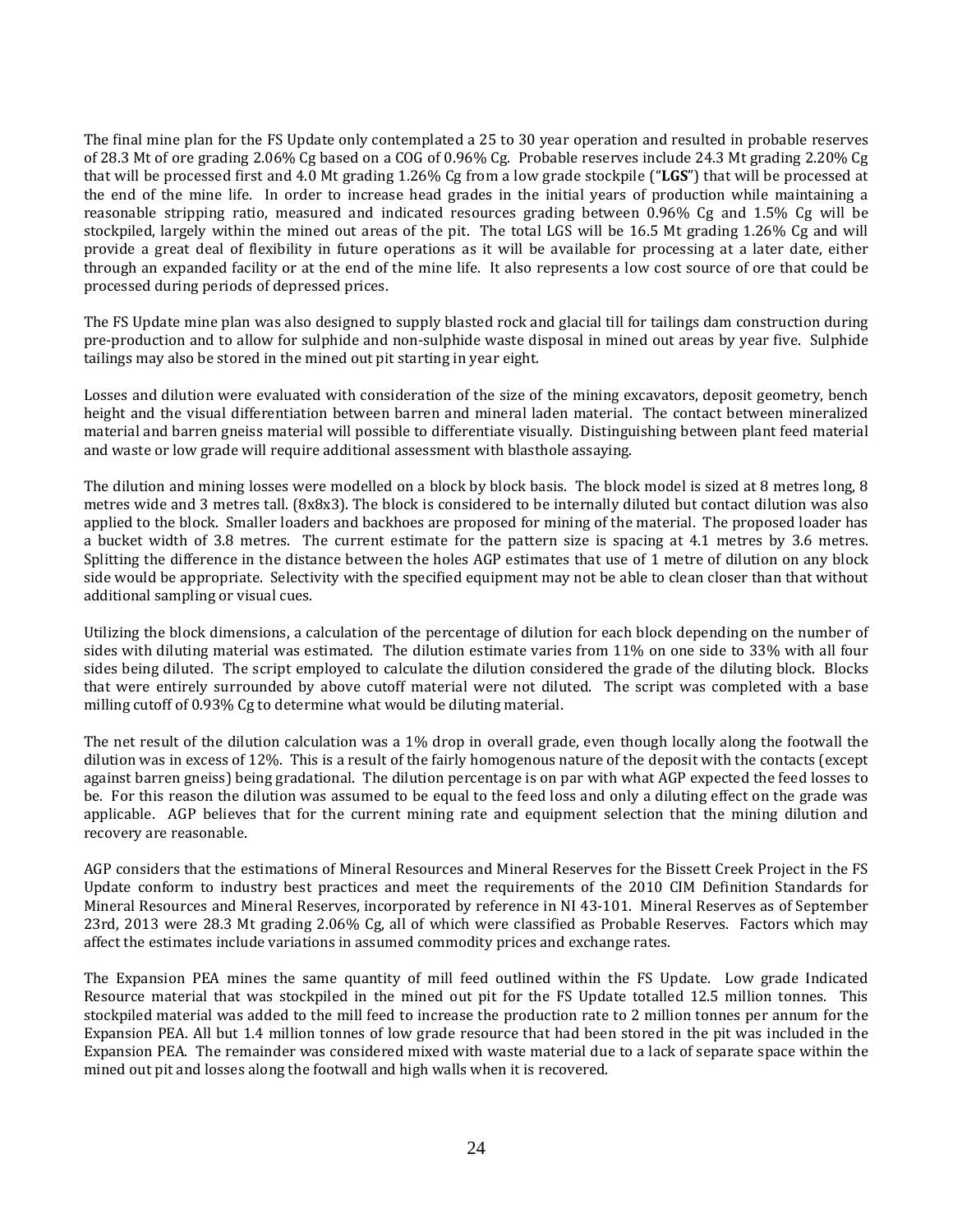## **Mineral Processing and Metallurgical Testing**

The FS relied on two extensive metallurgical testing programs to develop the processing and recovery schemes for the Bissett Creek Project; testing programs supervised by Cominco Engineering Services Limited ("**CESL**"), on behalf of a former owner, in the 1990s; and recent testing programs (2010-2012) sponsored by Northern at SGS Lakefield.

#### *Historical Processing and Metallurgical Study*

A metallurgical study was carried out in 1990 for North Coast Industries the project owners at the time. Metallurgical development and the direction of testwork were provided by CESL. The testwork was conducted at Ortech International ("**Ortech**") and Bacon, Donaldson and Associates Limited ("**BDA**") testing laboratories during January-June 1990. Detailed test results and their specific information of the ore samples are documented in a report title "Metallurgical Testing of Bissett Creek Graphite Final Report" by BDA in July 1990. The purpose of the testwork was to confirm and/or improve the metallurgy developed in an earlier study, followed by the demonstration of the flowsheet in a continuous pilot plant operation. Further, the results of the pilot plant tests were used to form the basis of a production scale plant flowsheet development. Metallurgical targets for the testwork were an overall concentrate grade of approximately 92-95%Cg, an overall graphite recovery to concentrates of 93-95%Cg and a high proportion of flakes in the +48 mesh size fraction (50% by weight or greater).

## *Recent Processing and Metallurgical Testing Program*

The recent program was developed by SGS Lakefield based on the previous program outcomes. This program aimed to develop and pilot test a final version of the processing flowsheet. Descriptions and results of this program are presented in the report "*An Investigation into the Recovery of Graphite from a Bulk Sample from Bissett Creek – June 21, 2012*". A series of comminution tests were completed to support the sizing of the crushing and grinding equipment and to quantify media wear. The Bissett Creek Project ore is classified as "soft" when compared to the JK Tech database. A lab program was completed in 2010 to 2011 on a master composite originating from the Bissett Creek Project deposit. This lab program generated a flowsheet and reagent conditions that were deemed suitable to produce a graphite concentrate grading at least 95% C and to maximize overall graphite recovery. A series of batch flotation tests were completed to validate the flotation conditions prior to lock cycle testing ("**LCT**").

Eight LCTs were performed to optimize the processing flowsheet for the Bissett Creek Project ore and to separate the tailings into a sulphide tailings stream and a low-sulphide tailings stream. Then eight different composites were submitted to LCTs according to the final flowsheets. The composite samples were taken from locations across the ore body to confirm flake consistency. Assuming that the difference in recoveries for the whole range of grades tested is probably within the margin of test error and too small to draw any relationships, it was concluded that the variability tests do not demonstrate any meaningful correlation between head grades and concentrate grades, head grades and recoveries and head grades and +80 mesh (flake) fraction in the concentrate product.

The LCT on composite material taken from drill core samples across the deposit produced six final concentrates which showed consistent flake size distribution and carbon grade. The overall concentrate grade averaged 95% C. A concentrate which grades 94%C and has a flake size distribution of 80% greater than +80 mesh is the industry standard premium product. Almost all Bissett Creek Project production meets this specification as the final concentrates averaged over 70%, +80 mesh. Approximately 6% of the concentrate was +100 mesh and 12% was +200 mesh, both with high carbon content. Less than 10% was very small, -200 mesh flake and powder with a carbon content in the low 80s.

Most significantly, almost 50% of the graphite concentrate produced was jumbo size, +48 mesh flake which averaged 98% C with one value as high as 99.2% C. A pilot plant test was designed to further confirm the flow sheet incorporated into the FS and optimize its operating parameters. The overall carbon recovery in the LCT was 92.2% and the Corporation's objective is to increase it to a range of 94 to 95 % without degradation of flake size. Selected samples from the locked cycle tests were submitted for a basic environmental analysis to determine the most suitable flowsheet option to produce a large percentage of non-acid generating tailings and only a small tailings stream of acid generating material that requires special tailings handling. The combination of a sulphide rougher and cleaner circuit in combination with a magnetic separator that treats the combined rougher and sulphide 1st cleaner tails produced non-acid generating tailings with the lowest mass recovery into the high-sulphur tailings stream.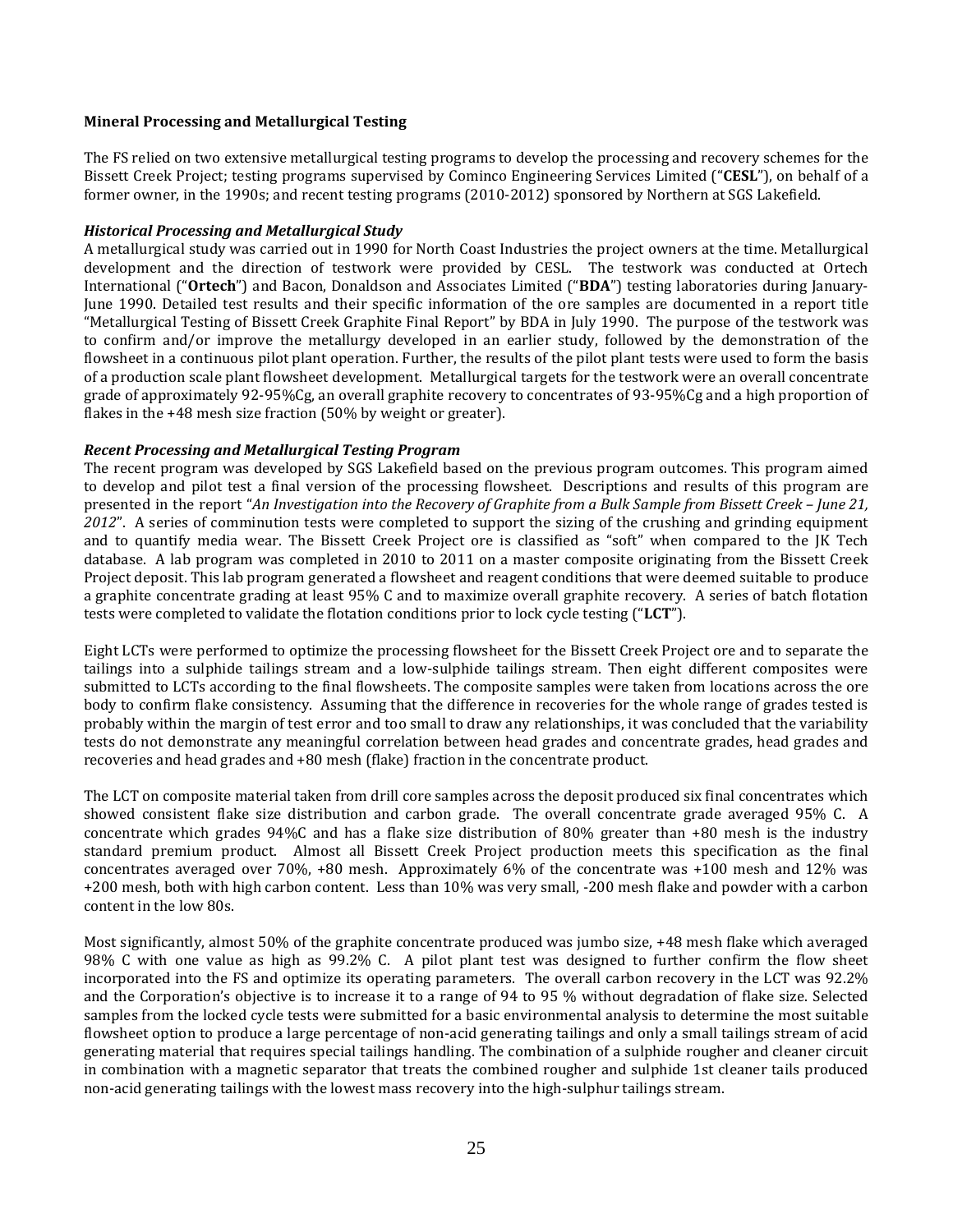| Composite   | Flake Size Distribution - % retained (mesh) |      |      |      |      |        |      |
|-------------|---------------------------------------------|------|------|------|------|--------|------|
|             |                                             |      |      |      |      |        |      |
|             | $+32$                                       | +48  | +80  | +100 | +200 | $-200$ | >80  |
| LG Pit $#3$ | 19.0                                        | 32.8 | 23.2 | 5.0  | 10.4 | 9.5    | 75.1 |
| LG Pit $#4$ | 22.6                                        | 32.6 | 20.1 | 4.6  | 9.5  | 10.5   | 75.3 |
| $MG$ Pit #2 | 23.7                                        | 34.1 | 22.1 | 3.9  | 8.7  | 7.5    | 79.9 |
| MG Pit #4   | 25.7                                        | 32.8 | 19.9 | 3.8  | 9.3  | 8.4    | 78.4 |
| $HG$ Pit #1 | 11.2                                        | 31.9 | 28.1 | 7.0  | 12.8 | 9.0    | 71.2 |
| HG Pit #2   | 14.8                                        | 32.8 | 25.9 | 5.9  | 12.0 | 8.6    | 73.5 |
| $HG$ Pit #3 | 20.2                                        | 35.1 | 22.7 | 5.3  | 9.3  | 7.4    | 78.0 |
| $HG$ Pit #4 | 15.7                                        | 32.0 | 24.4 | 6.0  | 11.7 | 10.2   | 72.1 |
| Minimum     | 11.2                                        | 31.9 | 19.9 | 3.8  | 8.7  | 7.4    | 71.2 |
| Maximum     | 25.7                                        | 35.1 | 28.1 | 7.0  | 12.8 | 10.5   | 79.9 |
| Average     | 19.1                                        | 33.0 | 23.3 | 5.2  | 10.5 | 8.9    | 75.4 |
| StdDev      | 4.9                                         | 1.1  | 2.8  | 1.1  | 1.5  | 1.2    | 3.1  |
| Rel StdDev  | 25.8                                        | 3.3  | 12.0 | 21.4 | 14.3 | 13.0   | 4.1  |

**Size Fraction Analysis of Graphite Concentrates from LCTs** 

In order to demonstrate the suitability of the proposed flowsheet on a larger scale and continuous operation, pilot scale testing trials were performed on approximately 110 t of a bulk sample. The pilot plant program was also designed to produce concentrate and tailings for downstream testing and to develop engineering data to support the generation of process design criteria and results. The setup of the pilot plant was completed in late October 2011 and the circuit was commissioned during the second week in November. Over the course of the following four weeks, the circuit was operated for 17 shifts until December 8, 2011. The results were communicated to Northern, G Mining, and SGS as they became available. Representatives of the three companies (Ahmed Bouajila, Nicolas Menard and Gilbert Rousseau) were present on site throughout the four weeks of operation.

Due to a series of mechanical and metallurgical challenges, the circuit was only optimized at the end of run PP-14. An extended run commenced on PP-15 and five successful surveys were completed during PP-16 and PP-17, which consisted of multiple cuts of each external and internal stream of the flotation circuit. The direct head assays of each product were then used with data reconciliation software BILMATTM to generate a circuit mass balance. The graphite recoveries into the final concentrate ranged between 90.5% in survey PP-17B and 94.9% in survey PP-16C. The adjusted concentrate grades varied from 93.4% in PP-16C to 95.3 % in PP-16A.

Since the price for graphite concentrate is highly dependent on the flake size distribution and the grade of each size fraction, the final concentrate from each survey was subjected to a size fraction analysis. The results of this analysis reveal that almost 50% of the concentrate mass consisted of +48 mesh flakes, which are considered a premium product. The +48 mesh fraction ranged between 43.1% and 58.5% by mass in the locked cycle variability tests compared to 45.7 % to 49.8 % in the pilot plant.

The pilot plant campaign demonstrated the suitability of the proposed flowsheet despite concerns that the bulk sample was partly weathered. Weathered material does not respond as well to flotation as unweathered rock. As a result of this and the lack of operating time to optimize the circuit, the metallurgical performance of the pilot plant was slightly inferior compared to the laboratory program that was completed on a Master composite and eight variability composites. Based on the pilot plant results, the FS used a recovery of 92.7 % in the first year, increasing to 94.7 % in year three, for mass balance and project economics. The LCTs, which were performed on fresh drill core, were better in terms of recoveries, concentrate grades and flake size distribution which represents potential upside in the project. Recoveries in the eight LCTs averaged 97.2% and ranged from 95.2% to 99.1%. The Expansion PEA assumes recoveries of 94.7% for the entire project.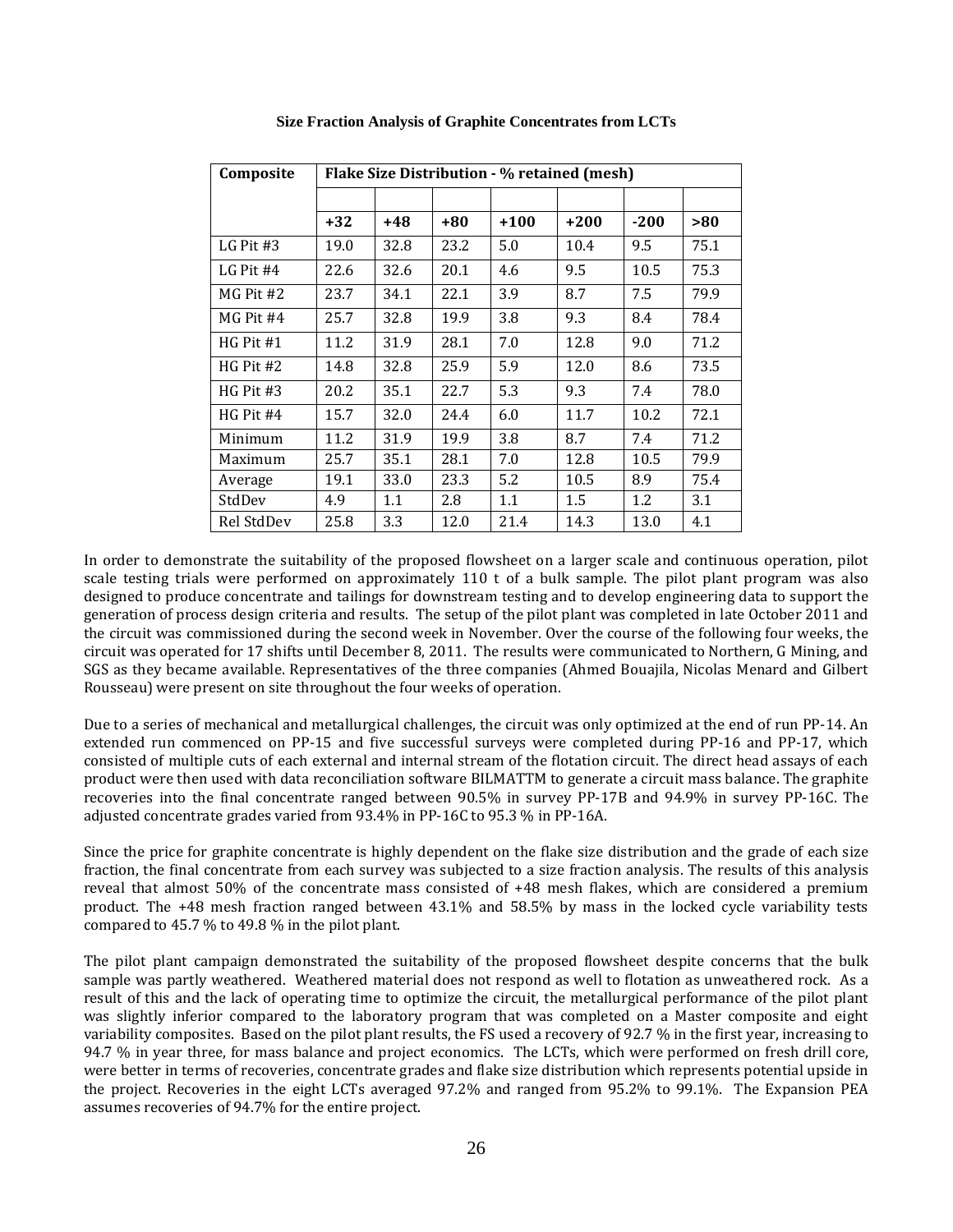The Corporation is confident of achieving recoveries of 94 to 95% in the full scale plant for the following reasons:

- Operation of a pilot plant does not allow enough time to optimize the process with respect to balancing grinding, retention time and reagents;
- Due to its small scale, the pilot plant used mechanical cells for rougher flotation. The full plant will use column flotation which is more efficient for the recovery of coarse graphite flotation products;
- The bulk sample showed some signs of surface oxidation that affected recovery. This will not be a factor in the full scale mining operation; and
- A coarser final flake concentrate is also expected as a rod mill was used for primary grinding in laboratory and pilot plant testing whereas the full scale plant will utilize a SAG Mill which is the best method of grinding to preserve flake size.

Flake graphite is sold based on 80% meeting the required specification. Therefore, smaller flake sizes can be blended into larger as long as the carbon content is maintained. The -100 flake concentrate produced by the Bissett Creek Project is at least 94%Cg and, therefore, is suitable for this purpose. After blending, the Expansion PEA assumes 60% of the Bissett Creek Project production will be +50 mesh and a third of this material is actually +32 mesh, 97-98%Cg. Because of the latter, the price for the +50 mesh concentrates was estimated at US\$2,100/t. Graphite prices used in the Expansion PEA are US\$1,400/t for the 35% of production that will be +80 mesh, 95%+Cg and US\$1,200/t for the 5% that will be +100 mesh, 95-97%Cg. Therefore, the weighted average price that would be realized by the Bissett Creek Project concentrates in the current market was estimated at US\$1,800/t in the Expansion PEA.

The Expansion PEA assumed waste rock and the low grade stockpile will be acid generating and included the cost of a lined pad and additional financial assurance. Subsequent testing has determined that the lined pad is not required.

Pilot plant results have confirmed that the Bissett Creek Project will produce entirely large flake, high carbon concentrates from flotation alone, without chemical or thermal treatment. As a result, the Bissett Creek Project concentrates will potentially yield high average values per tonne which should result in high margins. As a result, the Corporation believes it will have the option of selling them into current high value markets, or using them to produce SPG for lithium-ion batteries if it is financially advantageous to do so. The pilot plant also confirmed results from the extensive historical testing, bulk sampling and pilot plant work that was carried out in the past and has validated the performance of the new flow sheet that forms the basis for the FS, FS Update and the Expansion PEA.

The design criteria for the Bissett Creek processing plant was based on Northern Graphite's direction and the results obtained from the metallurgical testing performed by SGS Lakefield during 2011 and then subsequently modified to incorporate some improvements to the operating plan. The design criteria for the graphitic carbon processing plant were based on a continuous and homogenous feed of mill feed coming from the pit and the following parameters:

| <b>Plant throughput:</b>                 | 1,000,000 Mt/yr (2,975 t/day) then increasing to 2,000,000<br>Mt/yr $(5,950 \t{t/day})$ in the third year of operation |
|------------------------------------------|------------------------------------------------------------------------------------------------------------------------|
| Plant circuit throughput:                | 104 t/h                                                                                                                |
| <b>Plant availability:</b>               | 92%                                                                                                                    |
| <b>Plant operating schedule:</b>         | $365 d/y$ , 24 h/d                                                                                                     |
| Crushing circuit utilization:            | 33%                                                                                                                    |
| Crushing circuit throughput:             | 315 t/h                                                                                                                |
| <b>Plant availability:</b>               | 92%                                                                                                                    |
| <b>Crushing ROM feed Size:</b>           | 90% minus 600 mm                                                                                                       |
| <b>SAG Mill feed size: 8</b>             | $0\%$ minus 150 mm                                                                                                     |
| <b>Flotation feed size (Flash cell):</b> | 80% minus 170 mm                                                                                                       |

The processing plant in the FS was designed for a yearly throughput of approximately 840,000 tpy. The plant had excess crushing and grinding capacity and with minor modifications to pumps and other equipment, capacity was increased to 1,000,000 tpy in the FS Update. The Expansion PEA was prepared to evaluate the economics of a plant expansion where there is a doubling of the initial throughput to 2,000,000 tpy after three years of operation. This will be accomplished by twinning all of the process flowsheet except the crusher which is capable of handling the increased throughput.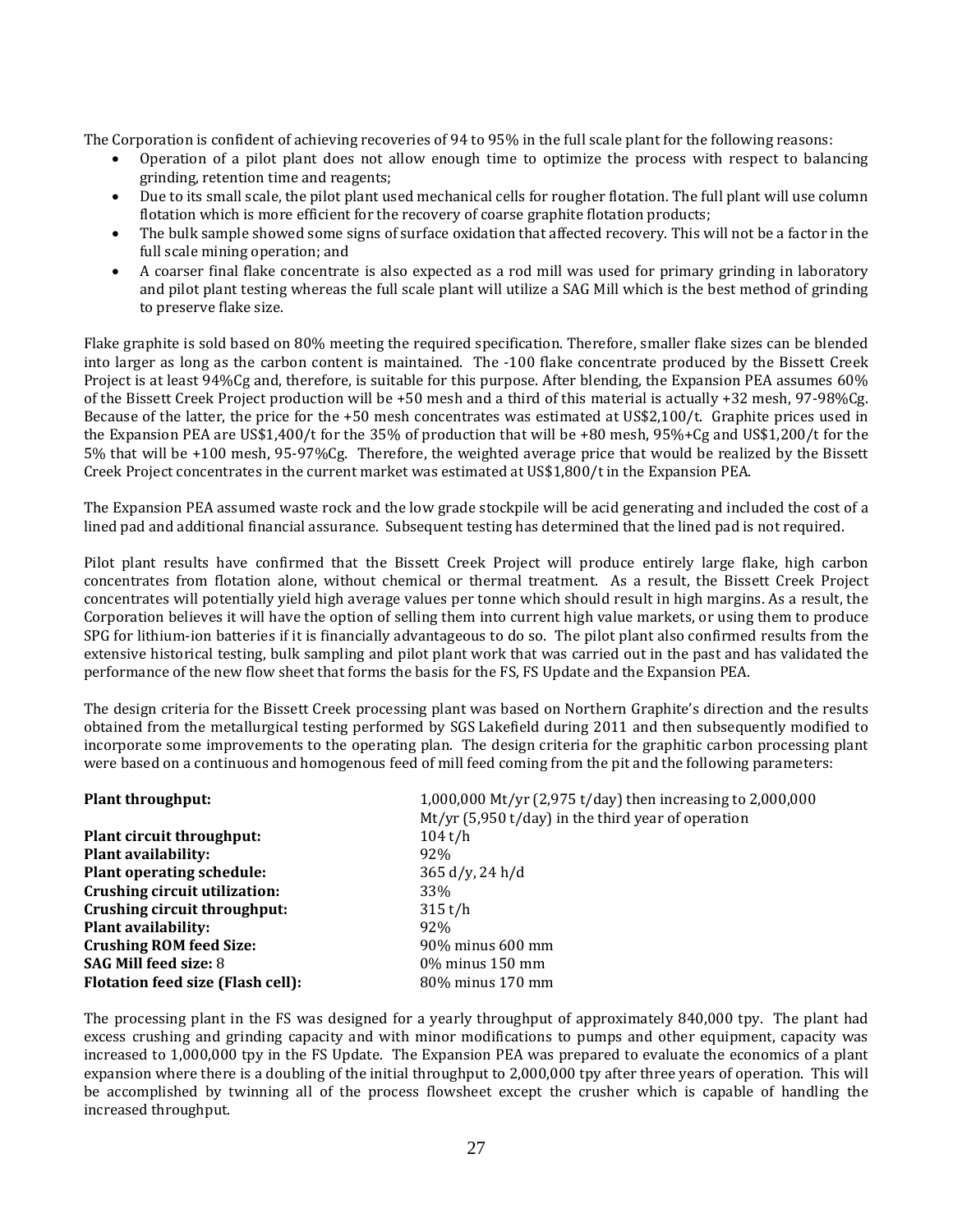The process flowsheet uses proven methods widely used in the mineral industry. Mill feed from the mine will be crushed by a mobile jaw crusher, and conveyed to a stockpile. Crushed mill feed will then be reclaimed to the concentrator building. The mill feed will then go through successive steps of grinding, flotation and screening on progressively finer particles. The objective is to produce a high grade graphite concentrate, but also to preserve as much as possible the large size of the graphite flakes to maximize the value of the concentrates. The graphite concentrate will be thickened to remove excess water, before being filtered and dried. The moisture content of the final product will be below 1%. After the screening into several fractions, the concentrate can be bagged and sold on either a given fraction-basis or on a blended basis.

## **Anticipated Mining Operations and Production**

The Expansion PEA builds upon the work that was completed for the FS Update with the primary difference being that the Expansion PEA expands the plant production from one Mtpa to 1.5 Mtpa starting in the third year of the project and achieves target production of 2 Mtpa from Year 4 onwards. Both the Expansion PEA and the FS Update use the same resource/reserve model.

Considering the relatively small tonnage mined yearly and the desire by Northern to limit up front capital requirements, it was decided early in the FS to use contract mining as the basis for mine operations. In order to reduce operating costs, the Expansion PEA (and the FS Update) are based on owner mining. A contractor will handle drilling and blasting operations.

A reduced graphite price (compared to the FS) was used to develop nested shells for pit phasing. The phasing was determined on both contained value and sequencing that would allow backfilling of the pit in the shortest time. The backfill of the pit was important for various reasons:

- Prepare an area for sulphide tailings storage under water;
- Reduce land disturbance for waste stockpile footprints;
- Shorten haulage times;
- Reduce re-sloping required for reclamation purposes; and
- Provide future storage of potentially acid generating material (pit could be flooded upon completion).

With these considerations, nine different phases were identified. Some were standalone pits and some were pushbacks of other phases. In all cases the pit shells adhered to the geotechnical criteria provided. The phase tonnages were sequenced in a manner to maximize the grade of the mill feed material in the initial years to a level of 2.22% Cg or higher, as well as maintaining the feed grade in excess of 2% Cg for the remainder of the mine life. To accomplish this, the tonnages and grades for mill feed were based on two cut-off values, a milling cut-off of 0.96% Cg and a high grade cut-off of 1.5% Cg.

Material between 0.96 and 1.5% Cg was stockpiled for processing at the end of the mine life. Additional mineralization remains towards the creek and to the northeast of the pit that has not been scheduled.. This additional resource is approximately 109,000 tonnes grading 3.08% Cg in the Measured category and 27.2 Mt grading 1.61 % Cg in the Indicated category for a total of 27.3 Mt grading 1.62% Cg. These resources could be mined after year 14 rather than processing the low grade stockpile. An additional 22.1 million tonnes of Inferred material also remain within the resource pit shell with an average grade of 1.64% Cg. Inferred resources have not been accounted for in the Expansion PEA study and represent a possible future upside to the project.

Mining equipment was selected based on a desire to minimize dilution and flake breakage in mining of the plant feed. This is to maximize the value of the resulting concentrate. Northern Graphite worked together with Toromont to examine the proper fleet for the given production rates. This fleet was determined to be a combination of two frontend loaders with standard 6.4  $m<sup>3</sup>$  rock buckets and four haul trucks with 71 tonne capacity. A Cat 336E backhoe will support the pit operations with water control and also final cleaning along the footwall and barren gneiss contacts to minimize dilution. It would pile the material for loading by the front end loaders rather than trying to direct load the trucks.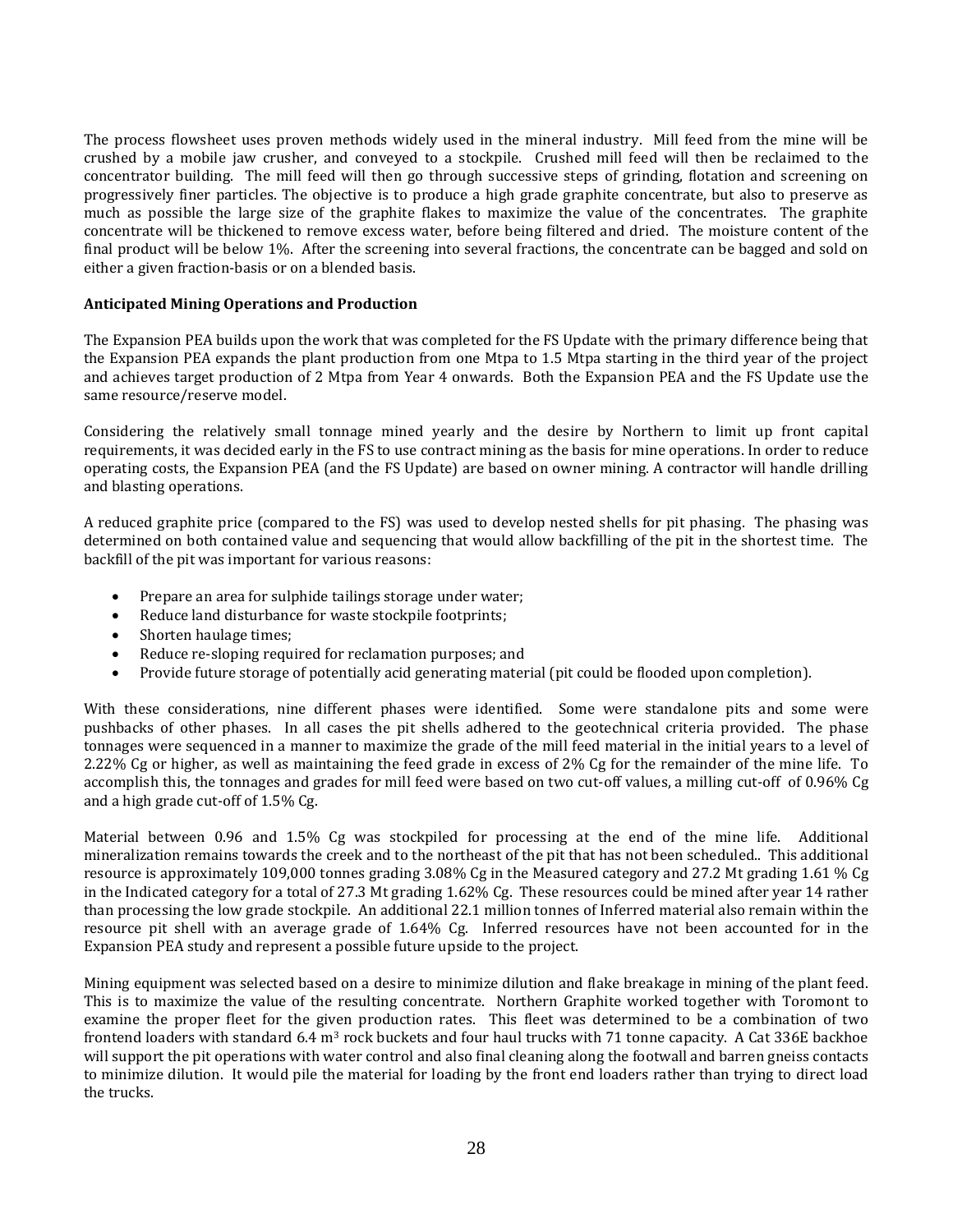Supporting the mining fleet will be two Cat D7E class dozers and a Cat 14M grader. Northern Graphite currently has a grader of equivalent size on site. This would be replaced in year five with a new machine. A sanding truck for winter conditions is also included. Equipment replacement has been scheduled at every five years for the frontend loaders and graders, and seven years for the haul trucks and dozers. The support backhoe is replaced every ten years.

Mining will be done on three metre benches in the mill feed to minimize the dilution. Where possible the benches will be mined at six metres in waste and continuous mill feed sections. Final cleaning of the footwall will be completed under grade control supervision with the frontend loader when the slope will allow it or with the backhoe pulling the material into a windrow for the front end loader to load.

For the operating cost determination, mine haul profiles were developed for each bench and phase to the various stockpile locations. They also included haul profiles for placement of material backfilling the pit. The benefit of backfilling the pit is reduced disturbance to the environment, reduced operating costs and reduced final reclamation as it will be completed concurrent with mining.

## **Proposed Infrastructure**

The Bissett Creek Project will require specific infrastructure to be built in order to support the mining and processing operations. A natural gas-fired power plant of 5MW will be installed on site and compressed natural gas will be transported to the site by truck from a compressor station to be built approximately 15 km east of Bissett Creek Project on the large gas pipeline that parallels the Trans-Canada highway. The power plant will be doubled in size to accommodate the expansion in capacity in the Expansion PEA.

Support buildings and infrastructures will include water pumping stations, water treatment for waste water disposal and for potable use. A dry storage warehouse will be built near the processing plant. Offices and an assay and metallurgical laboratory will be included inside the concentrator building. Services such as change rooms and lunch room will be integrated into the office complex. A diesel storage area will be built in order to store fuel for the owner's mining and support fleet.

The access road will be upgraded to facilitate site access. A haul road will be built to allow haulage of mill feed to the processing facility. Service roads will be built to allow access to the tailings management facilities and to the pumping stations.

The tailings will be stored in two separate storage facilities. The non-deleterious tailings management facility will store the neutral, non-acid generating tailings. The sulphides tailings management facility will store the tailings with acid generating potential. These tailings will be kept under water to avoid chemical reaction with the ambient air.

## **Environmental and Permitting**

Knight Piesold led the environmental studies and permitting process for the FS. Subsequently, Stantec has taken over all permitting and environmental work. Baseline characterization programs were completed between 2010 and 2015 on hydrogeology, hydrology aquatic environment, terrestrial environment, meteorology and geochemistry. The baseline studies were conducted to identify the potential environmental impacts during construction, operation and closure phases of the Bissett Creek Project.

A draft Project Description was sent out to the Canadian Environmental Assessment Agency ("**CEAA**") and the MNDM on March 2, 2012. The Project Description was circulated to the various provincial and federal government agencies for review. Following the review, the Corporation received confirmation that the Bissett Creek Project, as defined in the Project Description, is not subject to the *Environmental Assessment Act* (Ontario) or the Canadian Environmental Assessment Act.

Geochemistry of the mill feed and waste rock were studied and the results showed that the graphitic gneiss had the potential to generate acid drainage. Most of the waste rock samples were classified as non-acid generating. Low grade mill feed and marginal mill feed are currently considered to have acid generating potential and will need to be managed during the life of the project.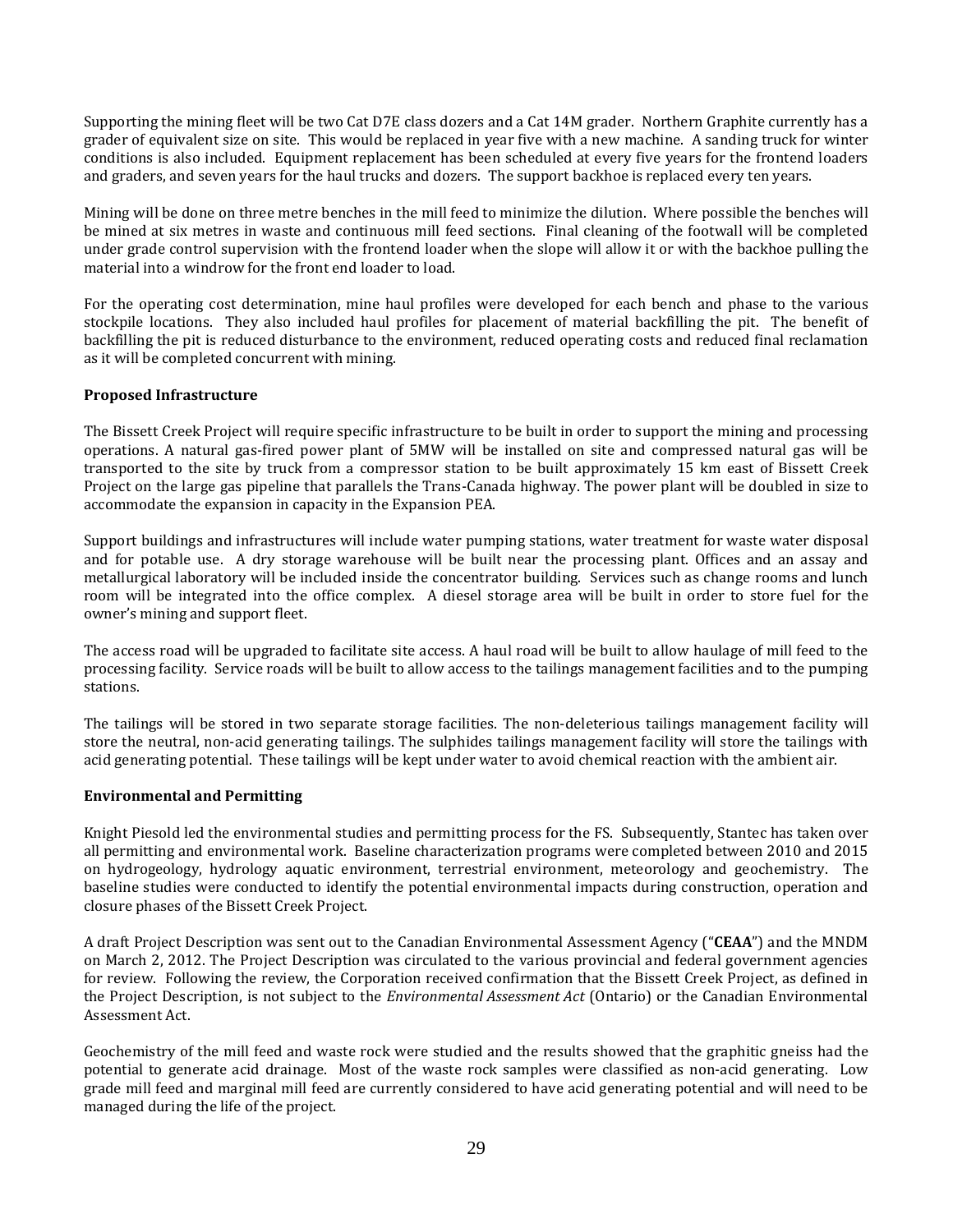Sulphides are associated with the graphite mineralization and testing at SGS Lakefield demonstrated that the sulphides could be concentrated in a sulphide tailings, representing 3% of the total tailings tonnage and characterized as acid generating. This results in 97% of the tailings being neutral and non-acid generating. Each tailings stream would have its own tailings management facility. The sulphides tailings management facility will keep a water cover above the tailings bed to prevent physical contact between the tailings material and air to prevent any oxidation and generation of acid water.

The project will need to meet air quality and noise level standards stipulated by Ontario's Ministry of the Environment. Due to the Bissett Creek Project's remote location, it is expected that the processing power plant and operations will meet the standards by using normal control practices.

The Bissett Creek Project is located in several sub-basins of the Grant and Mag Creek watersheds. Hydrometric monitoring was conducted to monitor stream flows. The linkage between surface and groundwater was investigated. Mine dewatering could have an impact on water flows at Mag Creek; with the current data available, it is possible that seepage to the mine pit could minimally reduce Mag Creek flow from 1 to 4%. Samples of surface water were analyzed. Results indicate that the majority of the surface water sites have elevated aluminum and iron concentrations.

The property includes wetlands. An assessment was conducted in July 2011. Consultation with the Ministry of Natural Resources confirmed that the wetlands on site are part of a much larger wetland complex. A wetland Environmental Impact Statement ("**EIS**") will be prepared in conjunction with the Ministry of Natural Resources and include mitigation and avoidance strategies as well as outline Best Management Practices.

Investigations performed on the local wildlife concluded that ten species at risk are present within the Bissett Creek Project. Northern will be required to obtain a permit under the *Endangered Species Act* ("**ESA**") should any activities results in damage to threatened species habitat.

The employment generated by the Bissett Creek Project is estimated at 88 positions initially and would expand to an estimated108 after the doubling in production as envisioned in the PEA. Those positions will benefit the nearby communities.

An Environmental Management Plan ("**EMP**") will be implemented for the Bissett Creek Project prior to development. It will provide a framework for dealing with environmental risks associated with the development, operation and closure of the Bissett Creek Project.

Even though there are no federal environmental assessments required for the Bissett Creek Project; there are a number of provincial and federal permits, licenses and approvals that need to be obtained prior to mine development. They are listed as follows:

| <b>Provincial Permit (Agency)</b>                 | Act                                     | <b>Regulations</b>           |
|---------------------------------------------------|-----------------------------------------|------------------------------|
| Work Permit (MNR)                                 | Public Lands Act                        | 0.Reg 453/96                 |
| Work Permit (MNR)                                 | Public Lands Act                        | 0.Reg 973/90                 |
| Approval (MNR)                                    | Lakes and Rivers Improvement Act        | N/A                          |
| Burning Permit (MNR)                              | <b>Forest Fire Prevention Act</b>       | 0.Reg 207/96                 |
| <b>Environmental Compliance</b><br>Approval (MOE) | <b>EPA Ontario Water Resources Act.</b> | $0.$ Reg. 561/94             |
| Permit (CBO)                                      | Ontario Bldg Code                       | N/A                          |
| Certificate of Approval (MOE)                     | Safe Drinking Water Act                 | 0.Reg 169/03 O.Reg<br>170/03 |
| Approval (MOE)                                    | Clean Water Act                         | 0.Reg 287/07                 |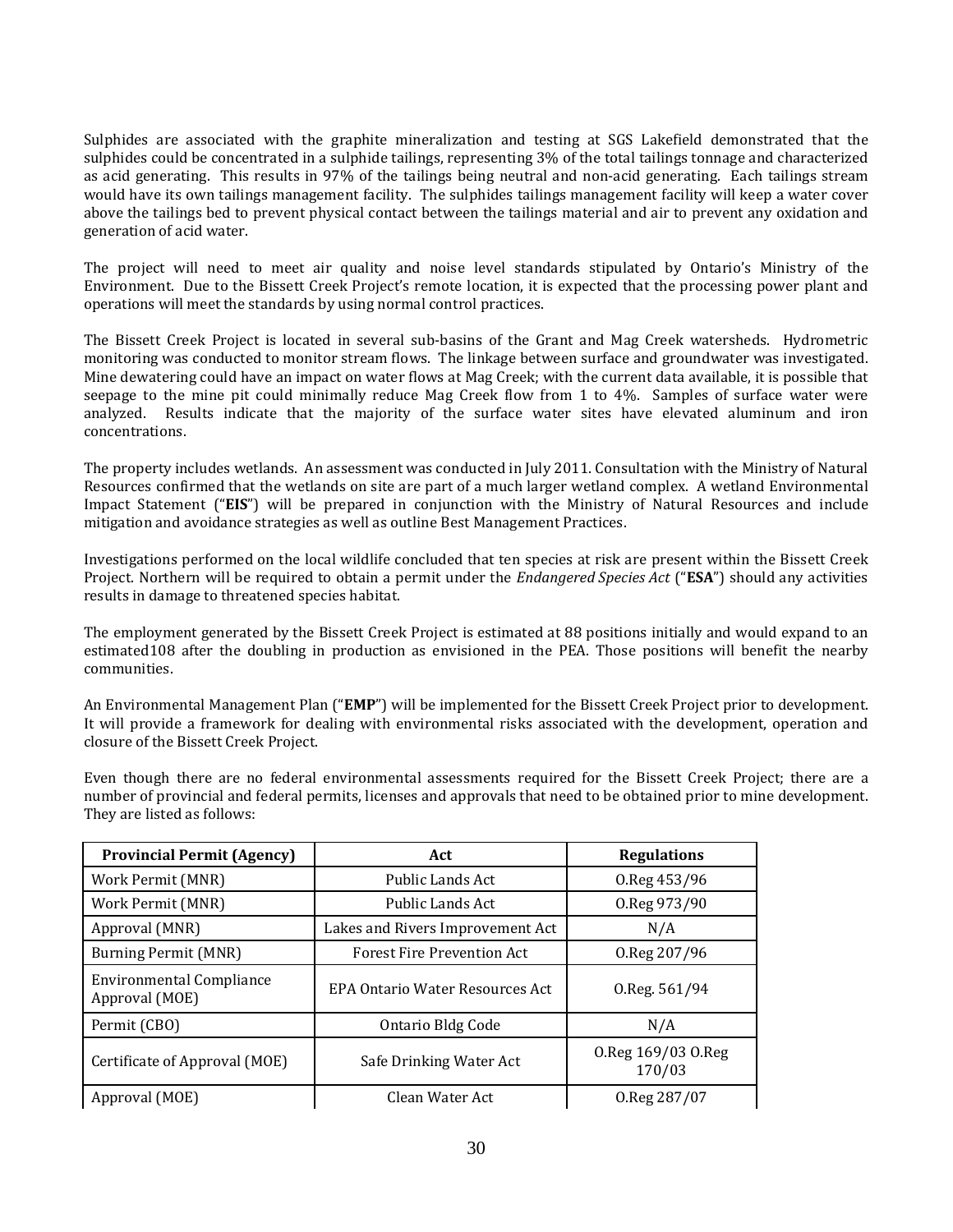| <b>Generator Registration Report</b><br>(MOE)  | EPA                            | $0.$ Reg $347/90$                     |
|------------------------------------------------|--------------------------------|---------------------------------------|
| Permit to Take Water > 50,000 L<br>(MOE)       | Ontario Water Resources Act    | 0.Reg 387/04                          |
| Verification of amended Closure<br>Plan (MNDM) | Mining Act                     | 0.Reg 240/00                          |
| Permit (MNR)                                   | <b>Endangered Species Act</b>  | N/A                                   |
| <b>Federal Permit (Agency)</b>                 | Act                            | <b>Regulations</b>                    |
| Approval (TC)                                  | Navigable Water Protection Act | Navigable Waters Works<br>Regulations |

## *Revised Mine Closure Plan*

In October 2012, the Corporation submitted an amended Mine Closure Plan (the "**2012 MCP**") for the Bissett Creek Project to the MNDM and in August 2013, it was accepted for filing. The 2012 MCP is an all-encompassing document that describes, in detail, the nature of the operations that will be carried out, the current baseline environmental conditions, and the Corporation's plan for rehabilitating the site and returning it to its natural state at the end of mining operations. The 2012 MCP is a requirement of the *Mining Act* (Ontario) and must be filed prior to commencement of construction and operations. A financial assurance that guarantees the Corporation's rehabilitation obligations under the 2012 MCP must be provided to the MNDM as part of the filing process. The overall required financial assurance was set at \$2.3 million which reflects the relatively benign nature of the operation, neutral tailings and the ability to practice progressive rehabilitation due to the shallow, flat lying nature of the deposit. In addition to the amount currently deposited of \$803,135, \$800,000 will be deposited prior to placing any footings in the ground for construction of structures such as buildings and dams and \$729,088 will be deposited prior to the commencement of commercial production.

The 2012 MCP and underlying baseline information were prepared by Knight Piesold Ltd. The 2012 MCP addresses the questions and concerns of the public, First Nation Communities and other interest groups that were identified during pre-submission consultations. A provincial Class Environmental Assessment is underway and a number of other permits relating to air, noise, water, species at risk, etc. are required prior to the commencement of operations and follow in the normal course after acceptance of the 2012 MCP. Most of these issues are dealt with in the 2012 MCP. With the acceptance or "filing" of the 2012 MCP, the Corporation could initiate site work relating to the FS including the clearing of internal roads, plant site and tailings basin subject to financing and completion of the species at risk permitting. The Corporation believes that that the changes contemplated by the FS Update require a notice of material change and will not trigger the requirement for another MCP amendment.

## **Capital and Operating Costs**

## *Initial Capital Cost*

The initial capital cost estimate of \$101,941,500 for the Expansion PEA was developed at ± 30% accuracy. Costs are reported in Canadian Dollars ("**CAD**"). The estimate is based on the FS prepared by GMining in 2012 and the FS Update completed by AGP. The doubling of the plant capacity from 1,000,000 tonnes per year to 2,000,000 tonnes per year has been estimated by assuming that the process facility will basically be twinned, other than the crusher which has excess capacity, and by doubling the capital component of the process plant in the third year of operation.

Locally available material was used for estimation purposes and prices were sourced from regional suppliers. No escalation was built into the capital cost estimates. The original estimates were received during 1st Quarter 2012 and some components updated in the third quarter of 2013. Labour rates were developed using hourly rates provided by contractors from the area. Due to the geographical location of the project, travel time and room and board were included in the hourly rates.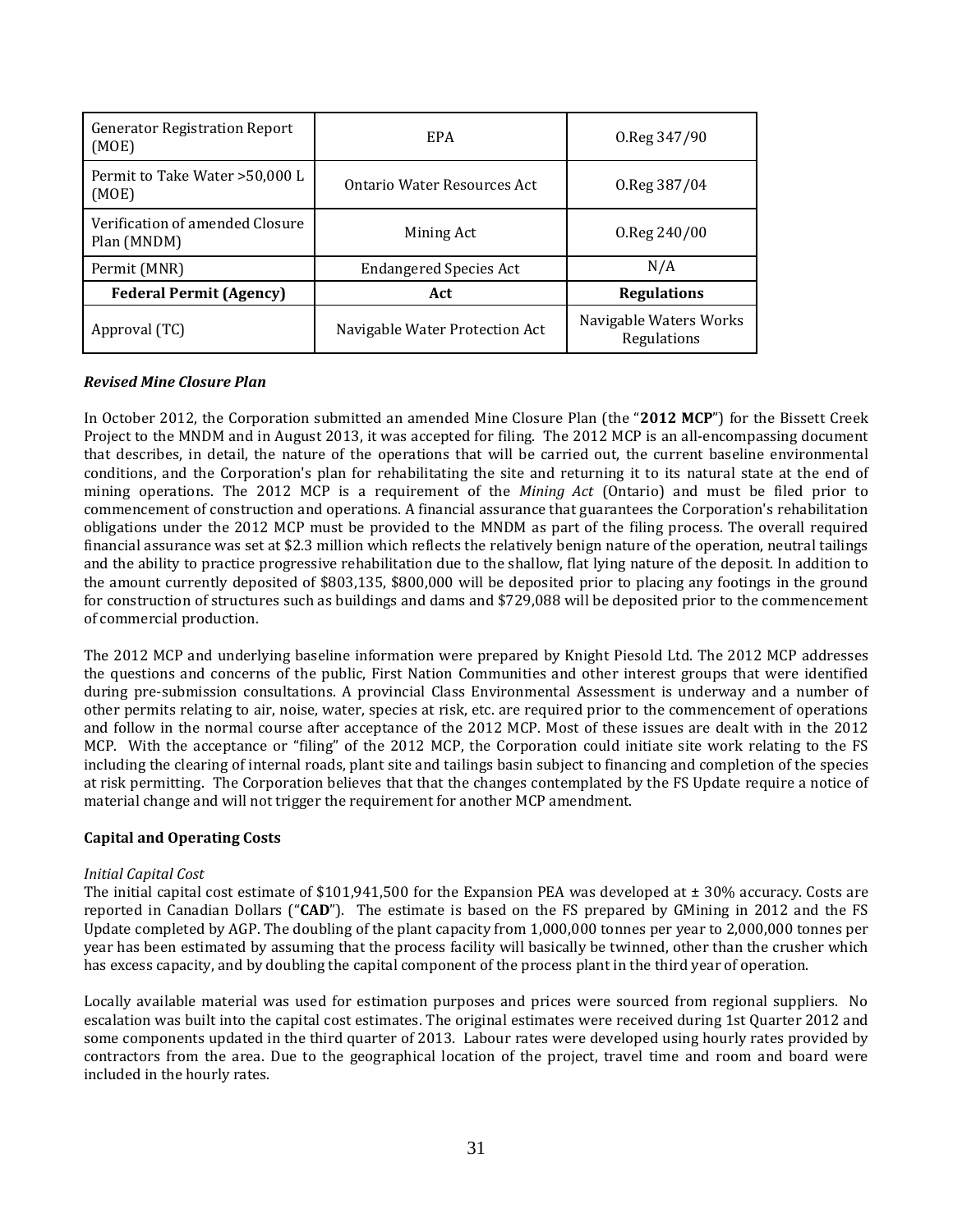Unit costs have been derived from quotations received from contractors and vendors. Cost estimations include materials and labour. Transportation costs are not included in the cost breakdown per area. The costs have been compiled in a separate estimate, provided in the indirects.

| <b>Description</b>                   | <b>Initial Capital</b> |
|--------------------------------------|------------------------|
| 100 - Infrastructures                | 4,740,697              |
| 200 – Electrical Infrastructures     | 15,654,411             |
| 300 – Water Management               | 6,670,975              |
| 400 - Mobile Equipment               | 1,711,060              |
| 500 – Mine Initial Capital           | 7,164,499              |
| 600 - Processing Plant               | 36,779,806             |
| 700 – Construction Indirects         | 9.663.035              |
| 800 - General Services               | 5,757,568              |
| 900 – Pre-production & Commissioning | 4,532,040              |
| 990 – Contingency (10%)              | 9,267,409              |
| Total                                | 101,941,500            |

## *Expansion Capital*

The major purpose of the Expansion PEA was to establish the economics of expanding the process through put from 1,000,000 tonnes per year to 2,000,000 tonnes per year. The primary item in this evaluation was the additional capital that will be needed to expand the process operations. For this estimate it has been assumed that a parallel circuit will be built in the process plant resulting in the process capital being roughly doubled and the plant expanded in the third year of operations. The only component of the process that will not be duplicated in the expansion is the primary crusher as it has sufficient capacity to meet the expanded throughput.

| <b>Description</b>                   | <b>Expansion Capital</b>        |
|--------------------------------------|---------------------------------|
| 100 - Infrastructures                | 150,000                         |
| 200 - Electrical Infrastructures     | 8,064,785                       |
| 300 - Water Management               | 751,895                         |
| 400 – Mobile Equipment               | 887,333                         |
| 500 – Mine Initial Capital           | Listed in sustaining<br>capital |
| 600 – Processing Plant               | 26,738,087                      |
| 700 – Construction Indirects         | 6,495,911                       |
| 800 - General Services               | 2,105,017                       |
| 900 – Pre-production & Commissioning | N/A                             |
| Total                                | 35,339,015                      |

## *Sustaining Capital*

Sustaining capital is mainly required for progressive dam construction at Tailings Management Facilities, on-going dewatering, waste rock stockpile expansion, mine equipment, future disposal of tailings to the pit and processing facilities and mobile fleet allowances.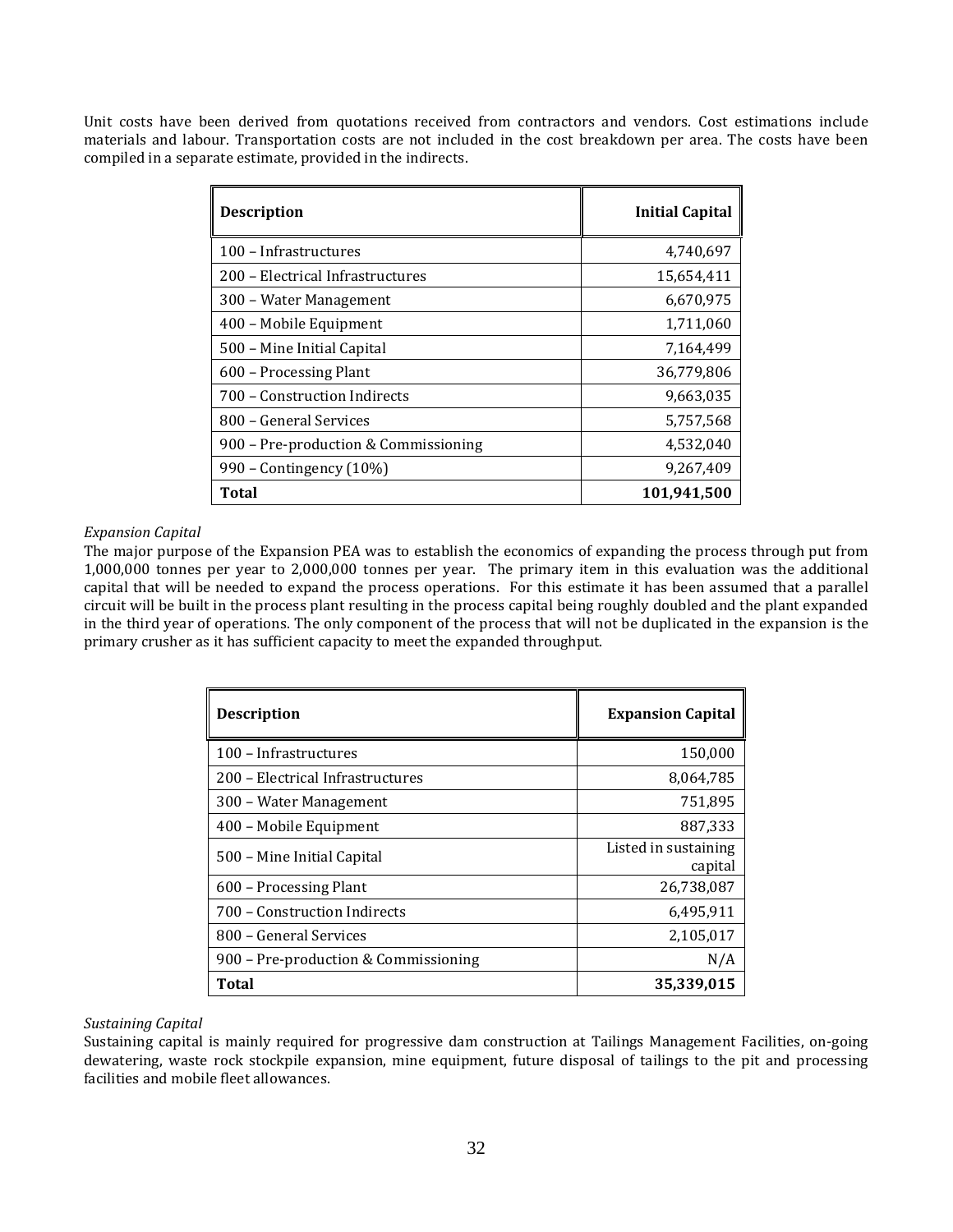| <b>Description</b>            | <b>Sustaining</b><br>Capital |
|-------------------------------|------------------------------|
| Waste Piles Preparation       | 2,250,000                    |
| <b>Processing Facilities</b>  | 3,800,000                    |
| Tailings and Water Management | 30,665,505                   |
| Electrical Infrastructures    | 244,000                      |
| Mobile Equipment              | 2,000,000                    |
| Mining Equipment              | 19,681,000                   |
| Others                        | 32,000                       |

The Corporation is required to deposit a financial assurance of \$2.3 million with the Province of Ontario (\$799,200 of which has already been deposited) to guarantee its obligations with respect to the 2012 MCP. \$800,000 will be paid prior to placing any footings in the ground for construction of structures such as buildings and dams and \$729,088 will be paid prior to the commencement of commercial production. An additional potential provision of \$2.5 million over four years has been included in the Expansion PEA.

## *Working Capital*

The following assumptions were used to estimate project working capital:

| <b>Accounts Receivable</b> | Equivalent to one month of net revenues.                                                                                            |
|----------------------------|-------------------------------------------------------------------------------------------------------------------------------------|
| Production Inventory       | Concentrate inventory (at cost) - 1250 t                                                                                            |
| Supplies Inventory         | Equivalent to one month of processing supplies (reagents, bags,<br>consumables). Mining supplies inventory is carried by contractor |
| Fuel Inventory             | Equivalent to 80% of 30,000 l reservoir at CAD 1/l                                                                                  |
| <b>Mechanical Spares</b>   | Estimated at CAD 990,351                                                                                                            |
| <b>Account Payable</b>     | Equivalent to one month of supplies, fourteen days of labour costs<br>and one month of mining contractor costs                      |

## *Operating Costs*

The local delivered price for diesel is linked to the crude oil price. Brent crude oil price for the Base Case is USD 119/bbl. From that basis, the diesel price delivered to site is derived. Mining costs are based on owner mining. The Corporation will own and operate all the mining equipment associated with loading, hauling and auxiliary services (road and dump maintenance) mining. The mine operating costs have been estimated to be in the order of \$4.08/tonne of mill feed.

A drill and blast contractor will be responsible for managing the explosives and the drilling of rock. The Corporation will provide the mine management and technical services, including grade control. All maintenance of the mine equipment will be handled with a maintenance contract. Sampling costs have been included in the mining cost estimate. A contract laboratory will be responsible for the assays required.

Processing costs include the manpower to operate the processing plant, as well as the crusher. They also include electrical power production and the consumption of natural gas. Consumables, reagents, and spare parts are also included in this estimate. Costs are calculated on a throughput of 1,000,000 tpy of mill feed for the first part of production and then after the expansion they are calculated on a process throughput of 2,000,000.

General services include general management, accounting, communications, environmental and social management, human resources, purchasing and procurement, marketing, health and safety and security protection. In most cases, these services represent fixed costs for the site as a whole. General services costs exclude certain costs such as transport of final products and environmental rehabilitation costs which are treated as separate line items in the financial model.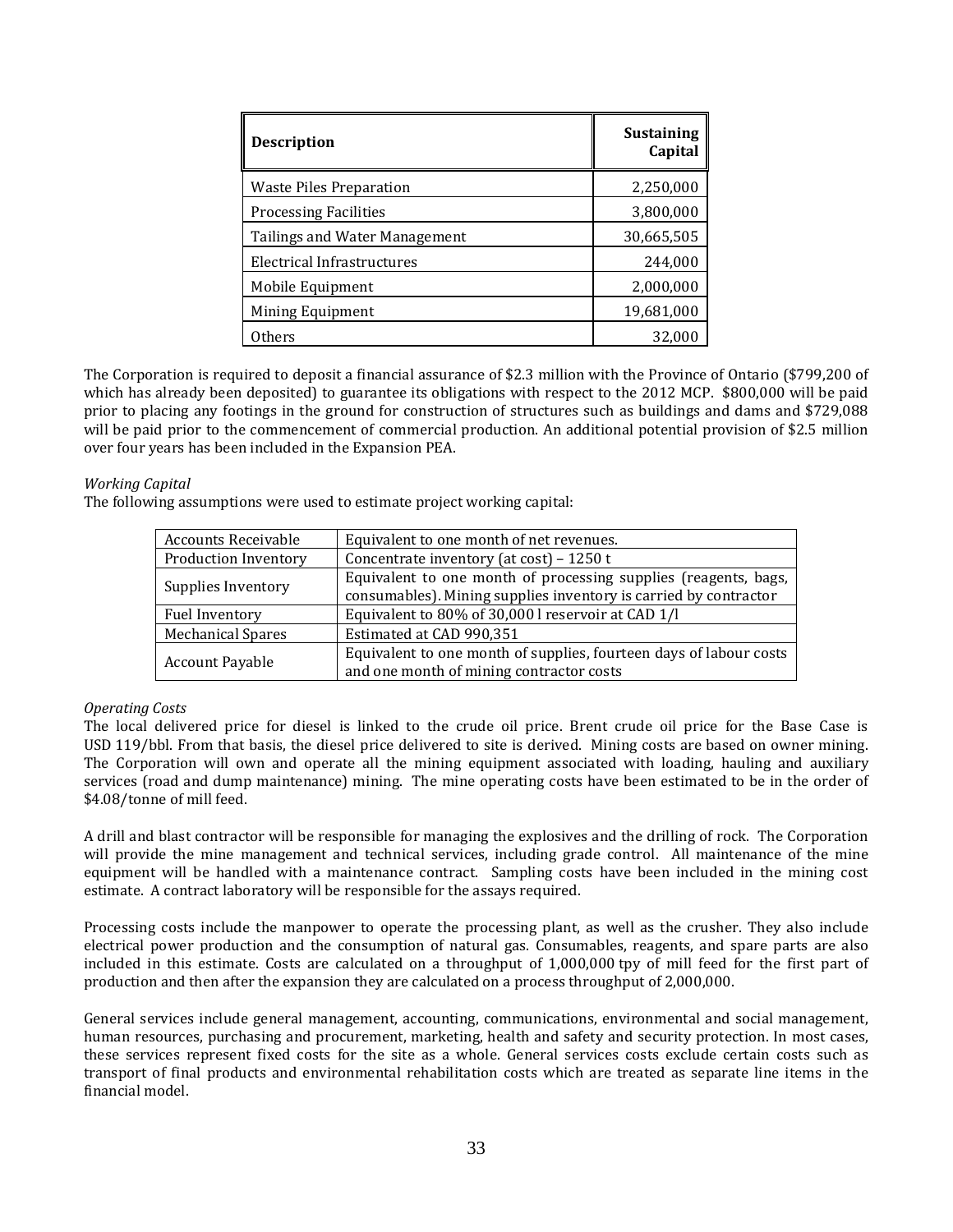| <b>Description</b>            | CAD $$/t$ |
|-------------------------------|-----------|
| <b>Processing Costs</b>       | 5.10      |
| Power Costs                   | 2.25      |
| G & A Costs                   | 1.45      |
| Mining and Technical Services | 4.08      |
| Stockpile Adjustment          | $-0.03$   |
| Total                         | 12.85     |

## **Total Operating Cost Summary (cost per processed tonne)**

#### **Economic Analysis**

The financial analysis is based on the net present value ("**NPV**") and internal rate of return ("**IRR**") of all project cash flows starting with the project approval and development release. The valuation date on which these financial metrics are based is at the commencement of construction. All financial analyses presented are based on unlevered cash flow projections, with no provision made for debt financing.

The financial analysis was performed on both before-tax and after-tax cash flows, estimated on a project basis only. Revenue and expenditure projections associated with the initial development and ongoing operation of the Bissett Creek Project have been prepared using constant, 1Q 2012 Canadian dollars without provision for inflation.

The graphite prices selected are based on recent price history. The graphite market has experienced major changes in recent years which resulted in an important increase in prices over the 2005 to 2012 period followed by a drop in 2012 and 2013. In addition to normal market pricing, the Bissett Creek graphite products include a major proportion of extra large flakes that could command an important premium from clients outside of the quoted products by Industrial Minerals magazine. At this time, Northern Graphite has no specific agreement with clients for the sale of its concentrates. A composite price of \$1,800US has been used for the production and forms the Base Case for the evaluation. The CAD/US exchange rate is used to convert revenue from graphite sales into Canadian dollars in the base case is 1.05 CAD/USD.

|                    | <b>US\$ per tonne CIF North America</b> |                |                       |         |              |              |
|--------------------|-----------------------------------------|----------------|-----------------------|---------|--------------|--------------|
|                    | BFS*                                    |                |                       |         | Current      | Weighted     |
| <b>Flake</b>       | <b>Concentrate</b>                      | <b>Blended</b> | <b>Carbon Content</b> |         | Price        | Price        |
| <b>Size</b>        | Weighting                               | Weighting      | $FS*$                 | $LCT**$ | (US\$/tonne) | (US\$/tonne) |
| $+48$              | 48.4%                                   | 59.5%          | 95.1%                 | 97.0%   | \$2,100      | \$1,249      |
| $+80$              | 28.2%                                   | 34.6%          | 94.5%                 | 95.1%   | \$1,400      | \$485        |
| $+100$             | 4.8%                                    | 5.9%           | 97.3%                 | 94.0%   | \$1,200      | \$71         |
| $-100$             | 18.6%                                   |                | 94.8%                 |         |              |              |
|                    | 100.0%                                  | 100.0%         | 95.0%                 | 96.2%   |              | \$1,804      |
| *Feasibility Study | **Locked cycle testing                  |                |                       |         |              |              |

## **Average Graphite Prices Used for Base Case**

The Corporation is subject to several taxation jurisdictions provincially and federally. The Ontario mining tax is levied at a rate of 10% on mining profits in excess of CAD\$500,000 derived from operations located in Ontario. The first CAD\$10 million of profit generated by a new mine is exempted from mining tax for a three year period. In Ontario, corporations file a single combined income tax return and pay combined income tax instalments based on a corporate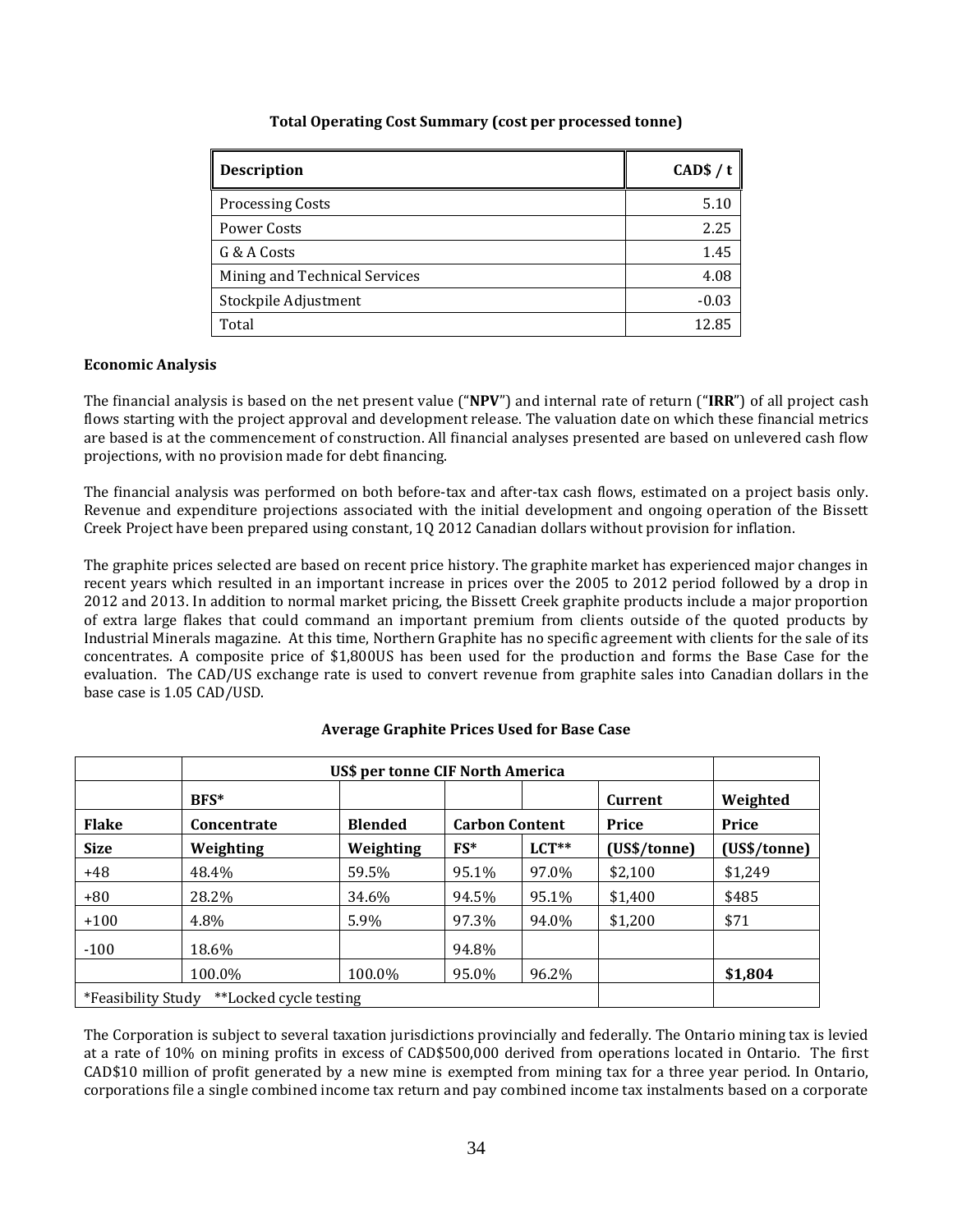income tax base harmonized with federal definition of corporate taxable income. The provincial tax rate is 10% and the federal tax rate applicable to resources profits is 15%.

Annual mill-feed will start at 1,000,000 tpy and will expand to 2,000,000 in the fourth year of operations. The total graphite concentrate production from the Bissett Creek Project is estimated at 730,027t over a commercial production period of 22 years with an average annual production of 33,183t. Metallurgical recovery is estimated to average 94.7% during the life of production. At a graphite price of US1,800/t of concentrate under the Base Case, average annual sales are forecast to be CAD 62.7 million and LOM (23 years) gross sales total CAD 1,379.8 million. After royalty payments of CAD 14.6 million, the LOM net revenues are estimated at CAD 1,365.2 million.

Operating costs will total CAD 507.2 million over the mine life and average CAD 12.94/t of feed or CAD 695/t of graphite concentrate. Based on a graphite price of US 1,800/t of concentrate, the operating cash flow is estimated at CAD 857.9 million.

## **Average Production of Graphite Concentrate and Mine Cash Costs of Production**

| <b>Description</b>                  | <b>First 5 Years</b> | <b>Mine</b><br>Life |  |  |  |  |
|-------------------------------------|----------------------|---------------------|--|--|--|--|
| <b>Yearly Graphite Concentrate:</b> |                      |                     |  |  |  |  |
| Production (t concentrate)          | 23,690               | 33,183              |  |  |  |  |
| <b>Mine Cash Cost:</b>              |                      |                     |  |  |  |  |
| (CAD/t Milled)                      | 15.42                | 12.86               |  |  |  |  |
| (CAD/t of Concentrate)              | 687                  | 695                 |  |  |  |  |

Under the Base Case, the undiscounted cash flow is CAD 650.6 million before tax and CAD 449.8 million after tax. The IRRs are 26.3% before tax and 22.0% after tax respectively. The payback period from the end of the pre-production period is approximately 4.8 years.

| CND\$                 | $-20%$  | $-15%$  | $-10%$  | $-5%$   | <b>Base</b> | 5%      | 10%     | 15%     | 20%     |
|-----------------------|---------|---------|---------|---------|-------------|---------|---------|---------|---------|
| <b>Graphite Price</b> | \$1.440 | \$1.530 | \$1,620 | \$1.710 | \$1.800     | \$1,890 | \$1.980 | \$2.070 | \$2,160 |
| NPV 0%After Tax       | 261.4   | 308.6   | 355.7   | 402.7   | 449.8       | 496.7   | 543.8   | 591.0   | 638.2   |
| NPV 8%After Tax       | 62.7    | 84.7    | 106.6   | 128.3   | 150.0       | 171.6   | 193.2   | 214.7   | 236.3   |
| <b>IRR</b>            | 14.3%   | 16.4%   | 18.3%   | 20.2%   | 22.0%       | 23.8%   | 25.4%   | 27.1%   | 28.7%   |

On the basis of all the engineering studies, cost estimates, price scenarios and economic analyses performed as part of the Expansion PEA, the authors of the Expansion PEA believe that the financial returns are sufficiently robust to justify developing the Bissett Creek Project to commercial production. Its production level, when compared to the total market, should enable its successful introduction in the supply of large and extra-large graphite flake products, without impacting the supply-demand relationship and resulting prices. In addition, when well established as a reliable supplier of quality products, Northern Graphite should be in excellent position to pursue a production expansion on the basis of its large resources at Bissett Creek.

## **Preliminary Economic Assessment Update**

On June 24, 2014, the Corporation completed an update of the Expansion PEA in order to assess the economics of building a two Mtpa processing plant at the outset, rather than increasing from one Mtpa to two Mtpa after three years of operation, as contemplated in the Expansion PEA. The larger process plant was evaluated due to developments in the lithium-ion battery industry but the Corporation does not intend to pursue such a scenario under the Expansion PEA Update at the present time.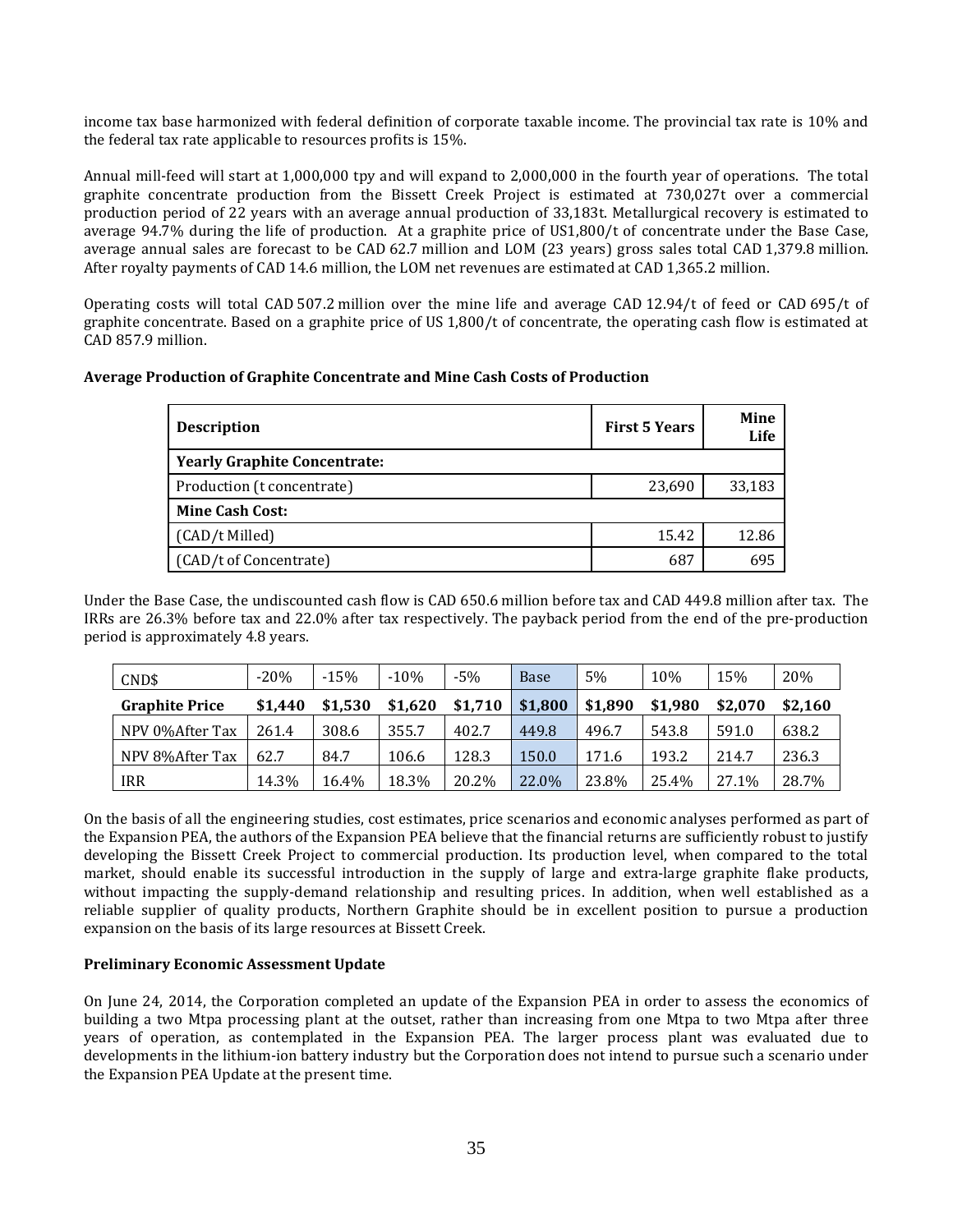For the Expansion PEA Update, Ken Kuchling, P.Eng., Senior Mining Associate of P&E Mining Consultants Inc. ("**P&E**") reviewed the Expansion PEA mine plan and modified it to commence production at the expanded 2.0 Mtpa production rate in Year two rather than ramping up in Year three and to more aggressively backfill the open pit with waste. Dan Peldiak, P.Eng. Principal Process Engineer WorleyParsons Canada prepared the revised capital and operating costs for the process plant which represents a portion of the total capital and operating costs for the project. Consistent with industry practice, the estimates have been prepared with an engineering accuracy of +15/- 20%. Andrew Bradfield, P.Eng. of P&E, who is independent of the Corporation, approved and authorized the disclosure of the technical information relating to the Expansion PEA Update. There is no requirement for a new NI 43-101 relating to the Expansion PEA Update and none was filed. A press release was issued and filed on SEDAR and includes detailed cash flows relating to the Expansion PEA Update. Readers should refer to the 2013 Technical Report for further details with respect to the Bissett Creek Project.

Development capital costs in the Expansion PEA Update has been estimated at \$134.1 million (including a 10% contingency) for an operation that will produce an average of approximately 44,200 tonnes of graphite concentrate annually over the first 10 full years of operation.

Both the Expansion PEA and the Expansion PEA Update show even more robust economics than the FS Update because production is essentially being doubled while capital costs have increased by less than 50%. The Expansion PEA Update is a more optimal plan because it is more efficient to build one large mill at the outset rather than building a second parallel circuit after three years. However, the current annual graphite market is less than 400,000 tonnes and a project this size has the potential to adversely affect prices, especially considering the volume of XL and XXL flake sizes that will be produced. The Corporation would only contemplate an expansion scenario if it had a strategic partner and secured offtake agreements.

| <b>Upuate</b>                                                  |               |                   | <b>Expansio</b>     |
|----------------------------------------------------------------|---------------|-------------------|---------------------|
|                                                                | 2013          | <b>Expansio</b>   | n                   |
|                                                                | FS            | n                 | <b>PEA</b>          |
|                                                                | <b>Update</b> | <b>PEA</b>        | <b>Update</b>       |
| Reserves/resources (million tonnes)*                           | 28.3*         | 39.4*             | 40.51               |
| Feed Grade (% graphitic carbon)                                | $2.06\%$ *    | 1.85%*            | 1.83%1              |
| Waste to ore ratio                                             | 0.79          | 0.24              | 0.25                |
| Processing rate (tonnes per day - 92% availability)            | 2,670         | $2,670-$<br>5,340 | 5,480               |
| Mine life (years)                                              | 28            | 22                | 21                  |
| Mill recovery                                                  | 94.7%         | 94.7%             | 94.7%               |
| Average annual production                                      | 20,800t       | 33,183t           | 44,200 <sup>2</sup> |
| Initial capital cost (\$ millions - including 10% contingency) | \$101.6M      | \$101.6M          | \$134.1             |
| <b>Expansion capital</b>                                       | NA            | \$45.2M           | <b>NA</b>           |
| Sustaining capital                                             | \$43.0        | \$58.7M           | \$55.1              |
| Cash operating costs (\$/tonne of concentrate)                 | \$795/t       | \$695/t           | \$736               |
| Mining costs (\$/tonne of ore)                                 | \$5.63        | \$4.05            | \$3.74              |
| Processing costs (\$/tonne of ore)                             | \$8.44        | \$7.35            | \$7.78              |
| General and administrative costs (\$/tonne of ore)             | \$2.50        | \$1.45            | \$1.45              |
| CDN/US dollar exchange rate                                    | 0.95          | 0.95              | 0.95                |

## **Summary of Expansion PEA Results vs Expansion PEA Update and FS Update**

**\*The probable reserve in the FS Update consists of 24 Mt grading 2.20% Cg and 4.0 Mt of low grade stockpile ("LGS") grading 1.26% Cg. The Expansion PEA and Expansion PEA Update accelerate the processing of the probable reserve and processes an additional 11.1 Mt of measured and indicated resources from the LGS at the end of the mine life. All grades are diluted.**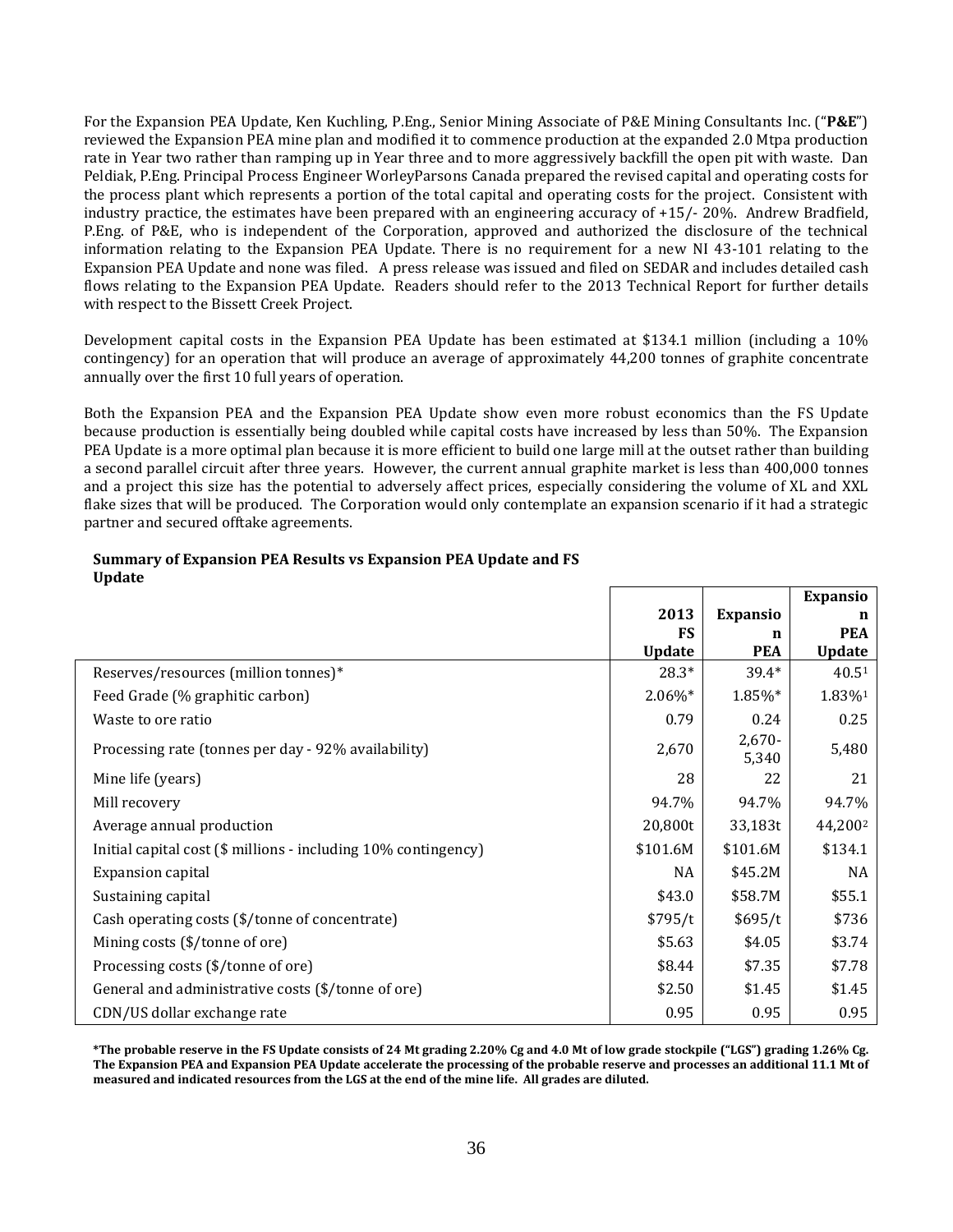**<sup>1</sup> Potentially economically extractable resources based on the 24 Mt probable reserve grading 2.20% Cg (as estimated in the FS Update) being processed first followed by the processing of 16.1 Mt of Measured and Indicated resources grading 1.26 % Cg from a low grade stockpile. All grades are diluted.** *Mineral resources that are not mineral reserves do not have demonstrated economic viability.* 

#### **<sup>2</sup> first 10 years**

The expansion cases indicate that the Bissett Creek Project has very attractive economics even at or below current depressed graphite price levels. The pre-tax IRR is 26.3% (22.0% after tax) and the pre-tax NPV is \$231.1 million (\$150.0 million after tax) in the Expansion PEA base case which uses an 8% discount rate and a weighted average price of US\$1,800/tonne of concentrate. The Expansion PEA Update has a pre-tax IRR is 31.7% (26.7% after tax) and the pre-tax NPV is \$264.7 million (\$178.9 million after tax) using the same parameters due to the efficiencies inherent in building one large plant at the start rather than building a parallel circuit after three years of operation.

|                                                             | 2013<br><b>FS Update</b> | <b>Expansion PEA</b><br>(base case) |                  |                  |                  | <b>Expansion PEA Update</b><br>(base case) |                  |
|-------------------------------------------------------------|--------------------------|-------------------------------------|------------------|------------------|------------------|--------------------------------------------|------------------|
| Graphite prices (US\$ per<br>tonne)                         | \$1,800                  | \$2,100                             | \$1,800          | \$1,500          | \$2,100          | \$1,800                                    | \$1,500          |
| Pre tax NPV @8% (CDN\$<br>millions)<br>Pre tax IRR $(%)$    | \$129.9<br>19.8%         | \$335.6<br>33.0%                    | \$231.0<br>26.3% | \$126.6<br>18.8% | \$380.9<br>40.7% | \$264.7<br>31.7%                           | \$148.4<br>22.2% |
| After tax NPV@8%(CDN\$<br>millions)<br>After tax IRR $(\%)$ | \$89.3<br>17.3%          | \$221.9<br>27.7%                    | \$150.0<br>22.0% | \$77.3<br>15.7%  | \$257.9<br>33.9% | \$178.9<br>26.7%                           | \$99.0<br>18.9%  |

## **Spherical Graphite ("SPG")**

In order to be used as the anode material in lithium ion batteries, flake concentrate produced by a graphite mine must be micronized, rounded, purified, coated and subjected to high temperature heat treatment. The resultant product is SPG. Only flake graphite that can be economically rounded and purified and has very low levels of specific impurities can be used. Generally this means flake graphite must be at least +150 mesh in size and greater than 94%Cg. Uncoated SPG, which has been micronized, rounded and purified, sells for over US\$3,000 per tonne. Coated SPG, which has also been graphitized, sells for US\$7,000 to US\$12,000 per tonne.

The Bissett Creek Project provides the Corporation with a number of natural competitive advantages in the battery market as it has the highest reported percentage of battery grade material, a high yield on converting concentrate to SPG, low levels of iron and other impurities that negatively affect cell performance and a pristine, highly ordered crystal structure that has the potential to improve battery performance and reduce costs. The Corporation is leveraging these advantages with proprietary purification technologies to produce higher quality and lower cost anode materials without the use of damaging environmental practices currently used in their manufacture.

The Corporation has successfully manufactured test quantities of SPG from graphite concentrate produced from the Bissett Creek Project. It has been evaluated in lithium/graphite battery test cells and the initial performance of these cells indicates that it meets commercial standards. Further tests are ongoing.

Currently, almost all SPG is produced from small flake concentrates (-100 to +150 mesh). The yield of SPG after the micronization and rounding steps is approximately 40% and the rejects have little value. These losses are a major cost in the manufacturing of SPG. Initial testing has confirmed that large flake graphite from the Bissett Creek Project deposit has a spherical graphite yield of 50%. The Corporation expects that the yield will increase with further optimization.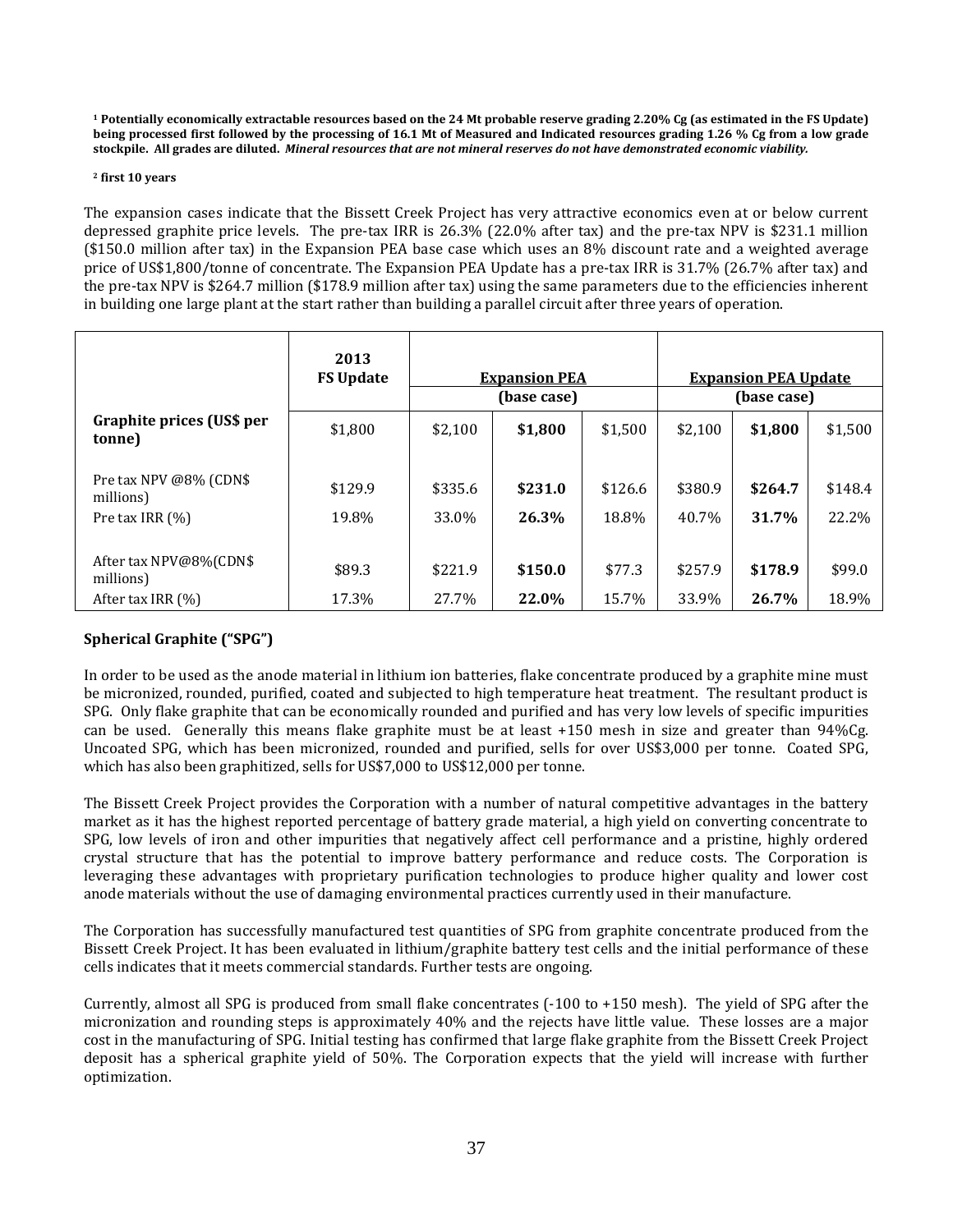Almost all SPG is currently produced in China and purified using strong acids which results in large volumes of acidic and toxic waste that requires proper disposal. This method is not environmentally sustainable as the demand for, and production of, lithium-ion batteries increases. It is also inconsistent with the green energy objectives of the hybrid and all electric car industry. The high quality and purity of graphite from Bissett Creek Project has enabled the Corporation to develop a proprietary purification technology that is environmentally friendly and sustainable. The technology works at much lower temperatures than traditional thermal purification techniques and will result in lower capital and operating costs. High purity graphite is required for many value added applications including lithium-ion batteries. Lab and bench scale testing, and initial capital and operating costs estimates, have been highly encouraging. The Corporation is planning to conduct a pilot plant test to validate the technology on a larger scale and refine capital and operating cost estimates.

SPG sells for much higher prices than run of mine graphite concentrates and could potentially enhance the economics of the Bissett Creek Project. The large flake nature of the Bissett Creek Project deposit provides the Corporation with the flexibility to sell its concentrates into high value, large flake markets or produce SPG for the lithium-ion battery market.

On February 8, 2016, the Corporation announced that a major international engineering company had completed a fatal flaw analysis and scoping study with respect to the Company's proprietary purification process. It was concluded that Northern's process does not present any major technical challenges, can be carried out using relatively standard processing equipment and will not generate any harmful waste products. Capital costs are estimated at approximately US\$10.5 million (including a 35% contingency) for a facility to purify 5,000 tonnes per year of either flake graphite concentrate or SPG. Operating costs to purify spherical graphite to 99.95%C were estimated at approximately US\$0.50/kg. Capital and operating costs are based on conservative reagent volumes and retention times and could be reduced with further testing and optimization which will be done through the construction of a pilot plant.

## **Current Status**

As a result of Northern's work on the Bissett Creek Project to date, the Corporation is now in a position to begin construction of a mine, subject to the availability of financing and species at risk permitting. Certain operational permits and environmental authorization certificates are also required before mining and processing could commence and are expected to be received in the normal course. The major limiting factor in moving the project forward over the last couple years has been the lack of a strategic partner, an offtake agreement and full construction financing. This has been largely been a function of low prices and excess supply caused by a decline in steel industry demand. The steel industry appears to have bottomed and with continued strong demand growth from the LiB industry, the Corporation is optimistic that higher prices are not too far away and that this in turn will lead to the financing necessary to develop the Bissett Creek project. Construction of the plant and infrastructure are estimated to take approximately 12 to 18 months.

The Corporation intends to continue advancing the Bissett Creek Project and its value added processing technologies over the course of 2017.

## **DESCRIPTION OF CAPITAL STRUCTURE**

## **Capital Structure**

The authorized share capital of the Corporation consists of an unlimited number of common shares. As at April 11, 2017, 59,817,612 common shares were issued and outstanding as fully paid and non-assessable. In addition, as at April 11, 2017 the Corporation had issued and outstanding:

- 25,000 stock options to acquire one common share each at a price of \$2.50 until April 11, 2017;
- 275,000 stock options to acquire one common share each at a price of \$0.50 until June 30, 2017;
- 50,000 stock options to acquire one common share each at a price of \$0.70 until June 30, 2017;
- 500,000 stock options to acquire one common share each at a price of \$0.85 until December 20, 2017;
- 200,000 stock options to acquire one common share each at a price of \$0.75 until May 15, 2017;
- 600,000 stock options to acquire one common share each at a price of \$0.70 until January 9, 2020;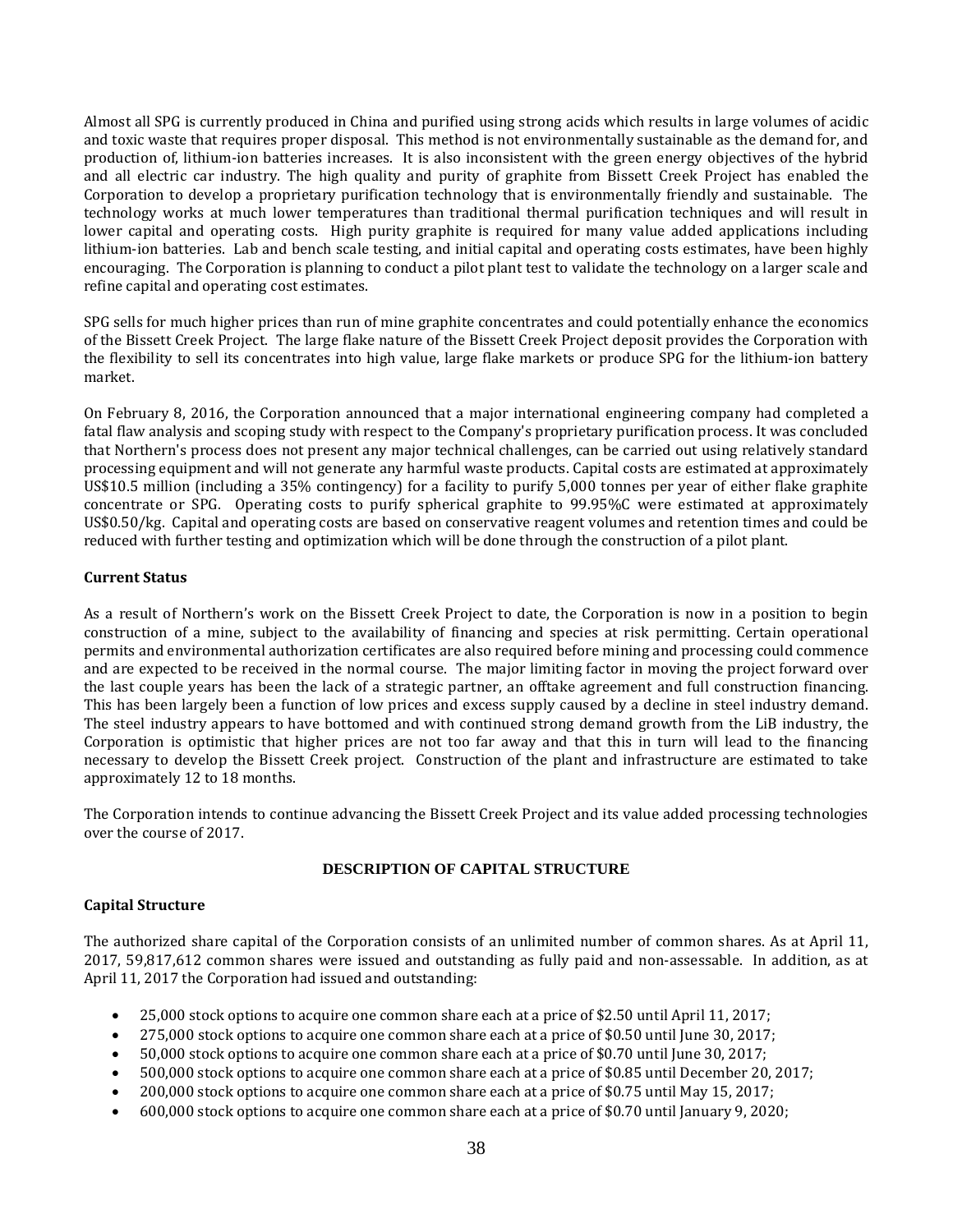- 100,000 stock options to acquire one common share each at a price of \$0.75 until May 19, 2018, and
- 2,775,000 stock options exercisable at a price of \$0.50 per share until April 27, 2021, 500,000 of which are subject to disinterested shareholder approval at the 2017 annual meeting.
- 1,051,499 common share purchase warrants, each of which is exercisable to acquire one common share at a price of \$0.80 until July 9, 2017.
- 455,000 common share purchase warrants, each of which is exercisable to acquire one common share at a price of \$0.35 until March 24, 2018.
- 4,166,667 common share purchase warrants, each of which is exercisable to acquire one common share at a price of \$0.40 until March 24, 2019.

#### **Common Shares**

Holders of the common shares are entitled to receive notice of and to attend and vote at all meetings of the shareholders of the Corporation and each common share confers the right to one vote in person or by proxy at all meetings of the shareholders of the Corporation. Holders of the common shares, subject to the prior rights, if any, of any other class of shares of the Corporation, are entitled to receive such dividends in any financial year as the Board of Directors of the Corporation may by resolution determine. In the event of the liquidation, dissolution or winding-up of the Corporation, whether voluntary or involuntary, holders of the common shares are entitled to receive, subject to the prior rights, if any, of the holders of any other class of shares of the Corporation, the remaining property and assets of the Corporation. Holders of common shares have no pre-emptive rights, no conversion rights or rights of redemption provisions applicable to the common shares.

#### **PRICE RANGE AND TRADING VOLUME OF SHARES**

The Corporation's common shares were listed and posted for trading on the TSX-V under the symbol "NGC" commencing on April 20, 2011 following the completion of the Corporation's initial public offering. The following table sets forth the reported high and low sale prices and the daily average trading volume for the shares on the TSX-V for each of the periods indicated.

| <b>High</b> (\$) | <u>Low (\$)</u> | <b>Daily Average</b><br>Volume |
|------------------|-----------------|--------------------------------|
| 0.39             | 0.185           | 144,410                        |
| 0.29             | 0.175           | 69,427                         |
| 0.33             | 0.22            | 57,885                         |
| 0.37             | 0.25            | 28,319                         |
| 0.415            | 0.285           | 33,614                         |
| 0.50             | 0.345           | 43,185                         |
| 0.53             | 0.41            | 45.882                         |
| 0.52             | 0.43            | 26,914                         |
| 0.63             | 0.445           | 90.410                         |
| 0.56             | 0.195           | 140,191                        |
| 0.28             | 0.19            | 37,375                         |
| 0.235            | 0.16            | 43,030                         |
|                  |                 |                                |

#### **PRIOR SALES**

The Corporation did not issue any securities that were not listed or quoted on a marketplace during the financial year ended December 31, 2016.

#### **ESCROWED SECURITIES**

500,000 of the stock options granted in 2016 to non-executive directors are subject to an escrow agreement and cannot be exercised unless and until they have been ratified by a majority vote of disinterested shareholders to be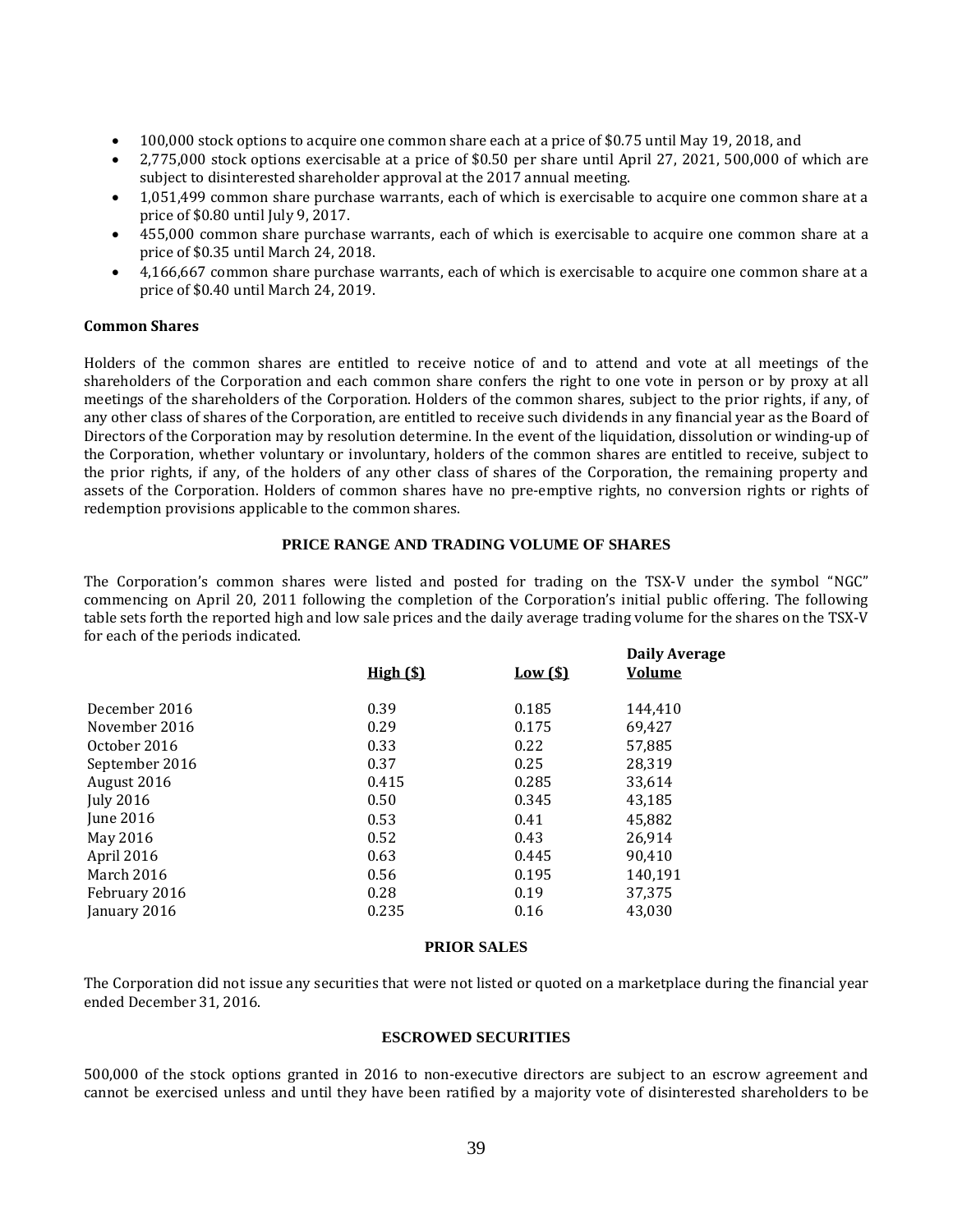held at the Company's 2017 annual general meeting. The Corporation had no other securities held in escrow as at December 31, 2016.

## **DIRECTORS AND OFFICERS**

#### **Directors and Officers**

The names, municipalities of residence and positions held in the Corporation of each of the directors and officers of the Corporation, their current principal occupation other than with the Corporation, the dates of their appointment or election as directors and their holdings of common shares (including those over which they exercise control) are set forth below:

| <b>Municipality</b><br>Name,<br>of<br><b>Residence and Position with</b><br>the Corporation              | <b>Principal Occupation</b>                                                                  | Director/Officer<br><b>Since</b> | Common<br><b>Shares</b><br><b>Beneficially</b><br>Owned<br><b>Directly</b><br>or<br>Indirectly<br><sub>or</sub><br>Controlled |
|----------------------------------------------------------------------------------------------------------|----------------------------------------------------------------------------------------------|----------------------------------|-------------------------------------------------------------------------------------------------------------------------------|
| Gregory B. Bowes                                                                                         | Chief Executive Officer, Chief                                                               | July 9, 2008                     | 1,964,594(4)                                                                                                                  |
| Carleton Place, Ontario, Canada<br>CEO and Director                                                      | Financial Officer and a Director<br>of the Corporation.                                      |                                  |                                                                                                                               |
| Ronald N. Little $(1)(2)$<br>Ottawa, Ontario, Canada<br>Director                                         | President, CEO and a director of<br>Orezone Gold Corporation.                                | June 24, 2010                    | 1,319,047(5)                                                                                                                  |
| Jay Chmelauskas <sup>(1)(3)</sup><br>Vancouver, British Columbia,<br>Canada<br>Director                  | Mine and Technology Developer<br>and Financier                                               | 7.<br>September<br>2010          | 21,800                                                                                                                        |
| K. Sethu Raman, Ph.D (2) (3)<br>Toronto, Ontario, Canada<br>Director                                     | Independent mining consultant.                                                               | September<br>7,<br>2010          | 333,694                                                                                                                       |
| Iain Scarr <sup>(3)</sup><br>Greenwood Village, Colorado,<br><b>United States of America</b><br>Director | COO and VP, Millennial Lithium<br>Industrial<br>minerals<br>Corp.,<br>exploration consultant | September<br>7,<br>2010          | 60,000                                                                                                                        |
| Donald H. Christie, CPA(1)(2)<br>Toronto, Ontario, Canada<br>Director                                    | President and CEO,<br>Norvista<br><b>Capital Corporation</b>                                 | August 17, 2010                  | 210,333                                                                                                                       |

Notes:

(1) Member of Audit Committee.

(2) Member of Compensation and Nomination Committee.

(3) Member of Corporate Governance Committee.

(4) 1,123,166 common shares are held by Gregory Bowes, 571,428 common shares are held by Bowes & Company, Management Ltd., which is owned and controlled by Gregory Bowes and his family, and 270,000 common shares are owned by his spouse.

(5) 1,119,047 common shares are held by Ronald Little and 200,000 are owned by his spouse.

Each director will hold office until the Corporation's next annual meeting or until a successor is elected or appointed.

The following is biographical information relating to the directors and senior officers of the Corporation, including their principal occupations for the past five years: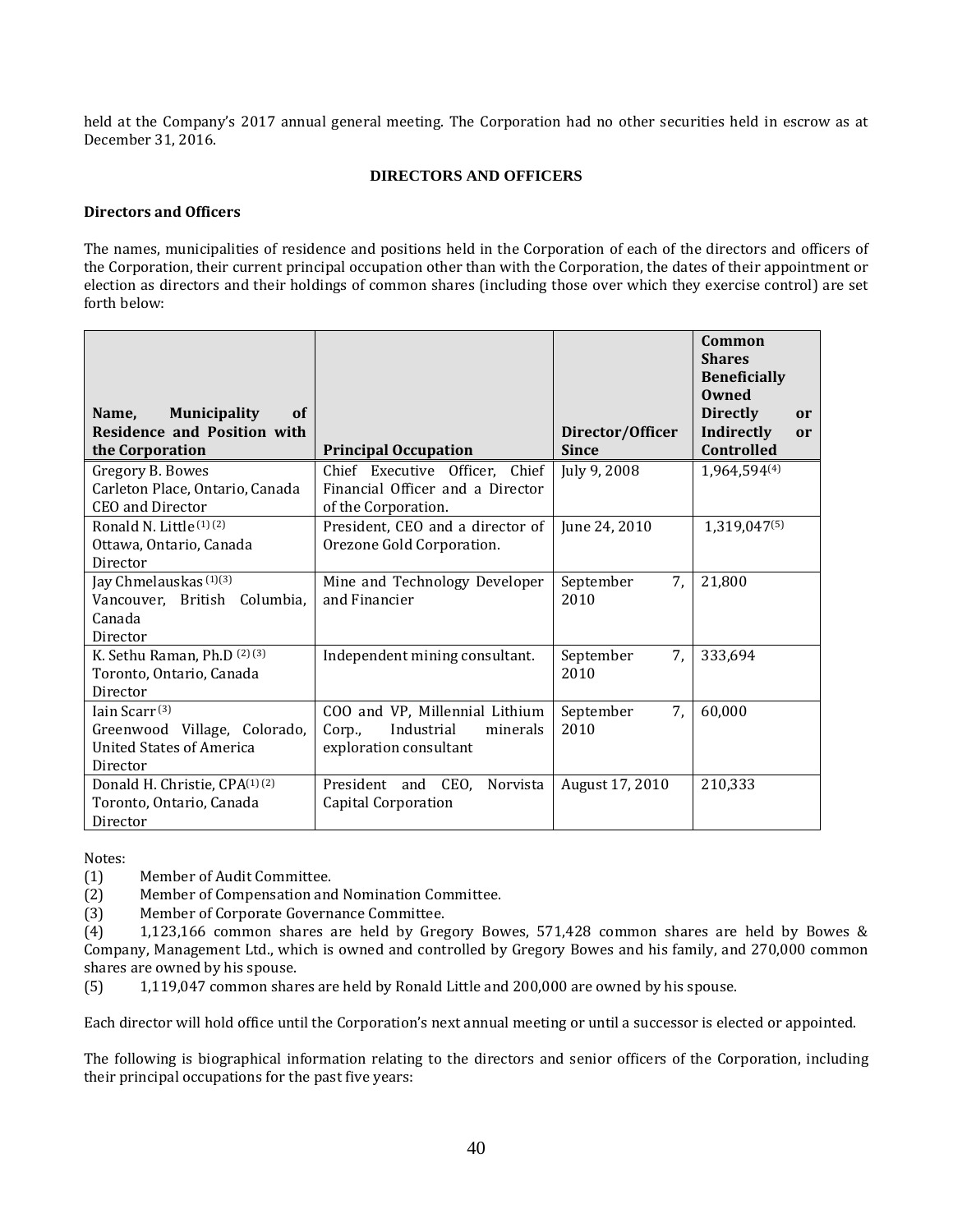**Gregory B. Bowes, B.Sc. (Geology), MBA, P.Geo. –** *CEO, CFO and Director***.** Mr. Bowes has over 30 years of experience in the resource and engineering industries. He holds an MBA from Queens University and an Honors B.Sc., (Geology) from the University of Waterloo. Mr. Bowes was Senior Vice President of Orezone Gold Corporation (ORE:TSX) from February 2009 to June 2010, and was Vice President, Corporate Development of its predecessor, Orezone Resources Inc., from January 2004 until September 2005 and was Chief Financial Officer from October 2005 to March 2007, and from April 2008 to February 2009. From December 2006 until April 2008, Mr. Bowes served as President, CEO and a director of San Anton Resource Corporation (SNN:TSX). Mr. Bowes has an employment contract with the Corporation which includes non-disclosure agreements with the Corporation.

**Iain Scarr, B.Sc. (Geology), MBA -** *Director***.** Mr. Scarr is Chief Operating Officer and Vice President, Development & Exploration for Millennial Lithium Corp. (ML:TSXV). He is founder and principal of IMEx Consulting, which provides business development, mining and marketing services to the industrial minerals industry. Mr. Scarr previously was Project Director for Enirgi Group at the Rincon lithium project in Argentina and prior to that was Country Manager and General Manager – Development for Galaxy Resources Limited's (GXY:ASX) Sal de Vida lithium and potash brine project. Mr. Scarr spent 30 years with Rio Tinto Exploration and was most recently Commercial Director and VP Exploration, Industrial Minerals Division. He holds a B.Sc. in Earth Sciences from California State Polytechnic University and an MBA from Marshall School of Business at the University of Southern California.

**Ronald N. Little, P.Eng -** *Director***.** Mr. Little is the President, CEO and a director of Orezone Gold Corporation (ORE:TSX-V) and is a director of Premier Gold Mines Limited (PG:TSX). Mr. Little has over 30 years of experience in mineral exploration, mine development, mine operations and capital markets. He has spent the last 20 years focused on African projects where he was the founder of Orezone Resources Inc., a company that developed Essakane, the largest operating gold mine in Burkina Faso, which was taken over by IAMGold in 2009. Mr. Little has been a director of other public and private companies and held senior operating positions in both major and junior gold producing companies.

**Jay Chmelauskas, B.A.Sc, MBA - Director.** Mr. Chmelauskas is a technology and mining developer and financier, and was previously CEO and President of Western Lithium Corporation (WLC:TSX, now Lithium Americas, LAC:TSX), CEO of specialty clay producer Hectatone Inc. (now RheoMinerals Inc.), and President and CEO of Jinshan Gold Mines (now China Gold International Resources Corp. Ltd.). He has overseen the development and patenting of a novel lithium extraction technology, overseen development of a modifier technology for fluids, and has successfully managed and led the financing, exploration, development, construction and commissioning of mining and industrial minerals operations including the commissioning of one of China's largest open pit gold mines and the development of a leading international lithium company. Mr. Chmelauskas has considerable experience in the exploration, development and mining industries, including operational experience with Placer Dome at a major Papua New Guinea gold mine (now Barrick Gold), and as a business analyst with Methanex Corporation, a specialty chemical manufacturer. Mr. Chmelauskas has a Bachelor of Applied Science in Geological Engineering from the University of British Columbia and a Master of Business Administration from Queen's University.

**Donald H. Christie, CPA –** *Director***.** Mr. Christie is the President, CEO and a Director of Norvista Capital Corporation (NVV: TSX-V); the Director of Rockcliff Copper Corporation (RCU:TSX-V) and the CFO and a Director of Nevada Zinc Corporation (NZN: TSX-V). Mr. Christie is a Chartered Professional Accountant - Chartered Accountant. Mr. Christie formerly held the role of Chief Financial Officer at Rockcliff Copper Corporation as well as Continental Gold Limited (CNL:TSX). Prior to his involvement with Continental Gold Limited, Mr. Christie co-founded Ollerhead Christie & Company Ltd., a privately held Toronto investment banking firm which sourced, structured and syndicated debt private placements and provided financial advisory services to a client base comprised primarily of colleges, universities, schools boards and provincial government agencies. Prior to founding Ollerhead Christie & Company Ltd., Mr. Christie served as a Managing Director of Newcourt Credit Group (TSX, NYSE), which subsequently combined with the CIT Group, Inc. While at Newcourt, Mr. Christie was involved in the structuring and syndication of over \$1.5 billion of transactions. Mr. Christie holds an Honours B.Comm degree from Queen's University.

**K. Sethu Raman, Ph.D -** *Director***.** Dr. Raman is a serial mine finder and a successful entrepreneur with more than 46 years of international experience in all phases of exploration, mine development, acquisitions and operations as well as experience in related financial and legal areas. He has pioneered many new exploration concepts and strategies which have led to the discovery of eleven significant gold, silver, copper, zinc, phosphate and uranium deposits located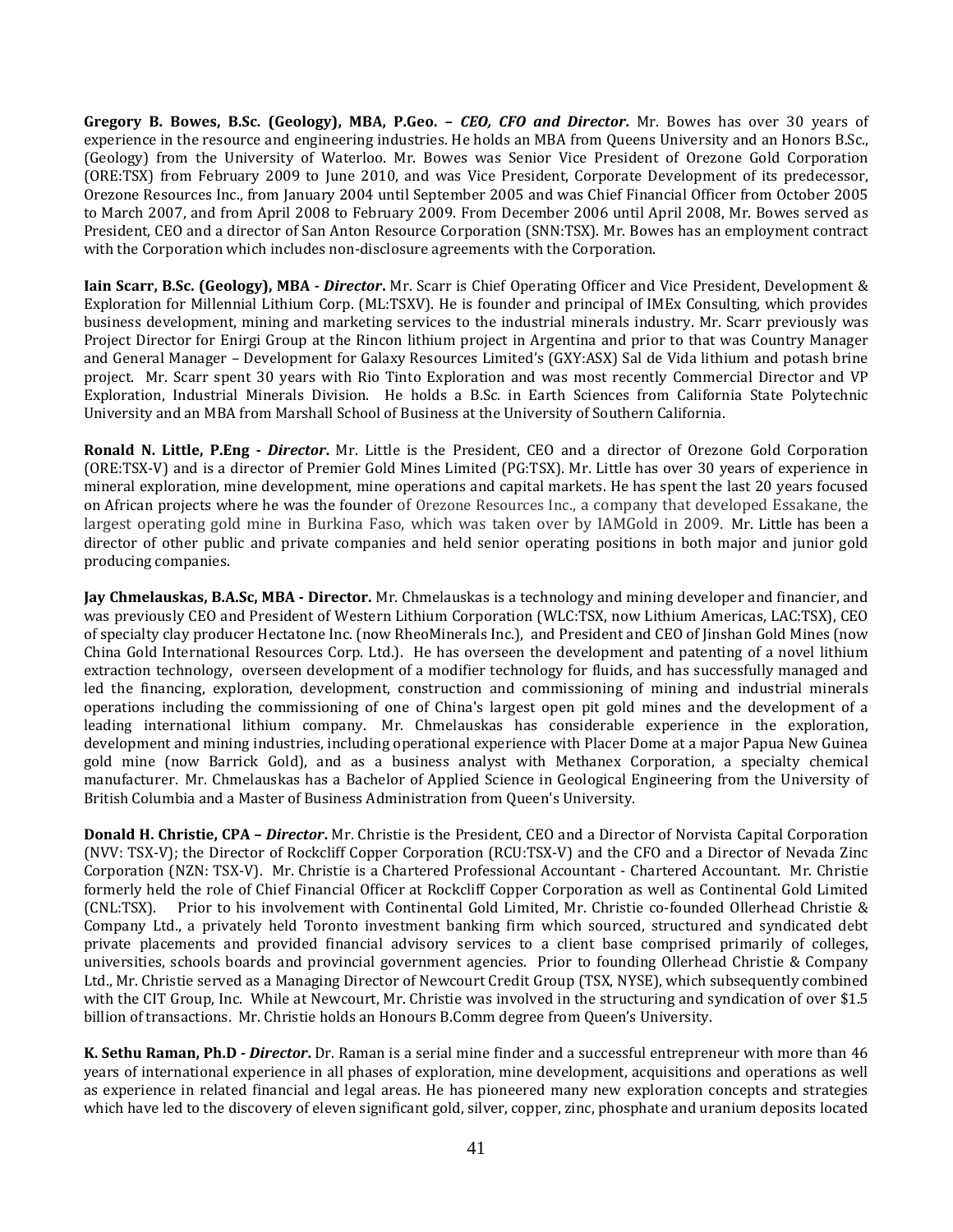near established mining camps, seven of which went on to become producing gold mines in Canada. As President and CEO of Holmer Gold Mines Ltd. (1985-2004) and Director and Advisor to Lake Shore Gold Corp. (2004-2016), Dr. Raman has been the driving force behind the discovery and development of the Timmins West Gold mine in a previously unknown extension of the Timmins Mine Trend which produced over 70 M ounces of gold. This new trend currently hosts several deposits and profitable mines operated by Lake Shore Gold which accepted a friendly \$945M takeover offer from Tahoe Resources Inc. (THO:TSX) in 2016. Dr. Raman previously spent 13 years with Campbell Chibougamau Mines/Campbell Resources and the Royex Gold Mining Group of companies controlled by Ned Goodman. He joined as a Research Geologist and held various management positions including Vice President from 1980 to 1986. He played a key role in the discovery and development of six gold mines in Quebec, Ontario and the Canadian Arctic increasing the group's market capitalization from \$25M to \$1B. Subsequently, these companies were sold to Home Stake Mining (now Barrick Gold) and Patino Mining Corp. Dr. Raman holds a Ph.D. in Geology from Carleton University, Ottawa and a Post-Graduate Diploma from the University of Vienna, Austria. Dr. Raman is currently a director of CBD Med Research Corp. (CMB.H:TSXV) and SGX Resources Inc. (SXR:TSVX)

## **Shareholdings of Directors and Officers**

As of the date of this Annual Information Form, the directors and executive officers of the Corporation, as a group, beneficially owned, directly or indirectly, or exercised control or direction over an aggregate of 3,686,135 shares, representing approximately 7.2% of the issued and outstanding shares of the Corporation.

## **Cease Trade Orders**

Except as disclosed below, no director or executive officer of Northern is, as at the date of this Annual Information Form, or has been, within 10 years before the date of this Annual Information Form, a director, chief executive officer or chief financial officer of any company (including Northern) that was subject to a cease trade or similar order or an order that denied the relevant company access to any exemption under securities legislation that was (i) in effect for a period of more than 30 consecutive days, (ii) issued while the director or executive officer was acting in that capacity, or (iii) issued after that person ceased to act in that capacity but which resulted from an event that occurred while that person was acting in that capacity.

Donald Christie was a Director of Alpha One Corporation ("**Alpha One**"), a Capital Pool Company which was listed on the TSX-V and the NEX. On April 3, 2006, trading in Alpha One shares was halted by the TSX-V at the request of Alpha One. On April 5, 2006 Alpha One issued a press release describing its intended Qualifying Transaction (as defined in the TSX-V Policies). The TSX-V subsequently issued a bulletin on September 13, 2006 indicating that Alpha One was required to complete a Qualifying Transaction by October 14, 2006, 24 months from its date of listing. Further to the TSX-V bulletin dated September 13, 2006, effective October 20, 2006, trading in Alpha One shares was suspended, as Alpha One failed to complete a Qualifying Transaction within 24 months of its listing. On March 9, 2007, as the result of Alpha One failing to complete the Qualifying Transaction within the time frame prescribed by TSX-V Policy 2.4, the Alpha One shares were transferred to NEX where they remained suspended pending the closing of a Qualifying Transaction. The trading symbol for Alpha One shares was changed from AOC.P to AOC.H as a result of the transfer to NEX. Alpha One completed its Qualifying Transaction on April 27, 2011 to become Solvista Gold Corporation.

Gregory Bowes was a director of Mindesta from June 23, 2008 until September 17, 2014 and was the Chief Executive Officer and Chief Financial Officer of Mindesta from May 10, 2010 to August 20, 2014. On August 18, 2009, Mindesta, which is a Delaware corporation quoted on the over-the-counter bulletin board in the United States, was advised that the BCSC had issued a cease trade order against it for, prior to Mr. Bowes' involvement, failure to file a NI 43-101 compliant technical report in connection with the November 2007 announcement of a mineral resource estimate and the results of a preliminary assessment for the Bissett Creek Project and subsequent similar disclosure. The technical report had been completed and Mindesta's disclosure was consistent with it, but the report was not filed with the BCSC due to the financial difficulties being experienced by Mindesta. The BCSC issued a full revocation of the cease trade order effective March 10, 2011.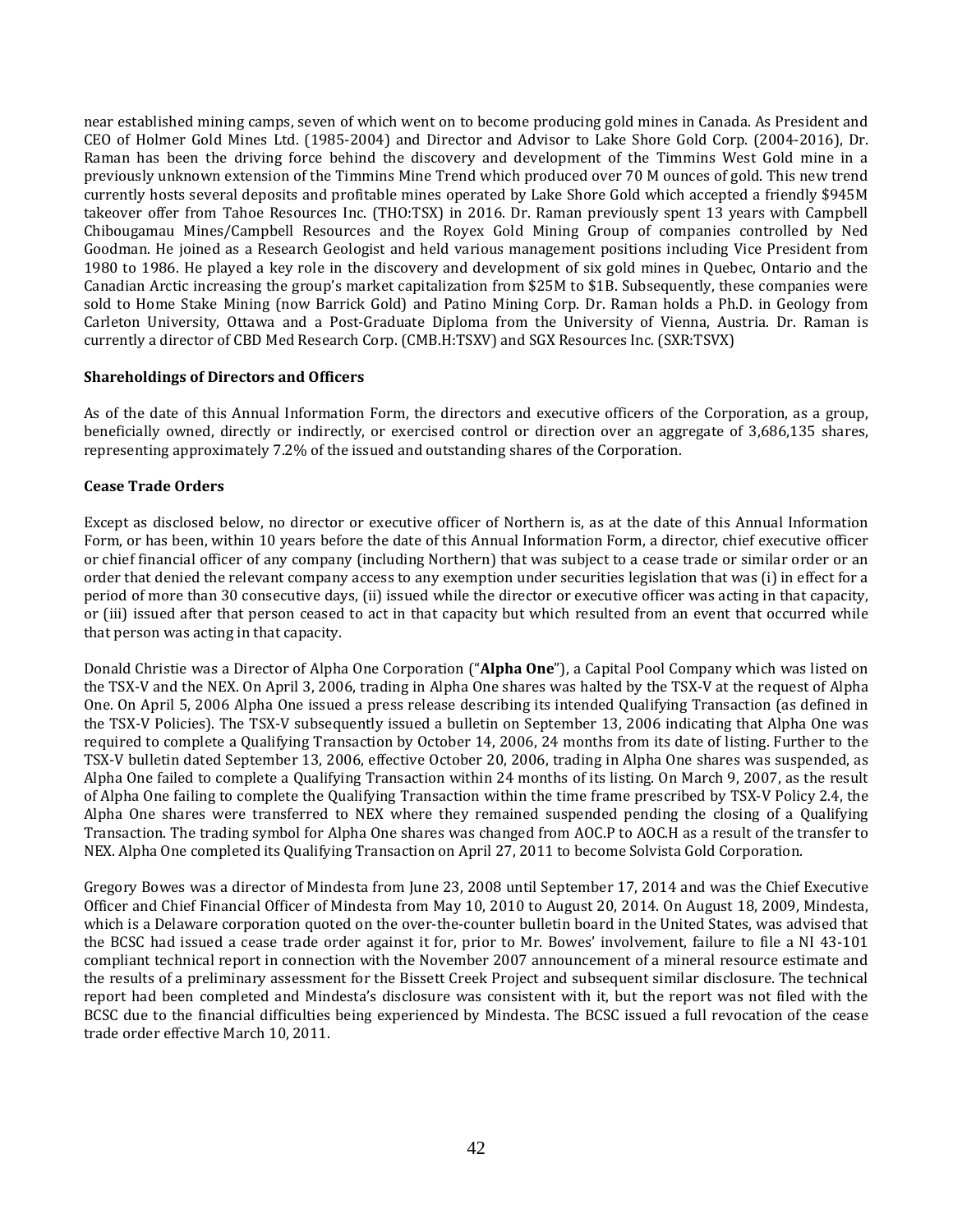#### **Bankruptcies**

No director or executive officer of Northern or, to the knowledge of Northern, any shareholder holding a sufficient number of securities of Northern to affect materially the control of Northern:

- (a) is, as of the date of this Annual Information Form, or has been within 10 years before the date of this Annual Information Form, a director or executive officer of any company (including Northern) that, while that person was acting in that capacity, or within a year of ceasing to act in that capacity, became bankrupt, made a proposal under any legislation relating to bankruptcy or insolvency or was subject to or instituted any proceedings, arrangement or compromise with creditors or had a receiver, receiver manager or trustee appointed to hold its assets; or
- (b) has, within 10 years before the date of this Annual Information Form, become bankrupt or made a proposal under any legislation relating to bankruptcy or insolvency, or become subject to or instituted any proceedings, arrangement or compromise with creditors or had a receiver, receiver manager or trustee appointed to hold his assets.

#### **Penalties or Sanctions**

No director or executive officer of the Corporation or, to the knowledge of the Corporation, shareholder holding a sufficient number of securities of the Corporation to affect materially the control of the Corporation, has been subject to: (a) any penalties or sanctions imposed by a court relating to securities legislation or by a securities regulatory authority or has entered into a settlement agreement with a securities regulatory authority; or (b) any other penalties or sanctions imposed by a court or regulatory body that would likely be considered important to a reasonable investor in making an investment decision.

#### **Conflicts of Interest**

As at the date hereof, the Corporation is not aware of any existing or potential material conflicts of interest between the Corporation and any director or officer of the Corporation.

Certain of the directors of the Corporation serve as directors or officers of, or provide consulting services to, other resource companies or may have significant shareholdings in other public or private resource companies which may compete with the Corporation. Situations may arise in connection with potential acquisitions, investments or other transactions where the interests of these directors may actually or potentially conflict with the interests of the Corporation. The Corporation intends to establish procedures and practices to minimize the frequency and extent of conflicts of interest and to resolve or deal with them in a manner which protects the interests of the Corporation and its shareholders, including disclosure of actual or perceived conflicts and having independent directors review and deal with such conflicts. The *Business Corporations Act* (Ontario) requires written disclosure if a director or officer of the Corporation is a party to a material contract or proposed material contract or is a director or officer of, or has a material interest in, any material contract or proposed material contract, with the Corporation and subject to certain exceptions, requires the director to abstain from voting on the matter.

#### **Committees of the Board of Directors**

The Board of Directors has established three committees as described below, the Audit Committee, the Compensation and Nomination Committee and the Corporate Governance Committee.

## *Audit Committee*

The Audit Committee is comprised of Messrs. Christie CA, Chmelauskas and Little. The Audit Committee has been structured to comply with National Instrument 52-110 - *Audit Committees* ("**NI 52-110**"). Each member of the Audit Committee is financially literate within the meaning of NI 52-110. In addition, each member of the Audit Committee is independent within the meaning of NI 52-110.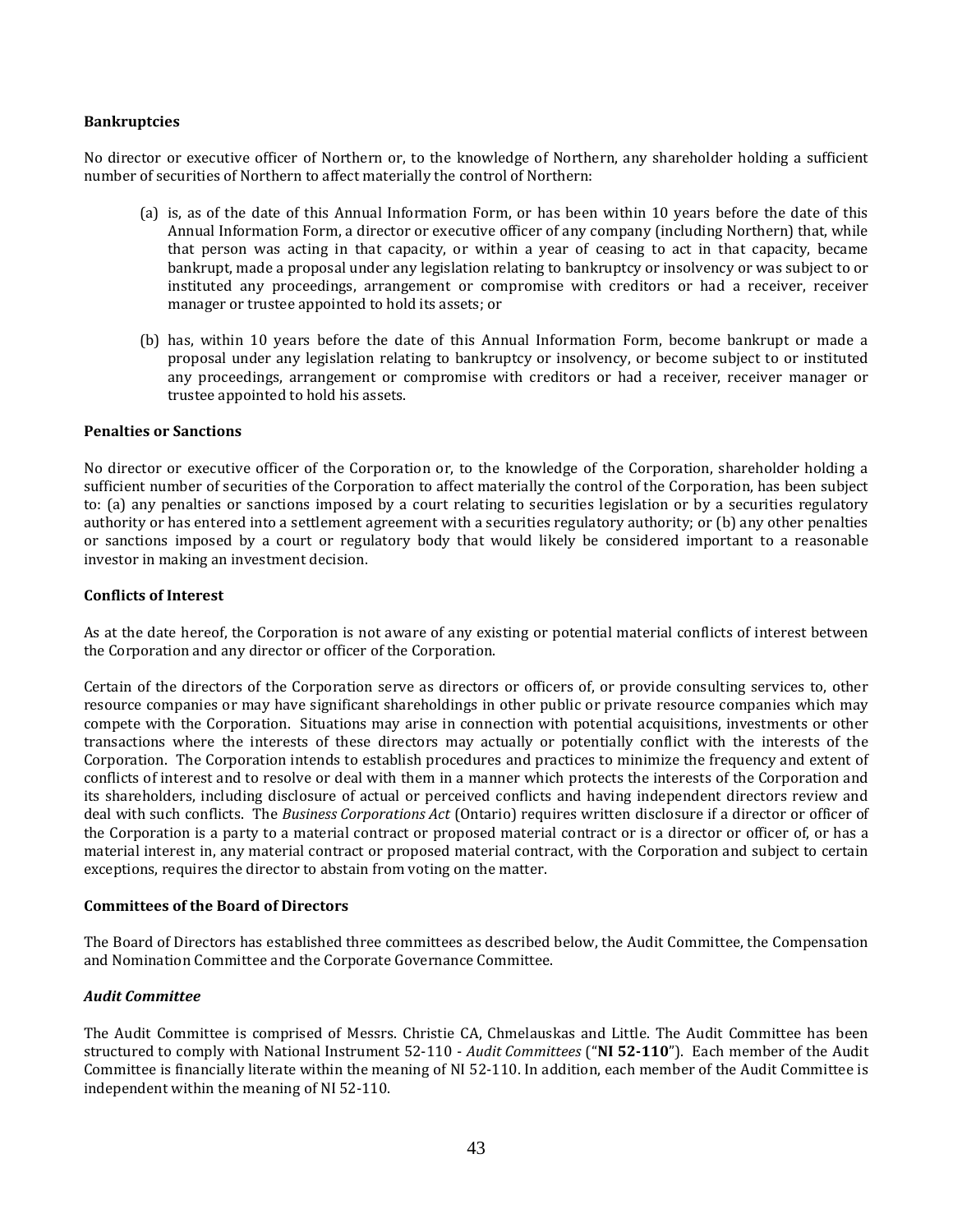The Audit Committee oversees the accounting and financial reporting practices and procedures of the Corporation, and the audits of the Corporation's financial statements. The principal responsibilities of the Audit Committee include: (i) overseeing the quality and integrity of the internal controls and accounting procedures of the Corporation, including reviewing the Corporation's procedures for internal control with the Corporation's auditor and Chief Financial Officer; (ii) reviewing and assessing the quality and integrity of the Corporation's annual and quarterly financial statements and related management's discussion and analysis, as well as all other material continuous disclosure documents, such as the Corporation's annual information form; (iii) monitoring compliance with legal and regulatory requirements related to financial reporting; (iv) reviewing and approving the engagement of the auditor of the Corporation and independent audit fees; (v) reviewing the qualifications, performance and independence of the auditor of the Corporation, considering the auditor's recommendations and managing the relationship with the auditor, including meeting with the auditor as required in connection with the audit services provided by the Corporation; (vi) reviewing the Corporation's risk management procedures; (vii) reviewing any significant transactions outside the Corporation's ordinary course of business and any pending litigation involving the Corporation; and (viii) examining improprieties or suspected improprieties with respect to accounting and other matters that affect financial reporting.

#### *Compensation and Nomination Committee*

The Compensation and Nomination Committee is comprised of Messrs. Christie, Little, and Raman. Each member of the Compensation and Nomination Committee is independent within the meaning of National Policy 58-201 – *Corporate Governance Guidelines* ("**NP 58-201**").

The Compensation and Nomination Committee oversees the remuneration, nomination and appointment policies and practices of the Corporation. The principal responsibilities of the Compensation and Nomination Committee include: (i) considering the Corporation's overall remuneration strategy and, where information is available, verifying the appropriateness of existing remuneration levels using external sources for comparison; (ii) comparing the nature and amount of the Corporation's directors' and executive officers' compensation to performance against goals set for the year while considering relevant comparative information, independent expert advice and the financial position of the Corporation; (iii) making recommendations to the Board of Directors in respect of director and executive officer remuneration matters with the overall objective of ensuring maximum shareholder benefit from the retention of high quality board and executive team members; (iv) considering nominees for independent directors of the Corporation; and (v) planning for the succession of directors and executive officers of the Corporation, including appointing, training and monitoring senior management to ensure that the Board of Directors and management have appropriate skill and experience.

## *Corporate Governance Committee*

The Corporate Governance Committee is comprised of Messrs. Chmelauskas, Raman, and Scarr. Each member of the Corporate Governance Committee is independent within the meaning of NP 58-201.

The Corporate Governance Committee oversees the Corporation's approach to corporate governance matters. The principal responsibilities of the Corporate Governance Committee include: (i) monitoring and overseeing the quality and effectiveness of the corporate governance practices and policies of the Corporation; (ii) adopting and implementing corporate communications policies and ensuring the effectiveness and integrity of communication and reporting to the Corporation's shareholders and the public generally; and (iii) administering the Board of Directors' relationship with the management of the Corporation.

#### **Directors' and Officers' Liability Insurance**

The Corporation carries directors' and officers' liability insurance. The Corporation does not maintain any key man insurance.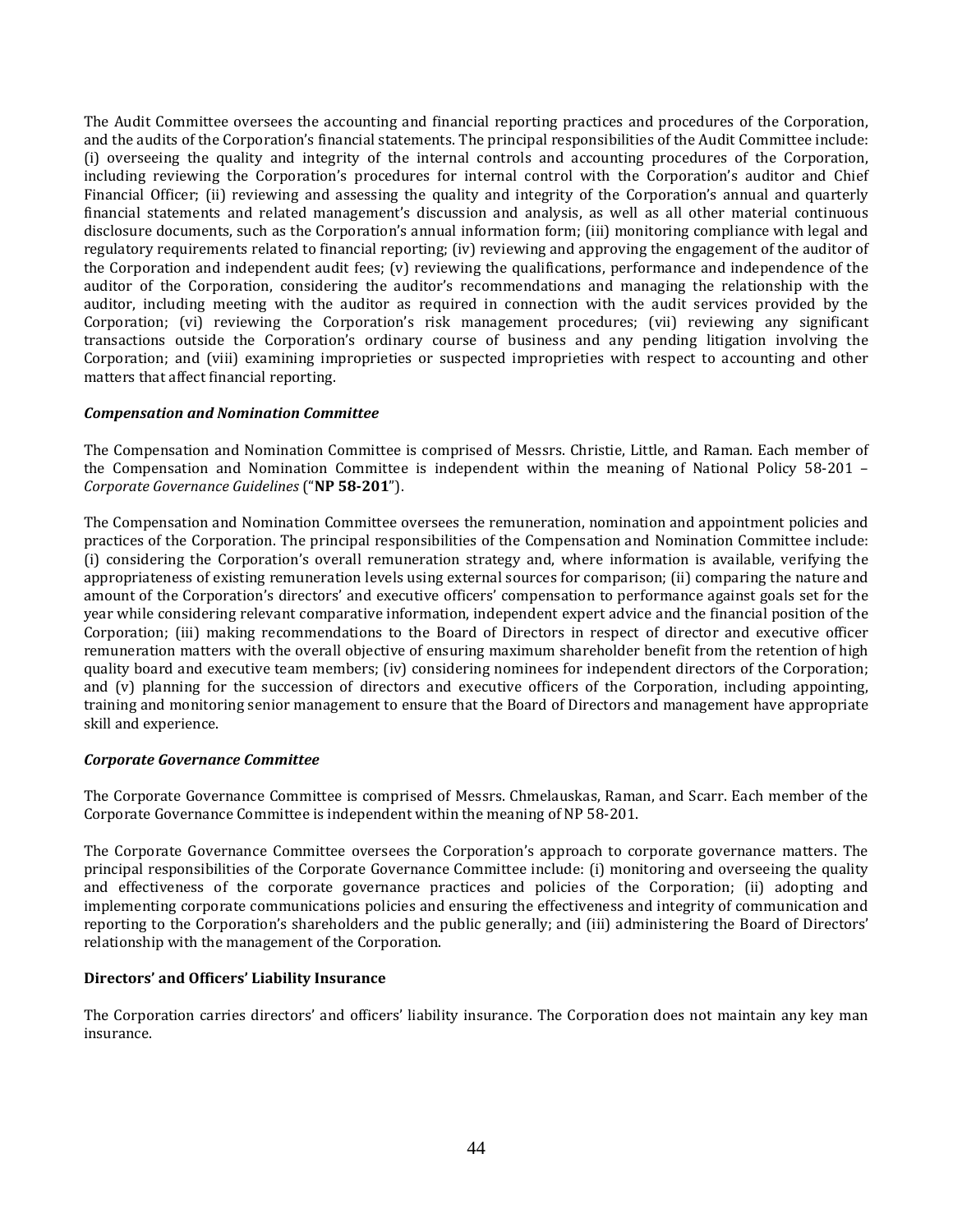#### **AUDIT COMMITTEE INFORMATION**

#### **Audit Committee Charter**

The charter for the Corporation's Audit Committee is attached as Appendix "A" to this Annual Information Form.

#### **Composition of the Audit Committee**

The Audit Committee of the Corporation is comprised of Donald Christie CPA, CA, Jay Chmelauskas and Ronald Little. Mr. Christie serves as Chairman of the Audit Committee. The Audit Committee has been structured to comply with NI 52-110. Each member of the Audit Committee is financially literate within the meaning of NI 52-110. In addition, each member of the Audit Committee is independent within the meaning of NI 52-110.

#### **Relevant Education and Experience**

Each member of the Corporation's Audit Committee has adequate education and experience that is relevant to their performance as an Audit Committee member and, in particular, education and experience that have provided the member with: (a) an understanding of the accounting principles used by the Corporation to prepare its financial statements and the ability to assess the general application of those principles in connection with estimates, accruals and reserves; (b) experience preparing, auditing, analyzing or evaluating financial statements that present a breadth and level of complexity of accounting issues that are generally comparable to the breadth and complexity of issues that can reasonably be expected to be raised by the Corporation's financial statements or experience actively supervising individuals engaged in such activities; and (c) an understanding of internal controls and procedures for financial reporting. In particular: (i) Mr. Christie is a Chartered Professional Accountant – Chartered Accountant with many years of experience with financial reporting and public companies, and he is currently President and CEO of Norvista Capital Corporation; (ii) Mr. Chmelauskas holds a Masters Degree in Business Administration, and he is was previously President of Western Lithium Corp. and President and CEO of China Gold International Resources Corp. Ltd., both publicly listed companies; and (iii) Mr. Little has 20 years of experience as a CEO and a director of public companies. In these capacities, they have become familiar with and had experience preparing, analyzing or evaluating financial statements and reporting requirements for public companies or actively supervising individuals engaged in such activities, and have developed an understanding of the accounting principles used by the Corporation to prepare its financial statements and an understanding of internal controls and procedures for financial reporting.

#### **Reliance on Certain Exemptions**

At no time since the commencement of the Corporation's most recently completed financial year has the Corporation relied upon any exemptions under NI 52-110.

## **Audit Committee Oversight**

At no time since the commencement of the Corporation's most recently completed financial year was a recommendation of the Audit Committee to nominate or compensate an external auditor not adopted by the Corporation's Board of Directors.

## **Pre-Approval Policy**

The Corporation has not yet adopted any specific policies or procedures for the engagement of non-audit services. Such matters are the subject of review and pre-approval by the Audit Committee.

#### **External Auditor Service Fees**

The aggregate fees billed by the Corporation's auditors, Meyers Norris Penny LLP, Chartered Accountants, in each of the last two financial years of the Corporation are as follows: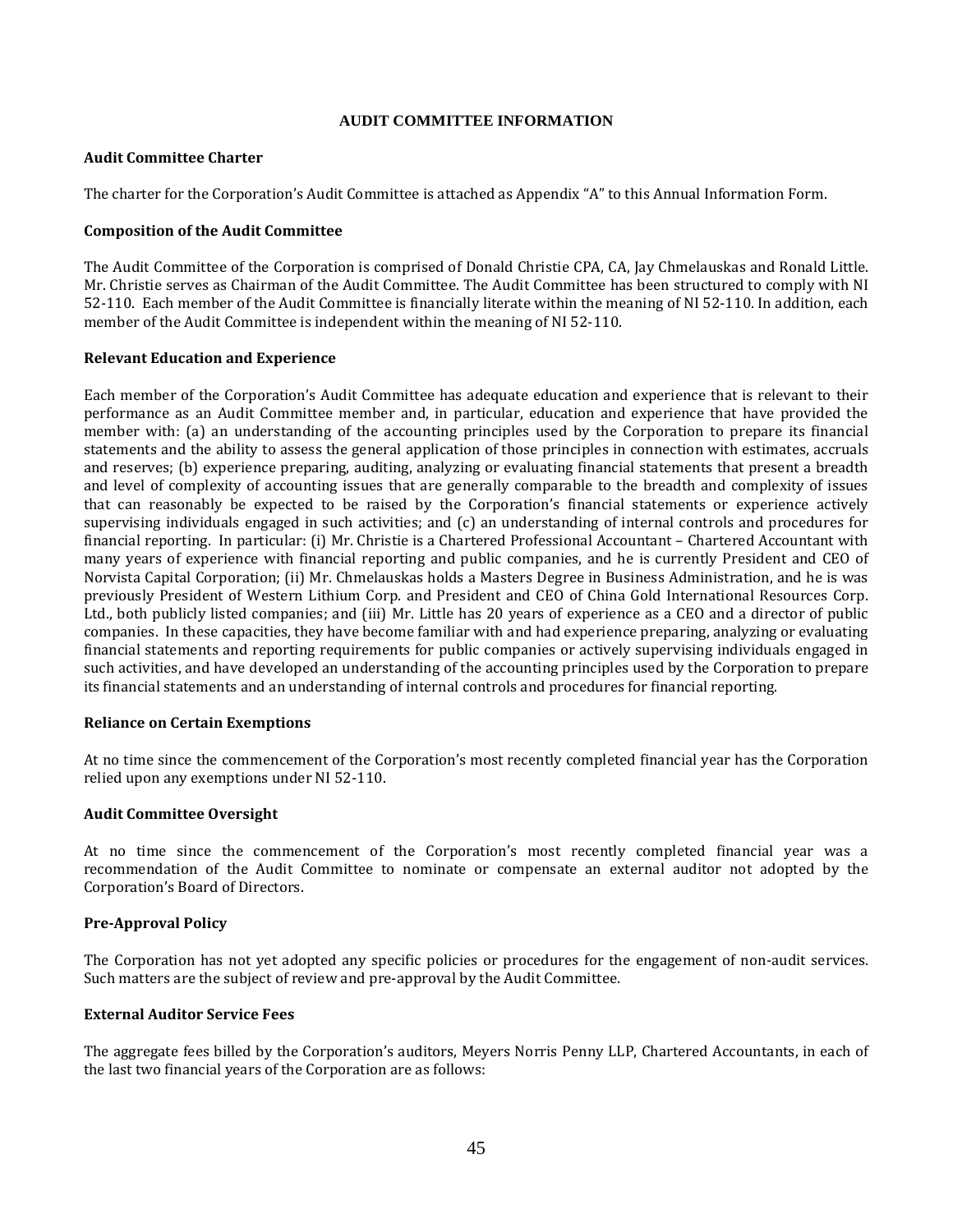| <b>Financial Year Ending</b> | <b>Audit Fees</b> <sup>(1)</sup> | <b>Audit Related Fees</b> <sup>(2)</sup> | Tax Fees $^{(3)}$ | All Other Fees $^{(4)}$ |
|------------------------------|----------------------------------|------------------------------------------|-------------------|-------------------------|
| December 31, 2016            | \$22.490                         | Nil                                      | \$2.247           | Nil                     |
| December 31, 2015            | \$23.540                         | Nil                                      | \$17.762          | \$14.063                |

Notes:

(1) The aggregate audit fees billed.

(2) The aggregate fees billed for assurance and related services that are reasonably related to the performance of the audit or review of the Corporation's financial statements which are not included under the heading "Audit Fees". (3) The aggregate fees billed for professional services rendered for tax compliance, tax advice and tax planning. (4) The aggregate fees billed for products and services other than as set out under the headings "Audit Fees",

"Audit Related Fees" and "Tax Fees".

#### **PROMOTERS**

Gregory Bowes, CEO of the Corporation, took the initiative to finance and reorganize the affairs of the Corporation and accordingly may be considered to be a promoter of the Corporation within the meaning of applicable securities legislation. Mr. Bowes beneficially owns or controls 1,964,594 common shares of the Corporation representing 3.3% of the issued and outstanding common shares. Mr. Bowes is compensated for the services he provides to the Corporation in his capacity as CEO at a base salary of \$250,000 per year, which was voluntarily reduced to \$120,000 in 2016, in accordance with the provisions of his employment agreement with the Corporation. See "Directors and Officers".

#### **LEGAL PROCEEDINGS AND REGULATORY ACTIONS**

The Corporation is not and was not during the financial year ended December 31, 2016 a party or subject to any legal proceedings involving the Corporation or any of its property.

No penalties or sanctions are or were during the financial year ended December 31, 2016 imposed against the Corporation by a court relating to securities legislation or by a securities regulatory authority. No other penalties or sanctions are or were during the financial year ended December 31, 2016 imposed by a court or regulatory body against the Corporation that would likely be considered important to a reasonable investor in making an investment decision. The Corporation has not entered into at present or during the financial year ended December 31, 2016 any settlement agreements before a court relating to securities legislation or with a securities regulatory authority.

## **INTEREST OF MANAGEMENT AND OTHERS IN MATERIAL TRANSACTIONS**

Other than as disclosed in this Annual Information Form, no director or executive officer of the Corporation or any person or company that is the direct or indirect beneficial owner of, or who exercise control or direction over, more than 10% of any class or series of the Corporation's outstanding voting securities, or any associate or affiliate of any of such persons or companies, had any material interest, direct or indirect, in any transactions which materially affected or would materially affect the Corporation, occurring during the year ended December 31, 2016.

## **REGISTRAR AND TRANSFER AGENT**

The transfer agent and registrar of the Corporation is TMX Equity Transfer Services at its principal office in Toronto, Ontario.

#### **MATERIAL CONTRACTS**

The Corporation has no material contracts, other than contracts entered into in the ordinary course of business, that were entered into during the financial year ended December 31, 2016, or that were entered into before the financial year ended December 31, 2016 that are still in effect.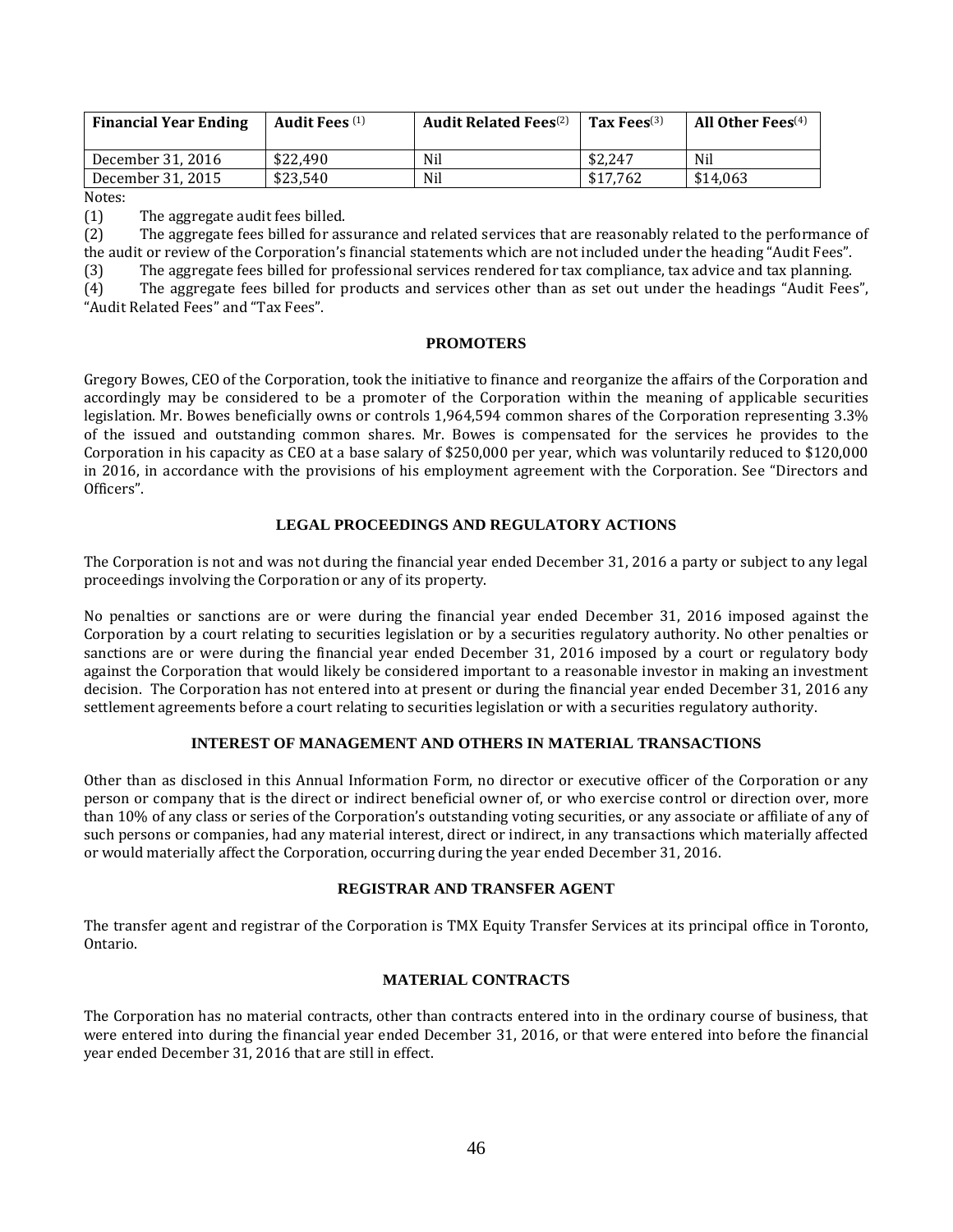#### **INTERESTS OF EXPERTS**

Certain information in this Annual Information Form on the Bissett Creek Project is summarized from the 2013 Technical Report. The 2013 Technical Report was prepared by Marc Leduc, P.Eng., together with Pierre Desautels, P.Geo., Principal Resource Geologist, and Gordon Zurowski, P.Eng., Principal Mining Engineer, both of AGP. Each of Messrs. Leduc, Desautels and Zurowski is a "qualified person" under NI 43-101 and is independent of the Corporation. As of the date hereof, to the Corporation's knowledge, none of Messrs. Leduc, Desautels or Zurowski, nor any of the directors, officers, principals and associates of AGP, own beneficially, directly or indirectly, or exercise control or direction over, any of the securities or other property of the Corporation.

Meyers Norris Penny LLP, Chartered Accountants, of Vancouver, British Columbia, are the Corporation's auditors and such firm has prepared an opinion with respect to the Corporation's financial statements as at and for the year ended December 31, 2016. Meyers Norris Penny LLP, Chartered Accountants are independent of the Corporation in accordance with the Rules of Professional Conduct as outlined by the British Columbia Institute of Chartered Accountants.

#### **RISK FACTORS**

An investment in the Corporation is subject to risks and uncertainties. The occurrence of any one or more of these risks or uncertainties could have a material adverse effect on the value of any investment in the Corporation and the business, prospects, financial position, financial condition or operating results of the Corporation. Prospective investors should carefully consider the information presented in this Annual Information Form, including the following risk factors, which are not an exhaustive list of all risk factors associated with an investment in the Corporation or the Corporation's shares or in connection with the operations of the Corporation:

#### *Exploration Stage Company and Single Asset*

The Corporation has a limited history of operations and is in the early stage of development. The Corporation is engaged in the business of exploring and developing a single asset, the Bissett Creek Project, in the hope of ultimately bringing the Bissett Creek Project into production. There can be no assurance that any of the Corporation's planned development activities on the Bissett Creek Project will ever lead to graphite production from the Bissett Creek Project. The Bissett Creek Project will be the Corporation's sole asset for the foreseeable future. Although management believes the Bissett Creek Project has sufficient merit to justify focusing all the Corporation's limited resources upon it, the Corporation will in consequence be exposed to some heightened degree of risk due to the lack of property diversification.

#### *Mineral Exploration and Development*

The exploration and development of mineral projects is highly speculative in nature and involves a high degree of financial and other risks over a significant period of time which even a combination of careful evaluation, experience and knowledge may not reduce or eliminate. The Bissett Creek Project, which constitutes the Corporation's sole asset, is known to host measured, indicated and inferred resources and a probable reserve. However, there are no guarantees that the probable reserve will be profitable to mine, and there are no guarantees that there will ever be a profitable mining operation on the Bissett Creek Project. Development of the Bissett Creek Project will only follow upon completion of species at risk permitting, receipt of operational and environmental authorization permits, completion of detailed engineering work, and receipt of additional financing to construct a mine. There can be no assurance that any of the Corporation's planned development activities on the Bissett Creek Project will ever lead to graphite production. In addition, the proposed development program on the Bissett Creek Project is subject to a significant degree of risk. Whether a mineral deposit will be commercially viable depends on a number of factors, including the particular attributes of the deposit (i.e. size, grade, access and proximity to infrastructure), financing costs, the cyclical nature of commodity prices and government regulations (including those relating to prices, taxes, currency controls, royalties, land tenure, land use, importing and exporting of mineral products, and environmental protection). The effect of these factors or a combination thereof cannot be accurately predicted but could have an adverse impact on the Corporation.

#### *Commodity Prices*

The price of the Corporation's securities, its financial results and its exploration, development and mining activities have previously been, or may in the future be, significantly adversely affected by declines in the price of graphite.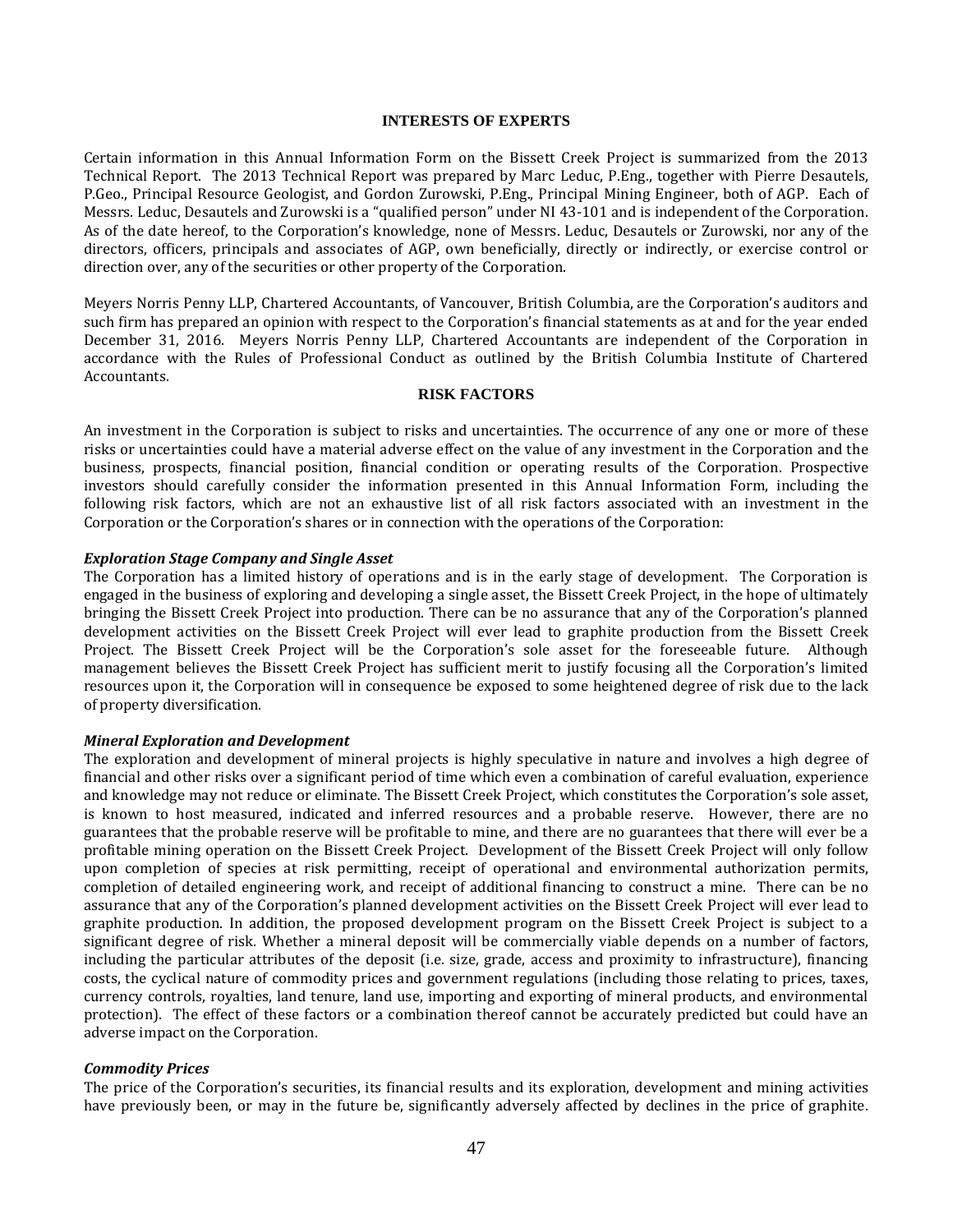Industrial mineral prices fluctuate widely and are affected by numerous factors beyond the Corporation's control such as the sale or purchase of industrial minerals by various dealers, interest rates, exchange rates, inflation or deflation, currency exchange fluctuation, global and regional supply and demand, production and consumption patterns, speculative activities, increased production due to improved mining and production methods, government regulations relating to prices, taxes, royalties, land tenure, land use, importing and exporting of minerals, environmental protection, the degree to which a dominant producer uses its market strength to bring supply into equilibrium with demand, and international political and economic trends, conditions and events. The prices of industrial minerals have fluctuated widely in recent years, and future price declines could cause continued exploration and development of the Bissett Creek Project to be impracticable.

Further, reserve calculations and life-of-mine plans using significantly lower graphite prices could result in material write-downs of the Corporation's investment in the Bissett Creek Project and increased amortization, reclamation and closure charges.

In addition to adversely affecting reserve estimates and the Corporation's financial condition, declining graphite prices can impact operations by requiring a reassessment of the feasibility of a particular project. Such a reassessment may be the result of a management decision or may be required under financing arrangements related to a particular project. Even if the project is ultimately determined to be economically viable, the need to conduct such a reassessment may cause substantial delays or may interrupt operations until the reassessment can be completed.

## *No History of Mineral Production*

The Corporation has never had an interest in a mineral producing property. There is no assurance that commercial quantities of minerals will be discovered on any future properties, nor is there any assurance that any future exploration and development programs of the Corporation on the Bissett Creek Project or any future properties will yield positive results. Even where commercial quantities of minerals are discovered, there can be no assurance that any property of the Corporation will ever be brought to a stage where mineral reserves can be profitably produced thereon. Factors which may limit the ability of the Corporation to produce mineral resources from its properties include, but are not limited to, the commodity price, the availability of additional capital and financing and the nature of any mineral deposits.

#### *Mining Operations and Insurance*

Mining operations generally involve a high degree of risk. The Corporation's operations will be subject to all of the hazards and risks normally encountered in mineral exploration and development. Such risks include unusual and unexpected geological formations, seismic activity, rock bursts, cave-ins, water inflows, fires and other conditions involved in the drilling and removal of material, environmental hazards, industrial accidents, periodic interruptions due to adverse weather conditions, labor disputes, political unrest and theft. The occurrence of any of the foregoing could result in damage to, or destruction of, mineral properties or interests, production facilities, personal injury, damage to life or property, environmental damage, delays or interruption of operations, increases in costs, monetary losses, legal liability and adverse government action. The Corporation does not currently carry insurance against these risks and there is no assurance that such insurance will be available in the future, or if available, at economically feasible premiums or acceptable terms. The potential costs associated with losses or liabilities not covered by insurance coverage may have a material adverse effect upon the Corporation's financial condition.

#### *Cost Overruns, Delays and Construction Risk*

The Corporation has not initiated development on the Bissett Creek Project site nor does it currently have the funds to initiate such development. However, subject to securing future mine development financing, the Corporation may encounter risks associated to potential cost overruns, delays and construction.

#### *Limited Operating History and Financial Resources*

The Corporation has a limited operating history, has no operating revenues and is unlikely to generate any revenues from operations in the immediate future. Additional funds will be required to bring the Bissett Creek Project to production. The Corporation has limited financial resources and there is no assurance that the Corporation will be able to raise sufficient additional funding to fulfill its obligations or for further exploration and development on acceptable terms or at all. Failure to obtain additional funding on a timely basis could result in delay or indefinite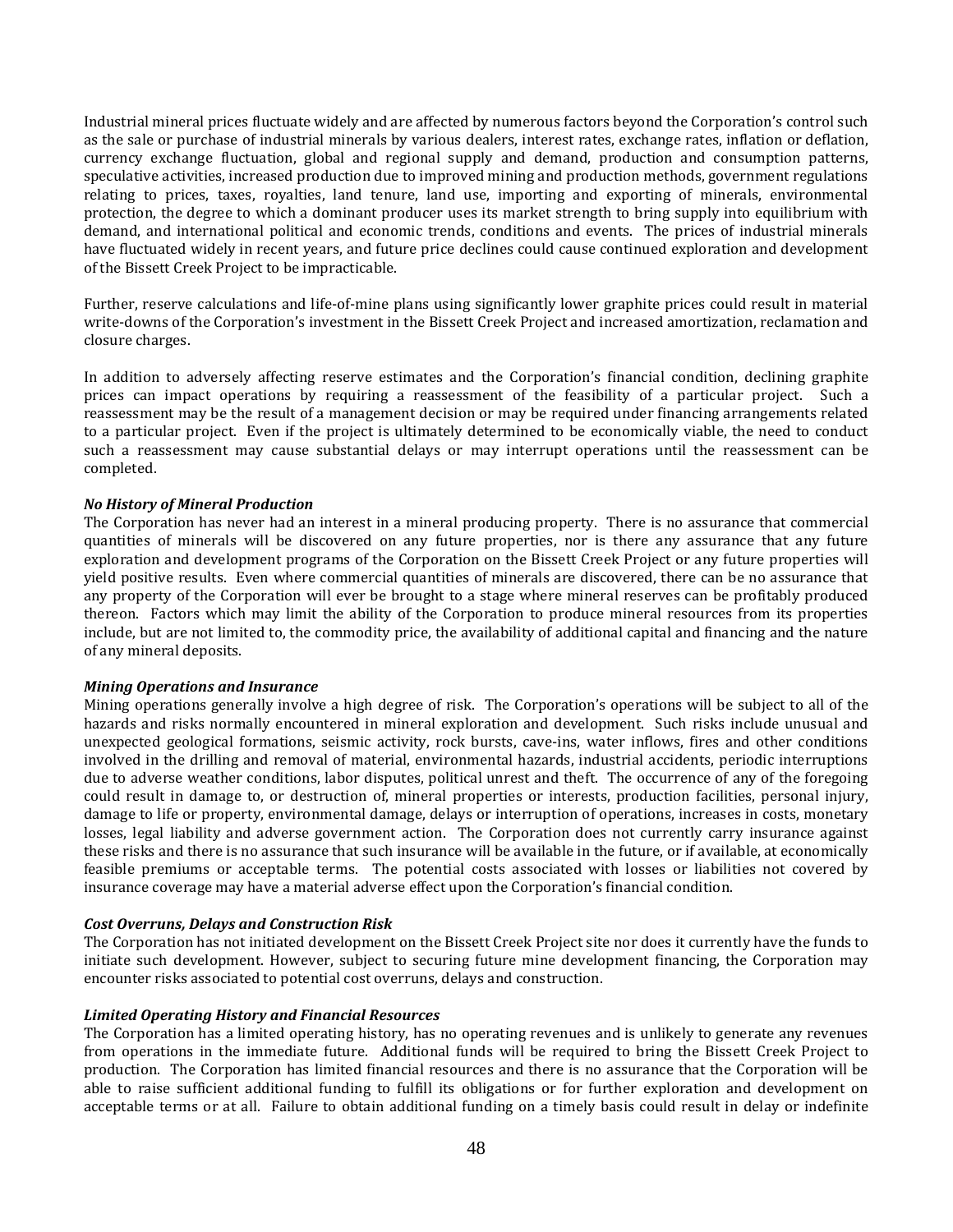postponement of further exploration and development and could cause the Corporation to reduce or terminate its operations. Additional funds raised by the Corporation from treasury share issuances may result in further dilution to the shareholders of the Corporation or a change of control.

#### *Governmental and Environmental Regulation, Permits and Compliance*

The future operations of the Corporation, including exploration and development activities and the commencement and continuation of commercial production, require licenses, permits or other approvals from various federal, provincial and local governmental authorities and such operations are or will be governed by laws and regulations relating to prospecting, development, mining, production, exports, taxes, labor standards, occupational health and safety, waste disposal, toxic substances, land use, water use, environmental protection, land claims of indigenous people and other matters. The Corporation believes that the Bissett Creek Project is in substantial compliance with all material laws and regulations which currently apply to its activities. There can be no assurance, however, that the Corporation will obtain on reasonable terms or at all the permits and approvals, and the renewals thereof, which it may require for the conduct of its future operations or that compliance with applicable laws, regulations, permits and approvals will not have an adverse effect on plans to develop the Bissett Creek Project. Possible future environmental and mineral tax legislation, regulations and actions could cause additional expense, capital expenditures, restrictions and delay on the Corporation's planned exploration and operations, the extent of which cannot be predicted.

Failure to comply with applicable laws, regulations and permitting requirements may result in enforcement actions thereunder, including orders issued by regulatory or judicial authorities causing operations to cease or be curtailed, and may include corrective measures requiring capital expenditures, installation of additional equipment, or remedial actions. Parties engaged in mining operations may be required to compensate those suffering loss or damage by reason of the mining activities and may have civil or criminal fines or penalties imposed for violations of applicable laws or regulations.

#### *Proprietary Technologies*

The Corporation's proprietary purification technologies for producing spherical graphite will require further validation and testing. It is possible that such testing may determine that they do not achieve desired results or that they are not economically scalable to commercial quantities, in which case the Corporation would be restricted to conventional markets.

## *Intellectual Property Protection*

The Corporation does not have patents on the Proprietary Processes and, presently, relies upon trade secrets to maintain the confidentiality and proprietary nature of the Proprietary Processes.

#### *Results of Prior Exploration Work*

In preparing the FS, the FS Update, the Expansion PEA and the Expansion PEA Update, the authors of such studies and assessments relied upon data generated by exploration work carried out by geologists employed by others. There is no guarantee that data generated by prior exploration work is 100% reliable and discrepancies in such data not discovered by the Corporation or such authors may exist. Such errors and/or discrepancies, if they exist, could impact on the accuracy of the FS, the FS Update, the Expansion PEA and the Expansion PEA Update.

#### *Reliance on Management and Experts*

The success of the Corporation will be largely dependent upon the performance of its senior management and directors. Due to the relative small size of the Corporation, the loss of these persons or the inability of the Corporation to attract and retain additional highly skilled employees may adversely affect its business and future operations. The Corporation has not purchased any "key-man" insurance nor has it entered into any non-competition or nondisclosure agreements with any of its directors, officers or key employees and has no current plans to do so.

The Corporation has hired and may continue to rely upon consultants and others for geological and technical expertise. The Corporation's current personnel may not include persons with sufficient technical expertise to carry out the future development of the Corporation's properties. There is no assurance that suitably qualified personnel can be retained or will be hired for such development.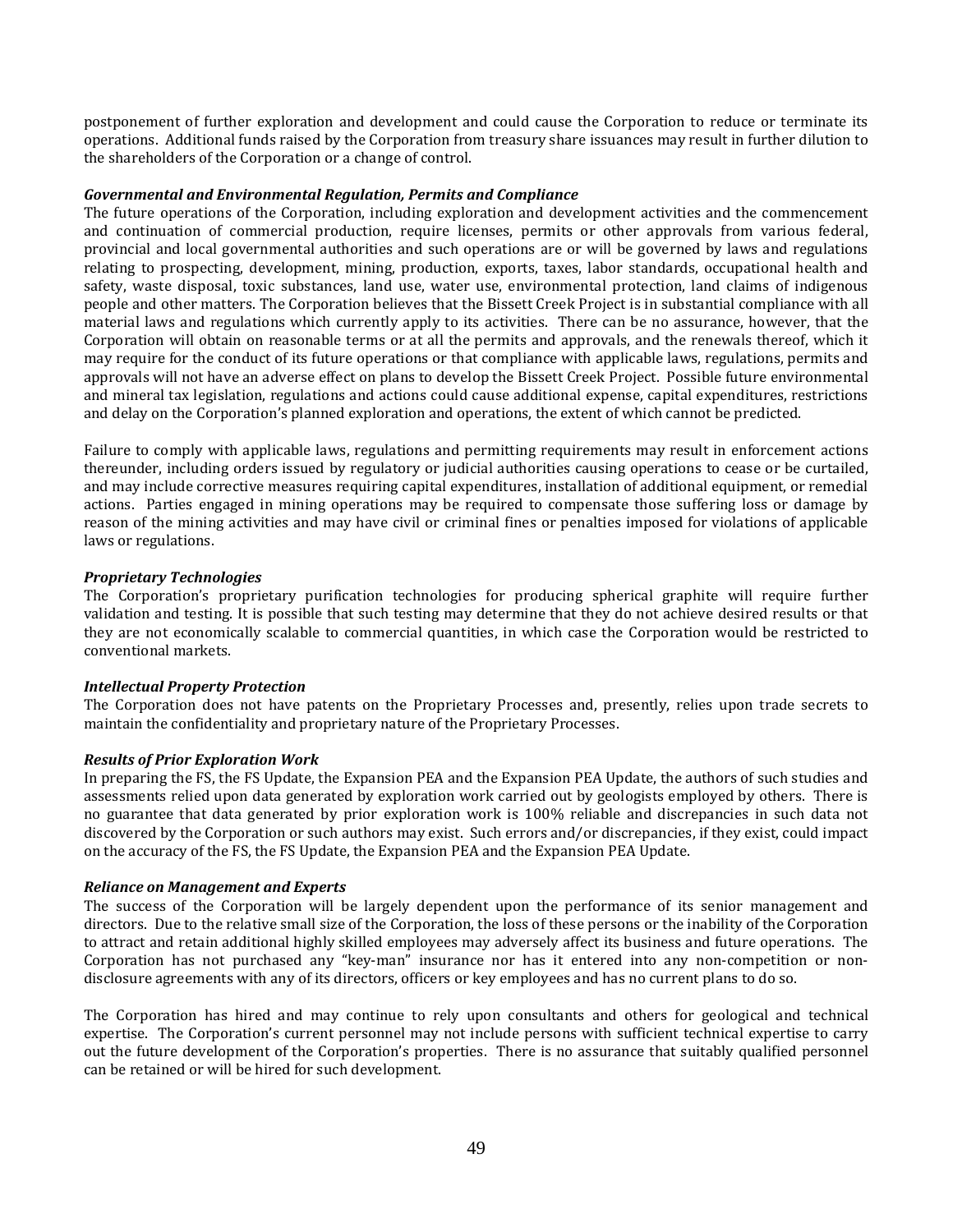#### *Competition*

The mineral exploration and mining business is competitive in all of its phases. The Corporation competes with numerous other companies and individuals, including competitors with greater financial, technical and other resources, in the search for and the acquisition of attractive mineral properties. The mining industry is facing a shortage of equipment and skilled personnel and there is intense competition for experienced geologists, field personnel, contractors and management. There is no assurance that the Corporation will be able to compete successfully with others in acquiring such equipment or personnel. Other companies may develop deposits before the Bissett Creek Property is developed which may delay or even prevent it from being brought into production.

#### *Conflicts of Interest*

Certain of the directors and officers of the Corporation also serve as directors and/or officers of other companies involved in natural resource exploration and development and consequently, there exists the possibility for such directors and officers to be in a position of conflict. Any decision made by any of such directors and officers involving the Corporation should be made in accordance with their fiduciary duties and obligations to deal fairly and in good faith with a view to the best interests of the Corporation and its shareholders.

In addition, each of the directors is required to declare and refrain from voting on any matter in which such directors may have a conflict of interest in accordance with the procedures set forth in the *Business Corporations Act* (Ontario) and other applicable laws.

#### *Competitive Conditions*

The mineral exploration and mining business is competitive in all phases of exploration, development and production. The Corporation competes with a number of other entities in the search for and acquisition of productive mineral properties. As a result of this competition, the majority of which is with companies with greater financial resources than the Corporation, the Corporation may be unable to acquire attractive properties in the future on terms it considers acceptable. The Corporation also competes for financing with other resources companies, many of whom have greater financial resources and/or more advanced properties. There can be no assurance that additional capital or other types of financing will be available if needed or that, if available, the terms of such financing will be favorable to the Corporation.

#### *Title to Property*

The Corporation has carefully examined the historical record of ownership of the registered surface and mineral rights for the claims comprising the Bissett Creek Project, and the leasehold interests comprising the Bissett Creek Project, and has established and confirmed that ownership thereof is valid and secure and that title is properly registered. However, there can be no assurance or guarantee that the Corporation's interests in the Bissett Creek Project may not be challenged. There can be no assurance that the Corporation will be able to secure the grant or the renewal of exploration permits or other tenures on terms satisfactory to it, or that governments having jurisdiction over the Bissett Creek Project will not revoke or significantly alter such permits or other tenures or that such permits and tenures will not be challenged or impugned. It is always possible, though unlikely, that third parties may have valid claims not appearing in the historical record underlying portions of the interests of the Corporation and the permits or tenures may be subject to prior unregistered agreements or transfers or native land claims and title may be affected by undetected defects. If a title defect exists, it is possible that the Corporation may lose all or part of its interest in the properties to which such defects relate.

#### *Aboriginal Land Claims*

At the present time, the lands comprising the Bissett Creek Project are the subject of an aboriginal land claim by the Algonquins of Ontario ("**AOO**"). The Corporation has been in consultations with the AOO for the past three years. The Corporation has begun the process of negotiating an Impact Benefits Agreement ("**IBA**") with the AOO. A Memorandum of Understanding ("**MOU**") has been provided and is under negotiation which is the first step towards an IBA. To date the AOO have expressed support for the Bissett Creek Project and have shown interest in economic development. However, the negotiation of an MOU and an IBA are subject to many factors beyond the Corporation's control and there is no guarantee or assurance that the Corporation will be successful.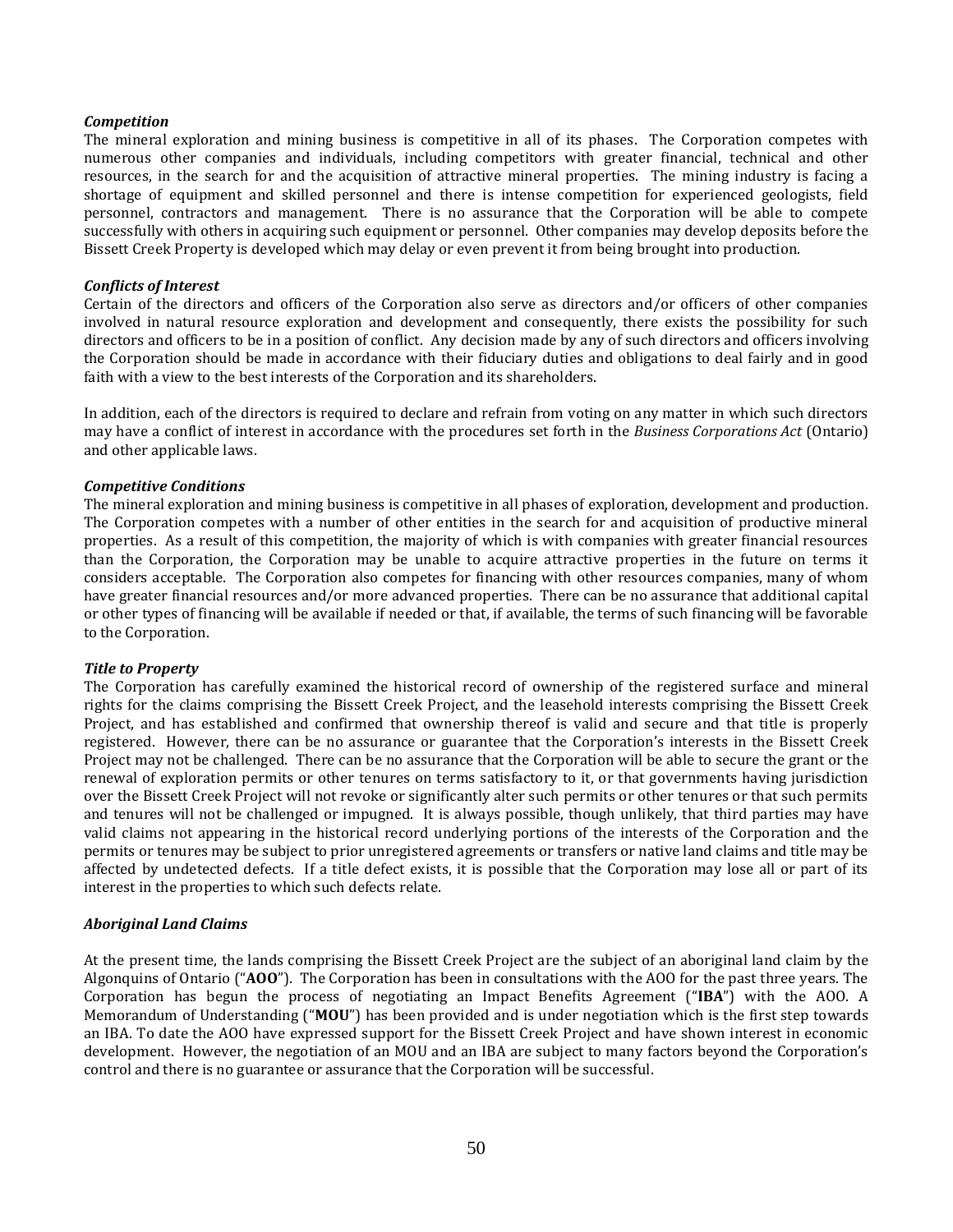The Corporation is not aware of any other aboriginal land claims having been asserted or any legal actions relating to native issues having been instituted with respect to any of the lands comprising the Bissett Creek Project.

The legal basis of a land claim is a matter of considerable legal complexity and the impact of a land claim settlement and self-government agreements cannot be predicted with certainty. In addition, no assurance can be given that a broad recognition of aboriginal rights by way of a negotiated settlement or judicial pronouncement would not have an adverse effect on the Corporation's activities. Such impact could be material and, in certain circumstances, could delay or even prevent the Corporation's mineral exploration and mining activities.

#### *Environmental Risks and Hazards*

All phases of the Corporation's operations will be subject to environmental regulation in the jurisdictions in which it operates. These regulations mandate, among other things, the maintenance of air and water quality standards and land reclamation and provide for restrictions and prohibitions on spills, releases or emissions of various substances produced in association with certain mining industry activities and operations. They also set forth limitations on the generation, transportation, storage and disposal of hazardous waste. A breach of such regulation may result in the imposition of fines and penalties. In addition, certain types of mining operations require the submission and approval of environmental impact assessments. Environmental legislation is evolving in a manner which will require stricter standards and enforcement, increased fines and penalties for non-compliance, more stringent environmental assessments of proposed projects and a heightened degree of responsibility for companies and their officers, directors and employees. The cost of compliance with changes in governmental regulations has the potential to reduce the viability or profitability of operations of the Corporation. The Bissett Creek Project has, over the course of the past two decades, been subject to several environmental studies. Additional environmental studies will, however, be required as the Corporation's anticipated exploration and development programs unfold. It is always possible that, as work proceeds, environmental hazards may be identified on the Bissett Creek Project which are at present unknown to the Corporation and which may have the potential to negatively impact on the Corporation's exploration and development plans for the Bissett Creek Project.

#### *Cost of Land Reclamation*

It is difficult to determine the exact amounts which will be required to complete all land reclamation activities on the Bissett Creek Project. Reclamation bonds and other forms of financial assurance represent only a portion of the total amount of money that will be spent on reclamation activities over the life of a mine. Accordingly, it may be necessary to revise planned expenditures and operating plans in order to fund reclamation activities. Such costs may have a material adverse impact upon the financial condition and results of operations of the Corporation.

#### *Infrastructure*

Mining, processing, development and exploration activities depend on adequate infrastructure. Reliable roads, bridges, power sources and water supply are important requirements, which affect capital and operating costs. Although the Bissett Creek Project can be accessed by a good quality all-weather road and labor, power, rail lines and water are all readily available, unusual or infrequent weather phenomena, sabotage, government or other interference in the maintenance or provision of such infrastructure could adversely affect the Corporation's future operations, financial condition and results of operations.

#### *Commodity Prices*

The price of the Corporation's securities, its financial results and its exploration, development and mining activities have previously been, or may in the future be, significantly adversely affected by declines in the price of graphite. Industrial mineral prices fluctuate widely and are affected by numerous factors beyond the Corporation's control such as the sale or purchase of industrial minerals by various dealers, interest rates, exchange rates, inflation or deflation, currency exchange fluctuation, global and regional supply and demand, production and consumption patterns, speculative activities, increased production due to improved mining and production methods, government regulations relating to prices, taxes, royalties, land tenure, land use, importing and exporting of minerals, environmental protection, the degree to which a dominant producer uses its market strength to bring supply into equilibrium with demand, and international political and economic trends, conditions and events. The prices of industrial minerals have fluctuated widely in recent years, and future price declines could cause continued exploration and development of the Bissett Creek Project to be impracticable.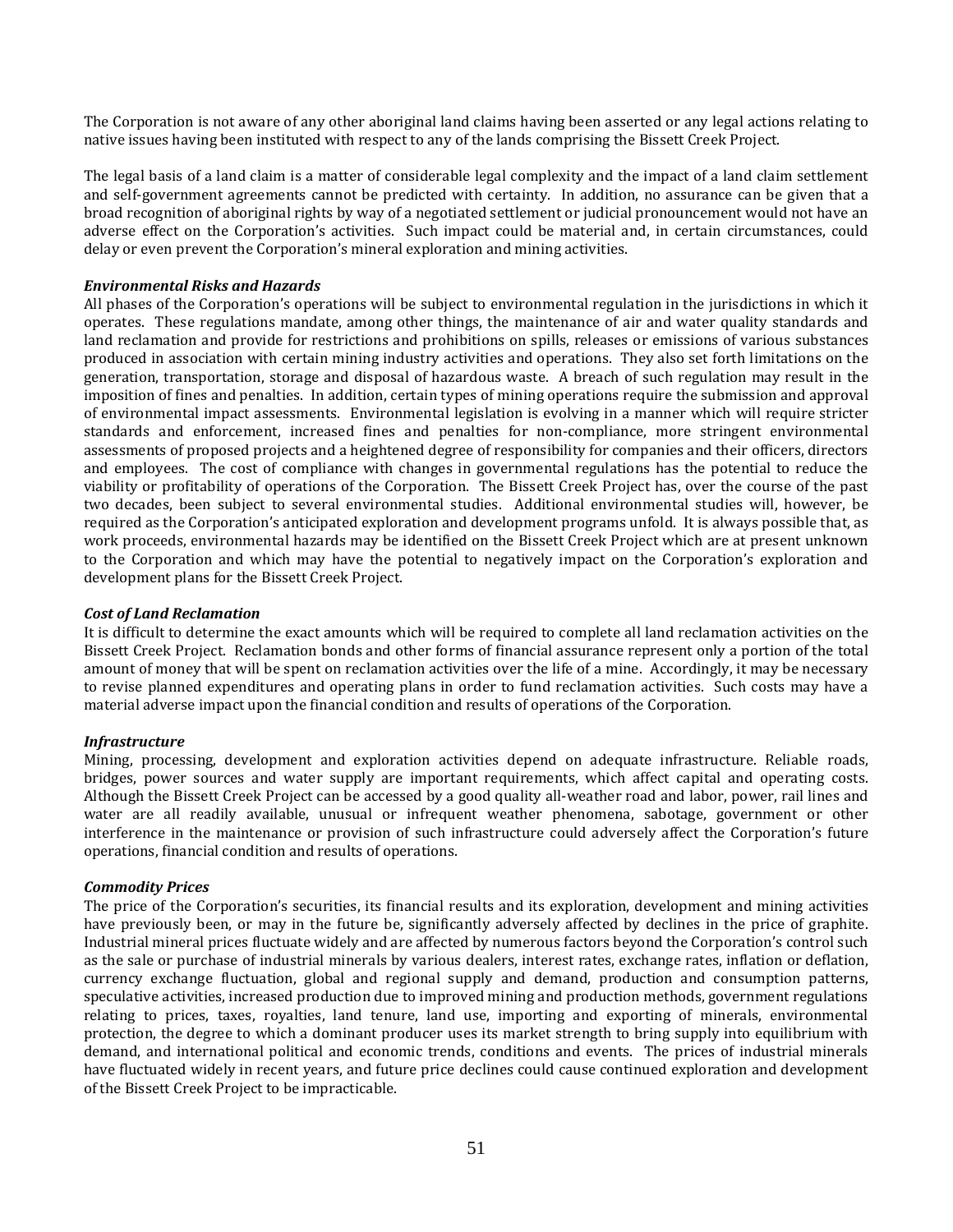Further, reserve calculations and life-of-mine plans using significantly lower graphite prices could result in material write-downs of the Corporation's investment in the Bissett Creek Project and increased amortization, reclamation and closure charges.

In addition to adversely affecting reserve estimates and the Corporation's financial condition, declining graphite prices can impact operations by requiring a reassessment of the feasibility of the Bissett Creek Project. Such a reassessment may be the result of a management decision or may be required under financing arrangements related to the project. Even if the project is ultimately determined to be economically viable, the need to conduct such a reassessment may cause substantial delays or may interrupt operations until the reassessment can be completed.

## *Price Volatility and Lack of Active Market*

In recent years, securities markets in Canada and elsewhere have from time to time experienced high levels of price and volume volatility. Consequently, the market prices of the securities of many public companies have experienced significant fluctuations in price which have not necessarily been related to the operating performance, underlying asset values or prospects of such companies. It may be anticipated that any quoted market for the Corporation's securities will be subject to such market trends and that the value of such securities may be affected accordingly. If an active market does not develop, the liquidity of the investment may be limited and the market price of such securities may decline.

#### *Litigation*

From time to time, the Corporation may be involved in lawsuits. The outcomes of any such legal actions may have a material adverse effect on the financial results of the Corporation on an individual or aggregate basis.

#### *Dividends*

The Corporation has no earnings or dividend record and does not anticipate paying any dividends on its common shares in the foreseeable future.

#### **ADDITIONAL INFORMATION**

Additional information, including directors' and officers' remuneration and indebtedness, principal holders of the Corporation's securities, and securities authorized for issuance under equity compensation plans, is contained in the Corporation's information circular dated April 18, 2016 for the most recent annual meeting of the Corporation's shareholders held on June 1, 2016. Additional information is provided in the Corporation's audited financial statements and the Corporation's management discussion and analysis for the year ended December 31, 2016. Copies of the foregoing documents may be obtained by shareholders upon request from the Corporate Secretary of the Corporation. These documents, as well as additional information relating to the Corporation, are available on SEDAR under the Corporation's SEDAR profile at *www.sedar.com*.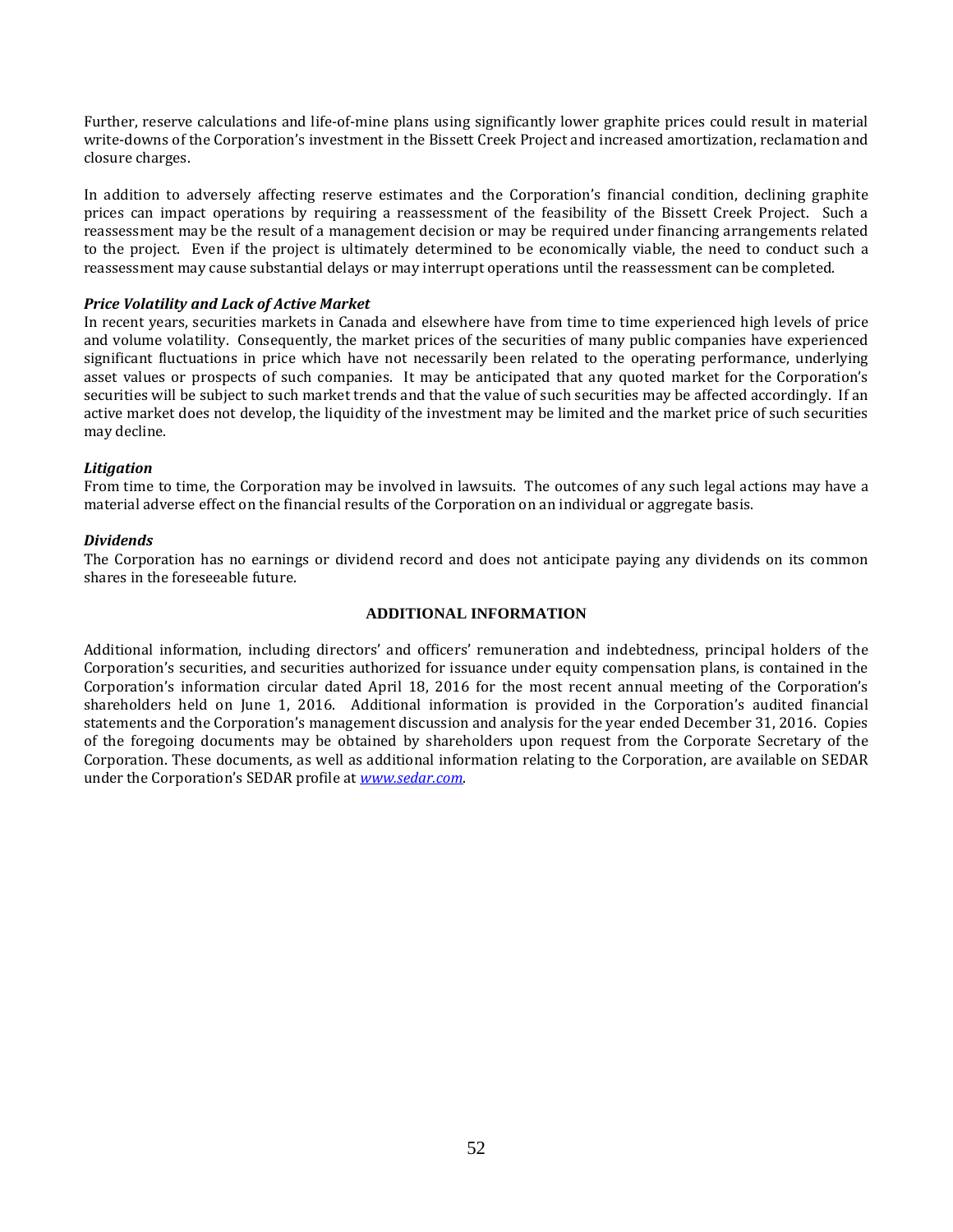#### **SCHEDULE "A"**

#### **CHARTER OF THE AUDIT COMMITTEE**

## **NORTHERN GRAPHITE CORPORATION (the "Corporation")**

## **I. Purpose**

The Audit Committee is a committee of the Board of Directors which assists the Board in overseeing the Corporation's financial controls and reporting and in fulfilling its legal and fiduciary obligations with respect to matters involving the accounting, auditing, financial reporting, internal control and legal compliance functions of the Corporation. The Audit Committee's primary duties and responsibilities are to:

• Oversee: (i) the integrity of the Corporation's financial statements; (ii) the Corporation's compliance with legal and regulatory requirements with respect to financial controls and reporting; and (iii) the auditors' qualifications and independence.

• Serve as an independent and objective party to monitor the Corporation's financial reporting processes and internal control systems.

Review and appraise the audit activities of the Corporation's independent auditors.

• Provide open lines of communication among the independent auditors, financial and senior management and the Board of Directors for financial reporting and control matters.

## **II. Composition**

Members of the Audit Committee are appointed and removed by the Board of Directors. The Board shall designate annually the members of the Committee and a Chairman of the Committee. The Committee will be comprised of at least three directors, each of whom qualifies as an independent director, as determined by the Board<sup>1</sup>. All members should have skills and/or experience which are relevant to the mandate of the Committee, as determined by the Board. All members of the Committee shall be financially literate at the time of their election to the Committee. "Financial literacy" shall be determined by the Board of Directors in the exercise of its business judgment, and shall include a working familiarity with basic finance and accounting practices and an ability to read and understand financial statements that present a breadth and level of complexity of the issues that can reasonably be expected to be raised by the Corporation's financial statements. Committee members, if they or the Board of Directors deem it appropriate, may enhance their understanding of finance and accounting by participating in educational programs conducted by the Corporation or an outside consultant or firm.

## **III. Responsibilities**

 $\overline{a}$ 

The responsibilities of the Audit Committee shall generally include, but not be restricted to, undertaking the following:

## *Selection and Evaluation of Auditors*

(a) Recommending to the Board of Directors the external auditors (subject to shareholder approval) to be engaged to prepare or issue an auditor's report or performing other audit, review or attest services for the Corporation and the compensation of such external auditors.

(b) Overseeing the independence of the Corporation's auditors and taking such actions as it may deem necessary to satisfy it that the Corporation's auditors are independent within the meaning of applicable

<sup>&</sup>lt;sup>1</sup> Determined in accordance with National Instrument 52-110 – Audit Committees.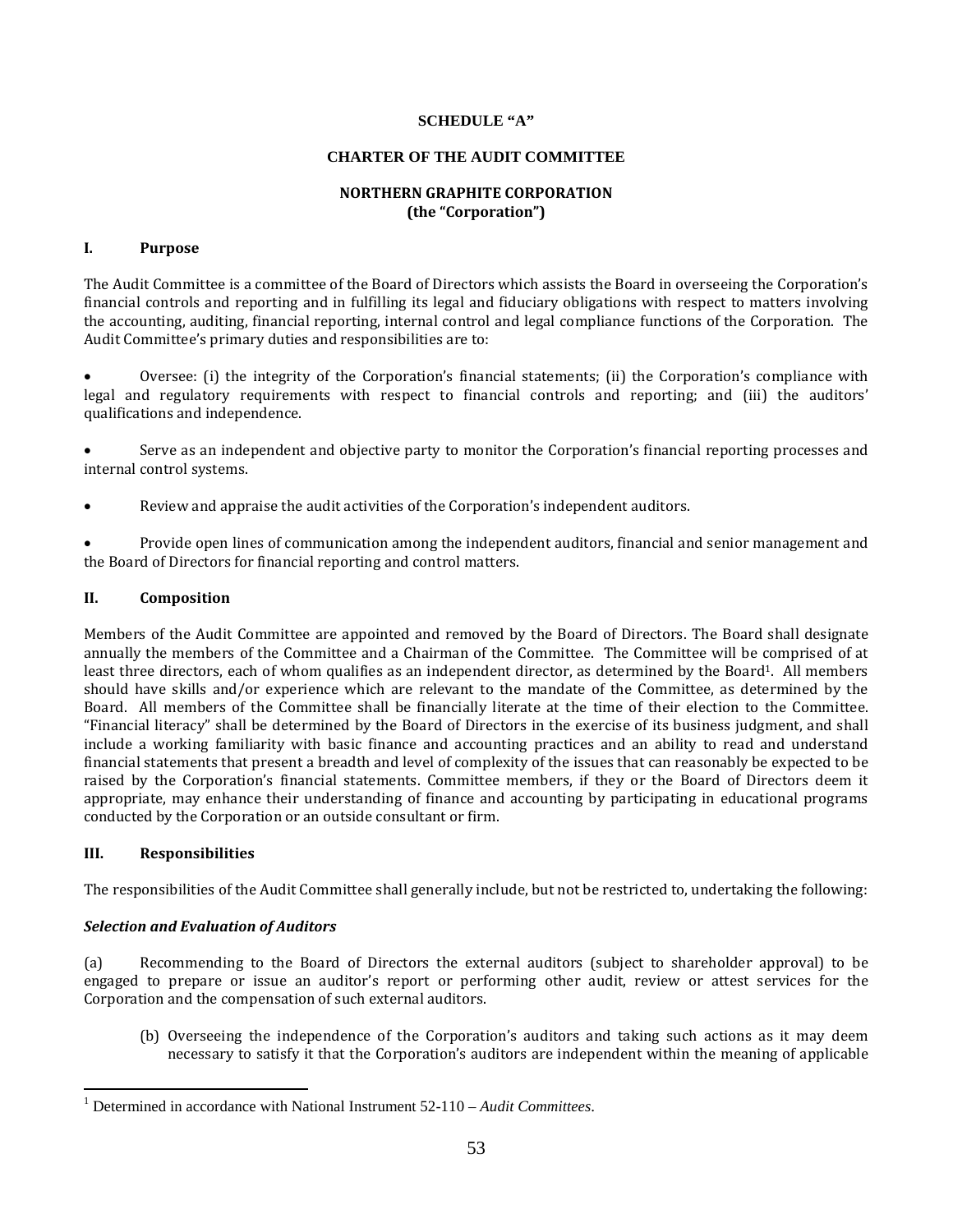securities laws by, among other things: (i) requiring the independent auditors to deliver to the Committee on a periodic basis a formal written statement delineating all relationships between the independent auditors and the Corporation; and (ii) actively engaging in a dialogue with the independent auditors with respect to any disclosed relationships or services that may impact the objectivity and independence of the independent auditors and taking appropriate action to satisfy itself of the auditors' independence.

- (c) Instructing the Corporation's independent auditors that: (i) they are ultimately accountable to the Committee (as representatives of the shareholders of the Corporation); (ii) they must report directly to the Committee; and (iii) the Committee is responsible for the appointment (subject to shareholder approval), compensation, retention, evaluation and oversight of the Corporation's independent auditors.
- (d) Ensuring the respect of legal requirements regarding the rotation of applicable partners of the external auditors, on a regular basis, as required.
- (e) Reviewing and pre-approving all audit and permitted non-audit services or mandates to be provided by the independent auditors to the Corporation or any of its subsidiaries, including tax services, and the proposed basis and amount of the external auditors' fees for such services, and determining which nonaudit services the auditors are prohibited from providing (and adopting specific policies and procedures related thereto).
- (f) Reviewing the performance of the Corporation's independent auditors and replacing or terminating the independent auditors (subject to required shareholder approvals) when circumstances warrant.

## *Oversight of Annual Audit*

- (a) Reviewing and accepting, if appropriate, the annual audit plan of the Corporation's independent auditors, including the scope, extent and schedule of audit activities, and monitoring such plan's progress and results during the year.
- (b) Confirming through private discussions with the Corporation's independent auditors and the Corporation's management that no management restrictions are being placed on the scope of the independent auditors' work.
- (c) Reviewing with the external auditors any audit problems or difficulties and management's response thereto and resolving any disagreement between management and the external auditors regarding accounting and financial reporting.
- (d) Reviewing with management and the external auditors the results of the year-end audit of the Corporation, including: (i) the annual financial statements and the audit report, the related management representation letter, the related "Memorandum Regarding Accounting Procedures and Internal Control" or similar memorandum prepared by the Corporation's independent auditors, any other pertinent reports and management's responses concerning such memorandum; and (ii) the qualitative judgments of the independent auditors about the appropriateness and not just the acceptability of accounting principles and financial disclosure practices used or proposed to be adopted by the Corporation including any alternative treatments of financial information that have been discussed with management, the ramification of their use and the independent auditor's preferred treatment as well as any other material communications with management and, particularly, about the degree of aggressiveness or conservatism of its accounting principles and underlying estimates.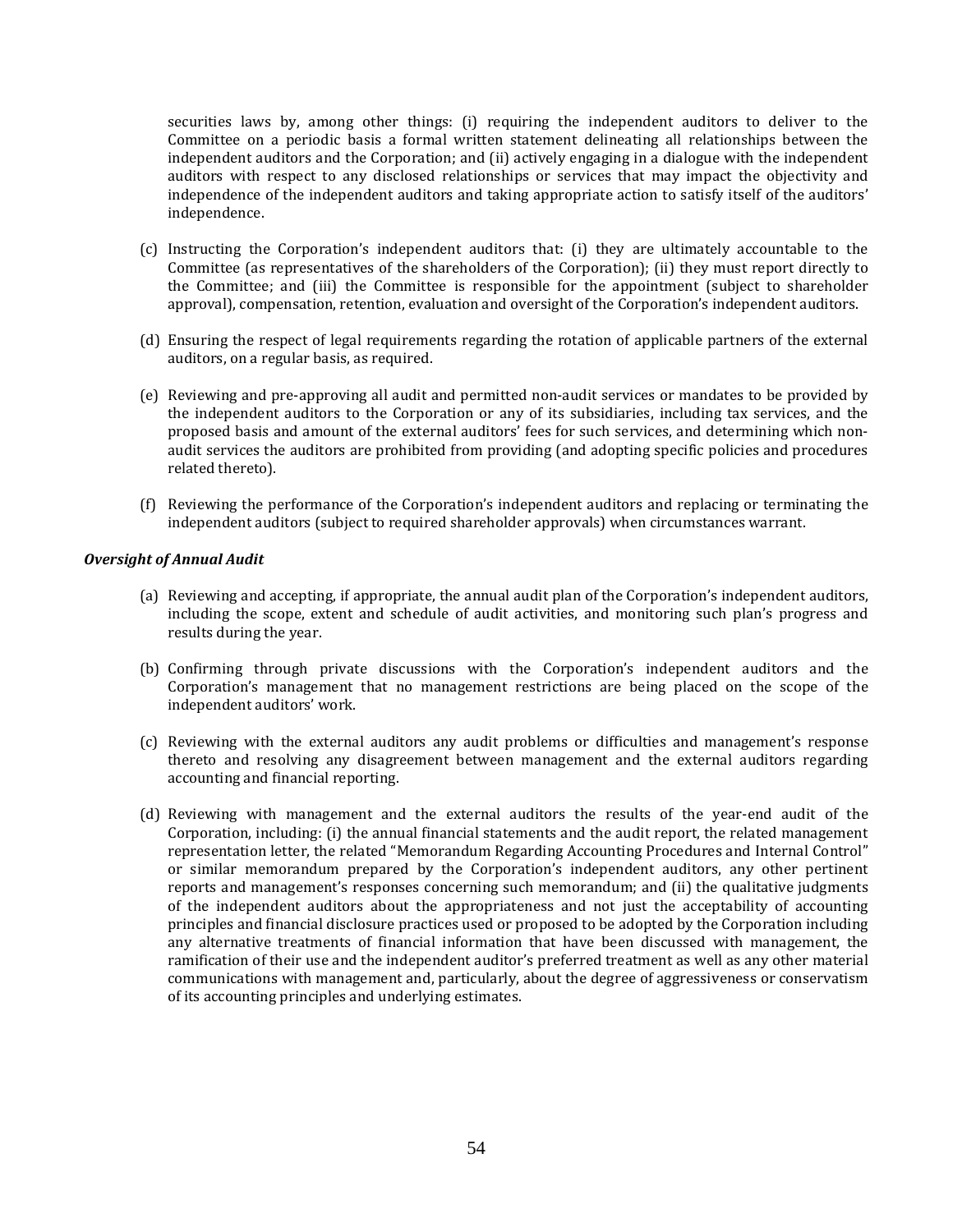#### *Oversight of Financial Reporting Process and Internal Controls*

- (a) Reviewing with management and the external auditors the annual financial statements and accompanying notes, the external auditors' report thereon and the related press release, and obtaining explanations from management on all significant variances with comparative periods, before recommending approval by the Board and the release thereof.
- (b) Reviewing with management the quarterly financial statements and any auditors' review thereof before recommending approval by the Board and the release thereof.
- (c) Reviewing and periodically assessing the adequacy of the Corporation's procedures for the Corporation's public disclosure of financial information extracted or derived from the Corporation's financial statements, including reviewing the financial information contained in the annual information form, management proxy circular, management's discussion and analysis, Annual Information Formes and other documents containing similar financial information before their public disclosure or filing with regulatory authorities, including the audit committee's report for inclusion in the Corporation's management information circular in accordance with applicable rules and regulations.
- (d) Periodically reviewing the Corporation's disclosure policy to ensure that it conforms with applicable legal and regulatory requirements.
- (e) Reviewing the adequacy and effectiveness of the Corporation's accounting and internal control policies and procedures through inquiry and discussions with the Corporation's independent auditors and management of the Corporation.
- (f) Monitoring the quality and integrity of the Corporation's disclosure controls and procedures and management information systems through discussions with management and the external auditors.
- (g) Overseeing management's reporting on internal controls and disclosure controls and procedures.
- (h) Reviewing on a regular basis and monitoring the Corporation's policies and guidelines which govern the Corporation's risk assessment and risk management, including the Corporation's major financial risk exposures and the steps management has taken to monitor and control such exposures, including hedging policies through the use of financial derivatives.
- (i) Establishing and maintaining free and open means of communication between and among the Board of Directors, the Committee, the Corporation's independent auditors and management.

#### *Other Matters*

- (a) Assisting the Board with oversight of the Corporation's compliance with applicable legal and regulatory requirements, including meeting with general counsel and outside counsel when appropriate to review legal and regulatory matters, including any matters that may have a material impact on the financial statements of the Corporation.
- (b) Reviewing and approving any transactions between the Corporation and members of management and/or the Board as well as policies and procedures with respect to officers' expense accounts and perquisites, including the use of corporate assets. The Committee shall consider the results of any review of these policies and procedures by the Corporation's independent auditors.
- (c) Conducting or authorizing investigations into any matters within the Committee's scope of responsibilities, including retaining outside counsel or other consultants or experts as the Committee determines necessary to carry out its duties and to set and pay the compensation for these advisors.